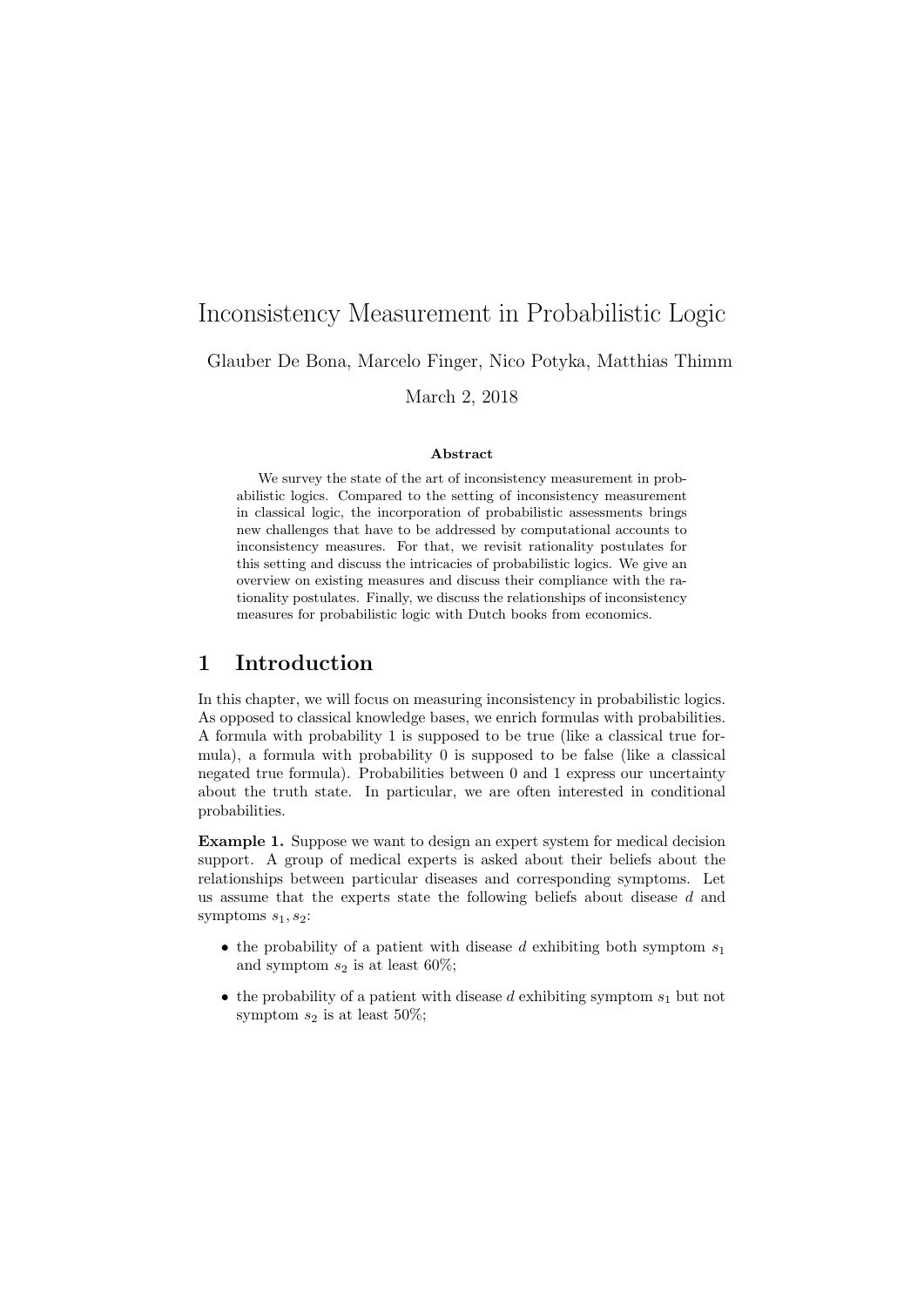• the probability of a patient with disease d exhibiting symptom  $s_1$  is at most 80%.

Taken together, the experts' beliefs are inconsistent: according to the first two items, the probability of symptom  $s_1$ , given disease d, should be at least 110%. We have to adapt the beliefs in order to restore consistency. How should we proceed? Which pieces of information should be changed to restore consistency? Moreover, which pieces are to blame for the inconsistency, and to which degree? Once chosen which statement to change, should it be deleted or adapted by raising or lowering the probability in order to approximate consistency? These are the kind of questions an inconsistency measure for probabilistic logic can help to answer.  $\Box$ 

In the following, we will mainly focus on propositional probabilistic knowledge bases to keep things simple. Our logical language is similar to the ones considered in [28, 29, 24, 22]. Many ideas can be transfered to relational languages. We will give some examples and further references as we proceed.

We will start our discussion with a quick introduction to propositional probabilistic logics. Subsequently, we will introduce a collection of rationality postulates in Section 3. While many of these properties are direct translations from the classical setting, we will consider additional postulates that take the role of probabilities into account. One important postulate in this context is Continuity, which basically states that minor changes in probabilities should not yield major changes in the degree of inconsistency. Interestingly, Continuity is in conflict with some classical postulates. In Section 4, we will then discuss six approaches to measure inconsistency in probabilistic logics. We will start with measures that are inspired by classical approaches and then look at several measures that make stronger use of the probabilities in the knowledge bases. We compare these measures with respect to the postulates that they satisfy or violate. In Section 5, we will sketch some applications of inconsistency measures. We will briefly discuss how they can be used to repair inconsistent knowledge bases and to reason with knowledge bases that contain conflicts of different kinds.

# 2 Preliminaries

We consider a propositional language built up over a finite set of *atomic propo*sitions (atoms)  $\mathcal{A} = \{a_1, \ldots, a_n\}$  in the usual way. That is, formulas are constructed inductively by connecting atomic propositions with logical connectives like  $\neg, \wedge, \vee, \rightarrow$ .  $\mathcal{L}_{\mathcal{A}}$  denotes the set of all well-formed propositonal formulas over A. Additionally,  $\top$  denotes a tautology  $a \vee \neg a$  for some  $a \in \mathcal{A}$ , and  $\bot$  denotes a contradiction  $\neg$ .

A possible world w over A is a conjunction of  $|\mathcal{A}| = n$  literals containing either a or  $\neg a$  for each  $a \in \mathcal{A}$ . For instance, if  $\mathcal{A} = \{a, b, c\}$ , then  $a \wedge b \wedge c$  and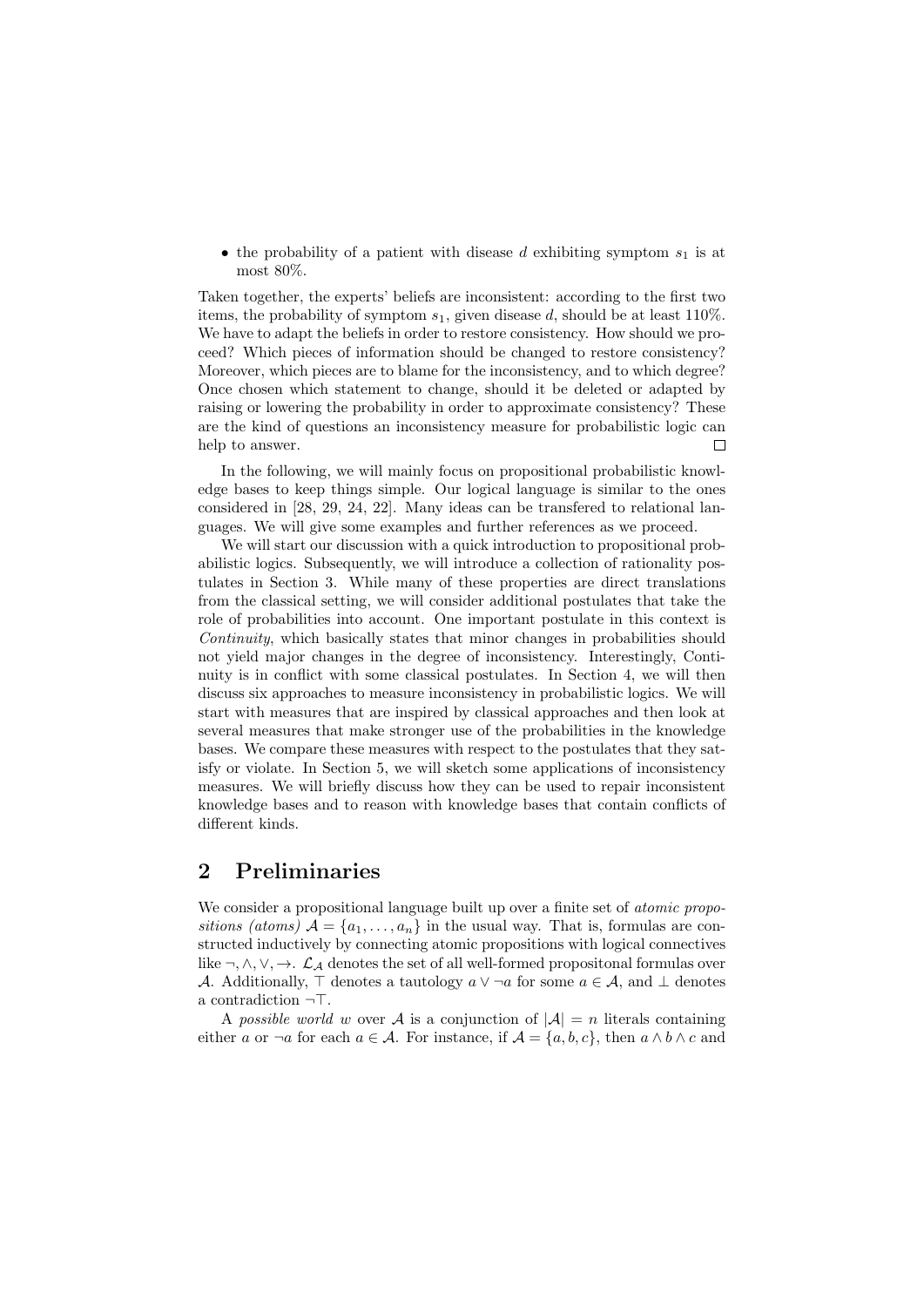$a \wedge b \wedge \neg c$  are two of the  $2^3 = 8$  possible worlds over  $\{a, b, c\}$ . We denote by  $W_A = \{w_1, \ldots, w_{2^n}\}\$ the set of all possible worlds over A.  $w \in W_A$  satisfies  $a \in \mathcal{A}$   $(w \models a)$  iff a is a positive literal in w (a is not negated in w). For instance,  $a \wedge b \wedge \neg c$  satisfies a and b but falsifies  $c. \models$  can be extended to all  $\varphi \in \mathcal{L}_{\mathcal{A}}$  recursively as usual. For instance,  $w \models \neg \varphi$  iff  $w \models \varphi$  does not hold,  $w \models \varphi_1 \land \varphi_2$  iff  $w \models \varphi_1$  and  $w \models \varphi_2$  and so on.

A probabilistic conditional (or simply conditional) is an expression of the form  $(\varphi|\psi) [q, \bar{q}],$  where  $\varphi, \psi \in \mathcal{L}_{\mathcal{A}}$  are propositional formulas and  $q, \bar{q} \in [0, 1] \cap$ Q are rational numbers with  $q \leq \bar{q}$ . Intuitively,  $(\varphi|\psi) [q, \bar{q}]$  says that "the probability that  $\varphi$  is true given that  $\psi$  is true lies within the interval  $[q, \bar{q}]$ ".  $(\mathcal{L}_{\mathcal{A}} | \mathcal{L}_{\mathcal{A}})$  denotes the set of all conditionals over A. A conditional  $(\varphi|\psi) [q, q]$ with equal lower and upper bound is called *precise* and denoted by  $(\varphi|\psi)[q]$ to improve readability. Similarly, if the condition is tautological, we write  $(\varphi) [q, \bar{q}]$  rather than  $(\varphi | \top) [$  $ass the result.$ ¯  $[q, \bar{q}]$  and call  $(\varphi)[q]$ ¯  $[q,\bar{q}]$  an unconditional probabilistic

A probabilistic interpretation  $\pi : \mathcal{W}_{\mathcal{A}} \to [0,1]$ , with  $\sum_j \pi(w_j) = 1$ , is a probability mass over the set of possible worlds. Each probabilistic interpretation  $\pi$  induces a probability measure  $P_{\pi}$ :  $\mathcal{L}_{\mathcal{A}} \to [0,1]$  by means of  $P_{\pi}(\varphi) = \sum_{w_j \models \varphi} \pi(w_j)$ . Let  $\mathcal{P}(\mathcal{A})$  be the set of all probabilistic interpretations  $\pi : \mathcal{W}_\mathcal{A} \to [0,1]$ . A conditional  $(\varphi | \psi) [q, \bar{q}]$  is satisfied by  $\pi$ , also denoted by  $\pi \models (\varphi | \psi) [q, \bar{q}]$  iff  $P_{\pi}(\varphi \wedge \psi) \geq q P_{\pi}(\psi)$  and  $P_{\pi}(\varphi \wedge \psi) \leq \bar{q} P_{\pi}(\psi)$ . Note that when  $P_{\pi}(\psi) > 0$ , a probabilistic conditional  $(\varphi|\psi) [q, \bar{q}]$  is constraining the conditional probability of  $\varphi$  given  $\psi$ ; but any  $\pi$  with  $P_{\pi}(\psi) = 0$  trivially<sup>1</sup> satisfies the conditional  $(\varphi|\psi) [q, \bar{q}]$  (this semantics is adopted by Halpern [16], Frisch and Haddawy [13] and Lukasiewicz [24], for instance). For a conditional  $c$  we denote by  $\textsf{Mod}(c)$  the set of models of c, i. e.,  $\textsf{Mod}(c) = \{\pi \mid \pi \models c\}.$ 

In order to take account of information that was presented multiple times, we regard a knowledge base as a finite multiset  $\kappa$  of probabilistic conditionals. Formally, a knowledge base  $\kappa$  is defined by a *multiplicity function*  $M_{\kappa}$  : ( $\mathcal{L}_{\mathcal{A}}$  $\mathcal{L}_{\mathcal{A}}) \to \mathbb{N}$  such that  $M_{\kappa}(C) > 0$  for only finitely many  $C \in (\mathcal{L}_{\mathcal{A}} | \mathcal{L}_{\mathcal{A}})$ .  $M_{\kappa}(C)$ is the number of occurrences of C in  $\kappa$ . Let K denote the set of all knowledge bases. We write  $C \in \kappa$  iff  $M_{\kappa}(C) > 0$ . For two knowledge bases  $\kappa_1, \kappa_2$  we define multiset union ∪, multiset intersection ∩, and multiset difference \ via

$$
M_{\kappa_1 \cup \kappa_2}(C) = M_{\kappa_1}(C) + M_{\kappa_2}(C)
$$
  
\n
$$
M_{\kappa_1 \cap \kappa_2}(C) = \min\{M_{\kappa_1}(C), M_{\kappa_2}(C)\}
$$
  
\n
$$
M_{\kappa_1 \setminus \kappa_2}(C) = \max\{0, M_{\kappa_1}(C) - M_{\kappa_2}(C)\}
$$

for all  $C \in (\mathcal{L}_{\mathcal{A}} | \mathcal{L}_{\mathcal{A}})$ . The cardinality of  $\kappa$  is  $|\kappa| = \sum_{C \in (\mathcal{L}_{\mathcal{A}} | \mathcal{L}_{\mathcal{A}})} M_{\kappa}(C)$ . If  $\kappa$  is such that  $M_{\kappa}$  is non-zero exactly for  $C_1, \ldots, C_m$ , we denote  $\kappa$  by  $\{C_1$ :  $M_{\kappa}(C_1), \ldots, C_m : M_{\kappa}(C_m) \}.$ 

<sup>&</sup>lt;sup>1</sup>An approach that does not trivialize when  $P_{\pi}(\psi) = 0$  can be found in [6].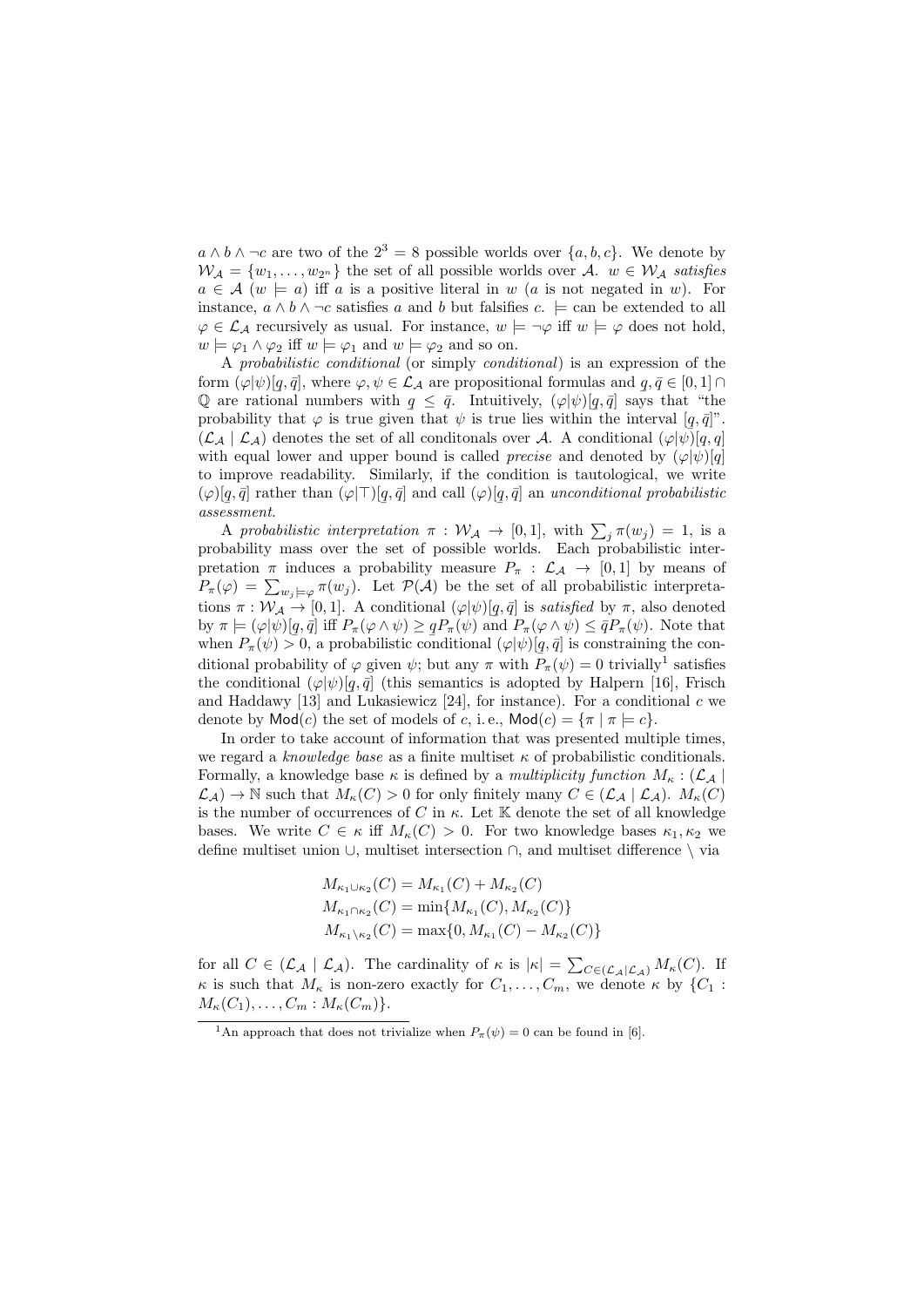Example 2.  $\kappa = \{(a) [0,2] : 2, a[0,8] : 1\}$  denotes the knowledge base that contains two instances of the conditional  $(a)[0.2]$ , one instance of the conditional  $a[0.8]$  and no other conditionals. We have

$$
\{(a)[0.2]: 2, (a)[0.8]: 1\} \cup \{(a)[0.8]: 1, (b)[0.5]: 1\}
$$

$$
= \{(a)[0.2]: 2, (a)[0.8]: 2, (b)[0.5]: 1\}
$$

and

$$
\{(a)[0.2]:2,(a)[0.8]:1\} \setminus \{(a)[0.2]:1\} = \{(a)[0.2]:1,(a)[0.8]:1\}.
$$

If  $\kappa$  is an ordinary set in the sense that  $M_{\kappa}(C) = 1$  for all  $C \in \kappa$ , we omit the postfix : 1 to improve readability. For each knowledge base  $\kappa$  we assume some arbitrary but fixed *canonical enumeration*  $\langle \kappa \rangle = (c_1, \ldots, c_m)$  that represents  $\kappa$ as a sequence of its elements (including duplicates).

A probabilistic interpretation  $\pi : \mathcal{W}_{\mathcal{A}} \to [0,1]$  satisfies a knowledge base  $\kappa$ , denoted by  $\pi \models \kappa$ , if  $\pi \models c$  for all  $c \in \kappa$ . We let  $\mathsf{Mod}(\kappa) = {\pi \mid \pi \models \kappa}$  and call the elements of  $Mod(\kappa)$  the models of  $\kappa$ . A knowledge base  $\kappa$  is consistent (or satisfiable) if  $\text{Mod}(\kappa) \neq \emptyset$ .  $\kappa$  is precise if all conditionals in  $\kappa$  are precise.

Knowledge bases  $\kappa_1, \kappa_2$  are *extensionally equivalent*, denoted by  $\kappa_1 \equiv^e \kappa_2$ , if and only if  $\text{Mod}(\kappa_1) = \text{Mod}(\kappa_2)$ . Knowledge bases  $\kappa_1, \kappa_2$  are semi-extensionally equivalent [45], denoted by  $\kappa_1 \equiv^s \kappa_2$ , if and only if there is a bijection  $\rho_{\kappa_1,\kappa_2}$ :  $\kappa_1 \to \kappa_2$  such that  $c \equiv^e \rho_{\kappa_1,\kappa_2}(c)$  for every  $c \in \kappa_1$ . This means that two knowledge bases  $\kappa_1$  and  $\kappa_2$  are semi-extensionally equivalent if we find a mapping between the conditionals of both knowledge bases such that each conditional of  $\kappa_1$  is extensionally equivalent to its image in  $\kappa_2$ . Note that  $\kappa_1 \equiv^s \kappa_2$  implies  $\kappa_1 \equiv^e \kappa_2$  [45].

# 3 Rationality Postulates

There are many ways of measuring the inconsistency of a set of formulas in some formal language. For example, we may have an idiosyncratic measurement that maps every consistent set to  $-3.2$  and every inconsistent set to 7. Besides the arbitrariness of those values, such a measurement does not allow one to express that one theory is "more inconsistent" than another. And yet, this is something one may want to express. For instance, the knowledge base  $\kappa_1 = \{(p)[0.5], (\neg p)[0.5001]\}$  seems "less inconsistent" than  $\kappa_2 = \{(p)[1], (\neg p)[1]\}$  because the probabilities in  $\kappa_2$  need to be adjusted more drastically than those in  $\kappa_1$ . If we are mainly interested in measuring the inconsistency of a knowledge base, it is reasonable to postulate that every consistent knowledge base is associated to the same measurement, say 0; similarly, we would expect that the degree of inconsistency of  $\kappa_1$  is lower than the one of  $\kappa_2$ . In the following, we will discuss a collection of *rationality postulates* that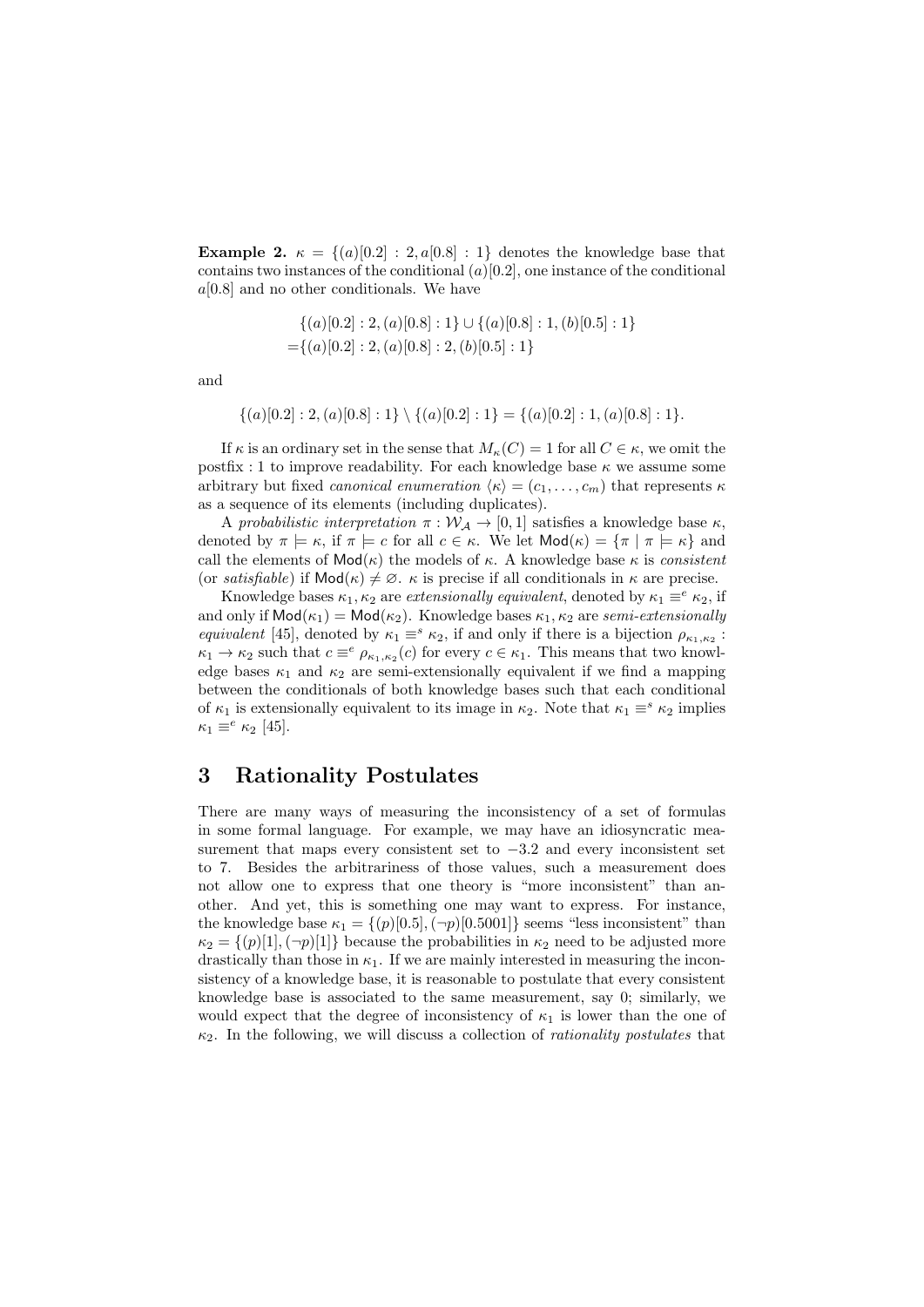have been proposed for inconsistency measures. As we will see, not all of these postulates can be satisfied simultaneously.

To begin with, we introduce inconsistency measures for probabilistic logics and some additional terminology. Inconsistency measures for probabilistic knowledge bases are defined analogously to those for classical knowledge bases.

**Definition 1.** An inconsistency measure  $\mathcal{I}$  is a function  $\mathcal{I} : \mathbb{K} \to [0, \infty)$ .

The value  $\mathcal{I}(\kappa)$  for a knowledge base  $\kappa$  is called the *inconsistency value* of  $\kappa$  with respect to *I*. Minimal inconsistent sets of probabilistic knowledge bases are defined analogously to their classical counterparts.

**Definition 2.** A set  $M$  of probabilistic conditionals is *minimal inconsistent* if  $M$  is inconsistent and every  $M' \subsetneq M$  is consistent.

We let  $\mathsf{MI}(\kappa)$  denote the set of the minimal inconsistent subsets of  $\kappa \in \mathbb{K}$ . Intuitively, the conditionals in a minimal inconsistent subset of a knowledge base are those that are responsible for an atomic conflict.

Example 3. Consider the knowledge base

$$
\kappa = \{(a)[0.2]: 1, (a)[0.8]: 1, (a \wedge b)[0.6]: 1, (b \vee d)[1]: 1, (c)[0.5]: 1\}
$$

Here, we have two minimal inconsistent subsets  $\{(a)[0.2] : 1, (a)[0.8] : 1\}$  and  $\{(a)[0.2]: 1, (a \wedge b)[0.6]: 1\}.$ 

Conditionals that do not take part in such a conflict are called free.

**Definition 3.** A probabilistic conditional  $c \in \kappa$  is free in  $\kappa$  if and only if  $c \notin \mathcal{M}$ for all  $\mathcal{M} \in \mathsf{MI}(\kappa)$ .

For a conditional or a knowledge base C let  $\mathcal{A}(C) \subseteq \mathcal{A}$  denote the set of atoms appearing in C. A conditional is safe with respect to a knowledge base  $\kappa$  if it does not share any atoms with  $\kappa$  [45].

**Definition 4.** A probabilistic conditional  $c \in \kappa$  is safe in  $\kappa$  if and only if  $\mathcal{A}(c) \cap \mathcal{A}(\kappa \setminus \{c\}) = \varnothing.$ 

The notion of a free conditional is more general than the notion of a safe conditional [45].

**Proposition 1.** If c is safe in  $\kappa$  then c is free in  $\kappa$ .

**Example 4.** We continue Example 3. Here,  $(b \vee d)[1] : 1$  is a free formula and  $(c)[0.5]$ : 1 is both free and safe.

We first consider a set of qualitative postulates from [45] that have direct counterparts for classical knowledge bases.  $\kappa$ ,  $\kappa'$  denote knowledge bases and c a probabilistic conditional.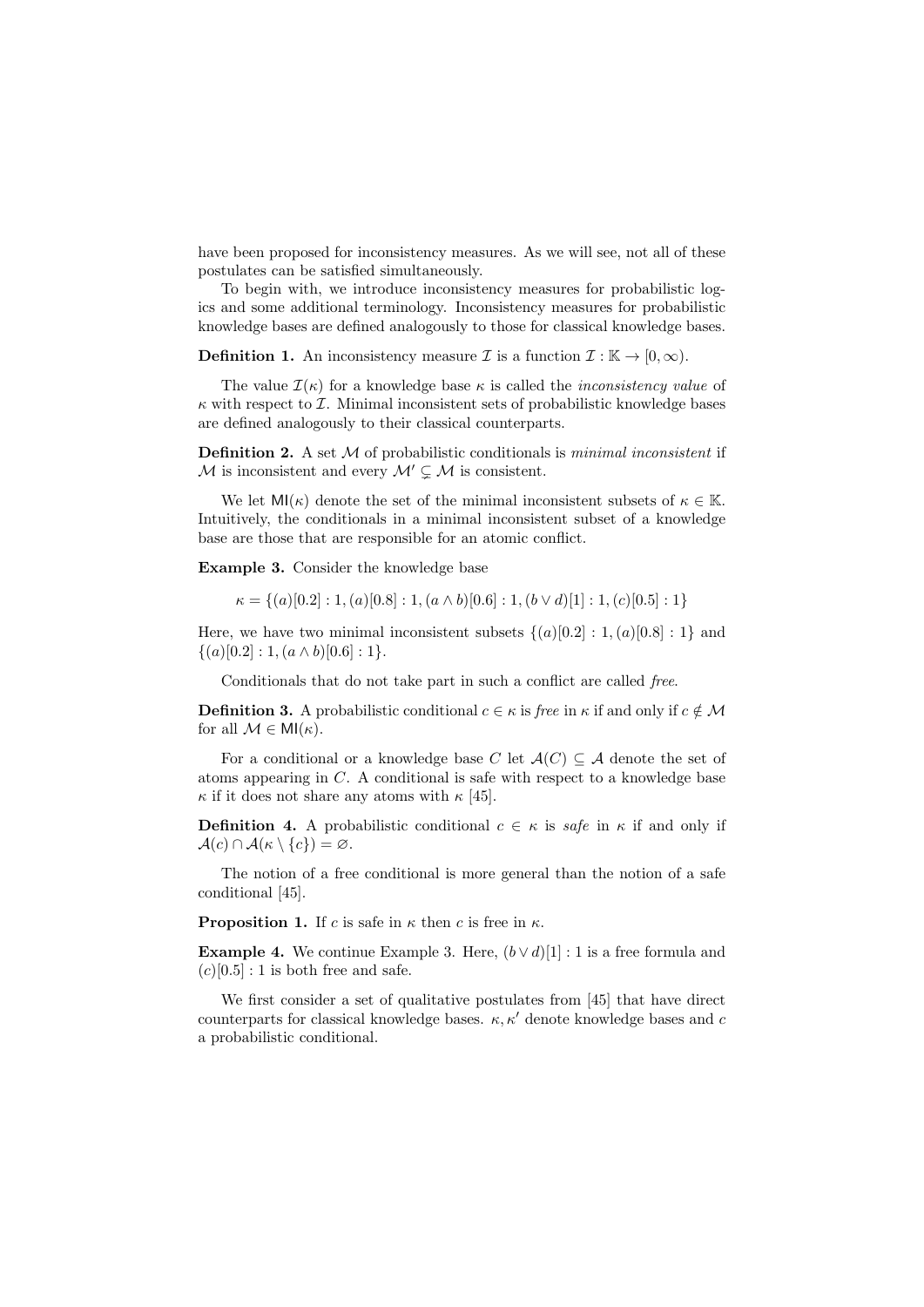**Consistency**  $\kappa$  is consistent if and only if  $\mathcal{I}(\kappa) = 0$ 

Monotonicity  $\mathcal{I}(\kappa) \leq \mathcal{I}(\kappa \cup \{c\})$ 

**Super-additivity** If  $\kappa \cap \kappa' = \varnothing$  then  $\mathcal{I}(\kappa \cup \kappa') \geq \mathcal{I}(\kappa) + \mathcal{I}(\kappa')$ 

Weak independence If  $c \in \kappa$  is safe in  $\kappa$  then  $\mathcal{I}(\kappa) = \mathcal{I}(\kappa \setminus \{c\})$ 

**Independence** If  $c \in \kappa$  is free in  $\kappa$  then  $\mathcal{I}(\kappa) = \mathcal{I}(\kappa \setminus \{c\})$ 

**Penalty** If  $c \in \kappa$  is not free in  $\kappa$  then  $\mathcal{I}(\kappa) > \mathcal{I}(\kappa \setminus \{c\})$ 

**Irrelevance of syntax** If  $\kappa_1 \equiv^s \kappa_2$  then  $\mathcal{I}(\kappa_1) = \mathcal{I}(\kappa_2)$ 

**MI-separability** If  $M1(\kappa_1 \cup \kappa_2) = M1(\kappa_1) \cup M1(\kappa_2)$  and  $M1(\kappa_1) \cap M1(\kappa_2) = \emptyset$ then  $\mathcal{I}(\kappa_1 \cup \kappa_2) = \mathcal{I}(\kappa_1) + \mathcal{I}(\kappa_2)$ 

Normalisation  $\mathcal{I}(\kappa) \in [0,1]$ 

The property consistency demands that  $\mathcal{I}(\kappa)$  takes the minimal value 0 if and only if  $\kappa$  is consistent. Monotonicity demands that  $\mathcal I$  is non-decreasing under the addition of new information. Super-additivity strengthens this condition for disjoint knowledge bases. The properties *weak independence* and *independence* dence say that the inconsistency value should remain unchanged when adding "innocent" information. Penalty is the counterpart of independence and demands that adding inconsistent information increases the inconsistency value. Irrelevance of syntax states that the inconsistency value should not depend on the syntactic representation of conditionals. We use the equivalence relation  $\equiv$ <sup>s</sup> here since all inconsistent knowledge bases are equivalent with respect to  $\equiv^e$ . For an inconsistency measure *I*, imposing irrelevance of syntax to hold in terms of  $\equiv^e$  would yield  $\mathcal{I}(\kappa) = \mathcal{I}(\kappa')$  for every two inconsistent knowledge bases  $\kappa, \kappa'$ . The property *MI-separability* states that determining the value of  $\mathcal{I}(\kappa_1 \cup \kappa_2)$  can be split into determining the values of  $\mathcal{I}(\kappa_1)$  and  $\mathcal{I}(\kappa_2)$  if the minimal inconsistent subsets of  $\kappa_1 \cup \kappa_2$  correspond to the disjoint union of those of  $\kappa_1$  and  $\kappa_2$ . Normalisation states that inconsistency values should be bounded from above by one.

The following proposition states some relationships between these properties. The proof can be found in [45].

**Proposition 2.** Let  $\mathcal{I}$  be an inconsistency measure and let  $\kappa, \kappa'$  be some knowledge bases.

- 1. If  $\mathcal I$  satisfies super-additivity then  $\mathcal I$  satisfies monotonicity.
- 2. If  $\mathcal I$  satisfies *independence* then  $\mathcal I$  satisfies *weak independence*.
- 3. If  $\mathcal I$  satisfies MI-separability then  $\mathcal I$  satisfies independence.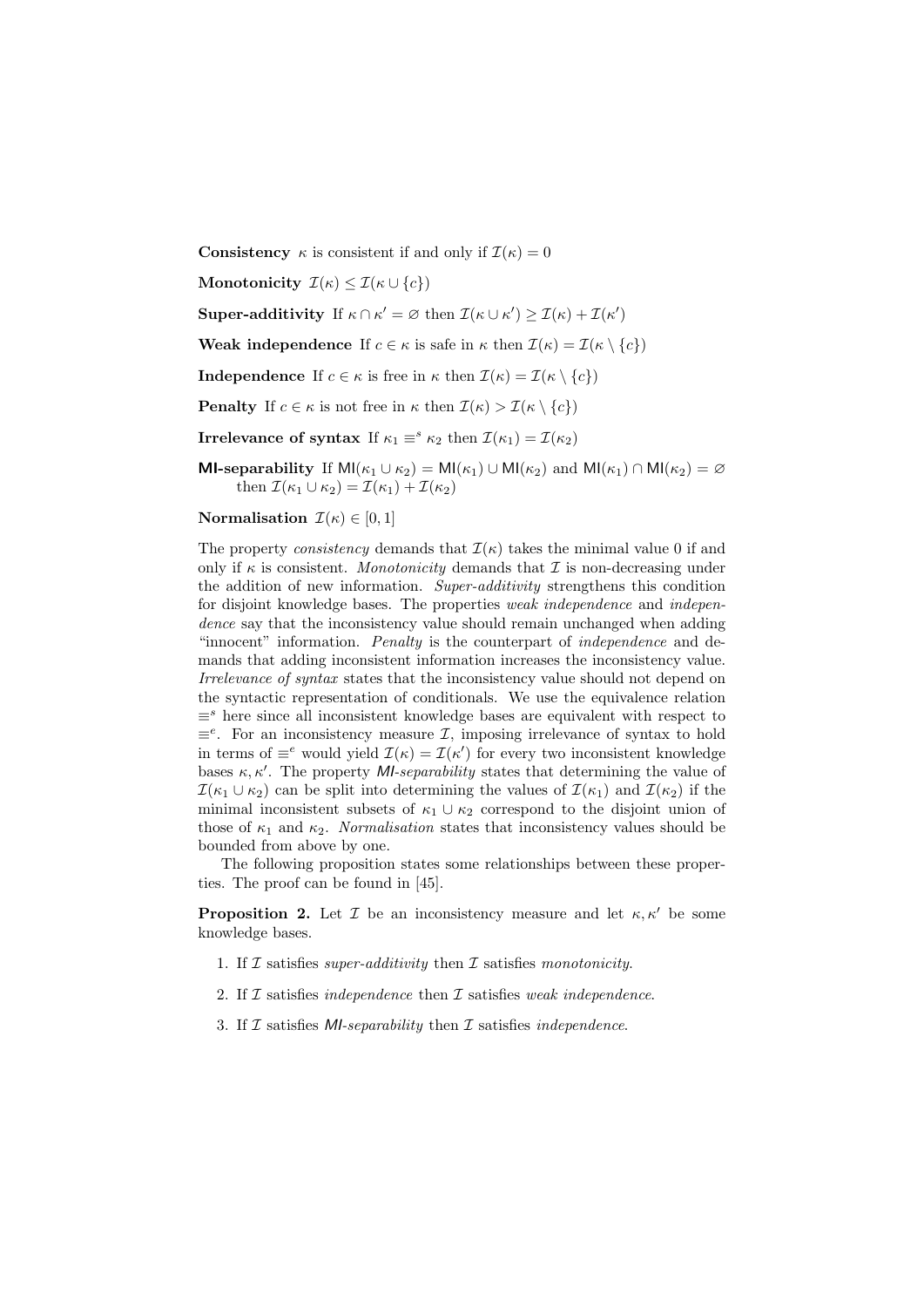- 4.  $\kappa \subseteq \kappa'$  implies  $\mathsf{MI}(\kappa) \subseteq \mathsf{MI}(\kappa').$
- 5. If *I* satisfies independence then  $\text{MI}(\kappa) = \text{MI}(\kappa')$  implies  $\mathcal{I}(\kappa) = \mathcal{I}(\kappa')$ .
- 6. If I satisfies *independence* and *penalty* then  $\mathsf{MI}(\kappa) \subsetneq \mathsf{MI}(\kappa')$  implies  $\mathcal{I}(\kappa) < \mathcal{I}(\kappa').$

Our qualitative properties do not take the crucial role of probabilities into account. In order to account for these we need some further notation. Let  $\kappa$ be a knowledge base. For  $\vec{x} \in [0, 1]^{2|\kappa|}$  we denote by  $\kappa[\vec{x}]$  the knowledge base that is obtained from  $\kappa$  by replacing the probabilities of the conditionals in  $\kappa$ by the values in  $\vec{x}$ . More precisely, if  $\langle \kappa \rangle = ((\varphi_1|\psi_1) [q_1, \bar{q}_1], \ldots, (\varphi_n|\psi_n) [q_n, \bar{q}_n])$ then  $\langle \kappa[\vec{x}] \rangle = ((\varphi_1|\psi_1)[x_1, x_2], \ldots, (\varphi_n|\psi_n)[x_{2n-1}, x_{2n}]$  for  $\vec{x} = \langle x_1, \ldots, x_{2n} \rangle \in$  $[0,1]^{2n}$ . Similarly, for a single probabilistic conditional  $c = (\varphi | \psi) [q, \bar{q}]$  and  $x_1, x_2 \in [0, 1]$  we abbreviate  $c[x_1, x_2] = (\varphi | \psi) [x_1, x_2]$ . The characteristic function of a knowledge base  $\kappa$  takes a probability vector  $\vec{x} \in [0, 1]^{2|\kappa|}$  and replaces the probabilities in  $\kappa$  accordingly. The formal definition makes use of the order on the probabilistic conditionals of a knowledge base that we discussed in Section 2.

**Definition 5.** Let  $\kappa \in \mathbb{K}$  be a knowledge base. The function  $\Lambda_{\kappa} : [0, 1]^{2|\kappa|} \to \mathbb{K}$ with  $\Lambda_{\kappa}(\vec{x}) = \kappa[\vec{x}]$  is called the *characteristic function* of  $\kappa$ .

The characteristic inconsistency function is composed of the characteristic function and an inconsistency measure and shows how different probability vectors  $\vec{x} \in [0, 1]^{|\kappa|}$  affect the inconsistency value.

**Definition 6.** Let  $\mathcal{I}$  be an inconsistency measure and let  $\kappa \in \mathbb{K}$  be a knowledge base. The function

$$
\theta_{\mathcal{I},\kappa}:[0,1]^{2|\kappa|}\to[0,\infty)
$$

with  $\theta_{\mathcal{I},\kappa} = \mathcal{I} \circ \Lambda_{\kappa}$  is called the *characteristic inconsistency function* of  $\mathcal{I}$  and κ.

The following property continuity [45] describes our main demand for continuous inconsistency measurement, i. e., a "slight" change in the knowledge base should not result in a "vast" change of the inconsistency value.

**Continuity** For any  $\vec{y} \in [0, 1]^{2|\kappa|}$ ,  $\lim_{\vec{x} \to \vec{y}} \theta_{\mathcal{I}, \kappa}(\vec{x}) = \theta_{\mathcal{I}, \kappa}(\vec{y})$ 

The above property demands a certain *smoothness* of the behavior of  $I$ . Given a fixed set of probabilistic conditionals this property demands that changes in the quantitative part of the conditionals trigger a continuous change in the inconsistency value. Note that we require the qualitative part of the conditionals, i. e. premises and conclusions of the conditionals, to be fixed. This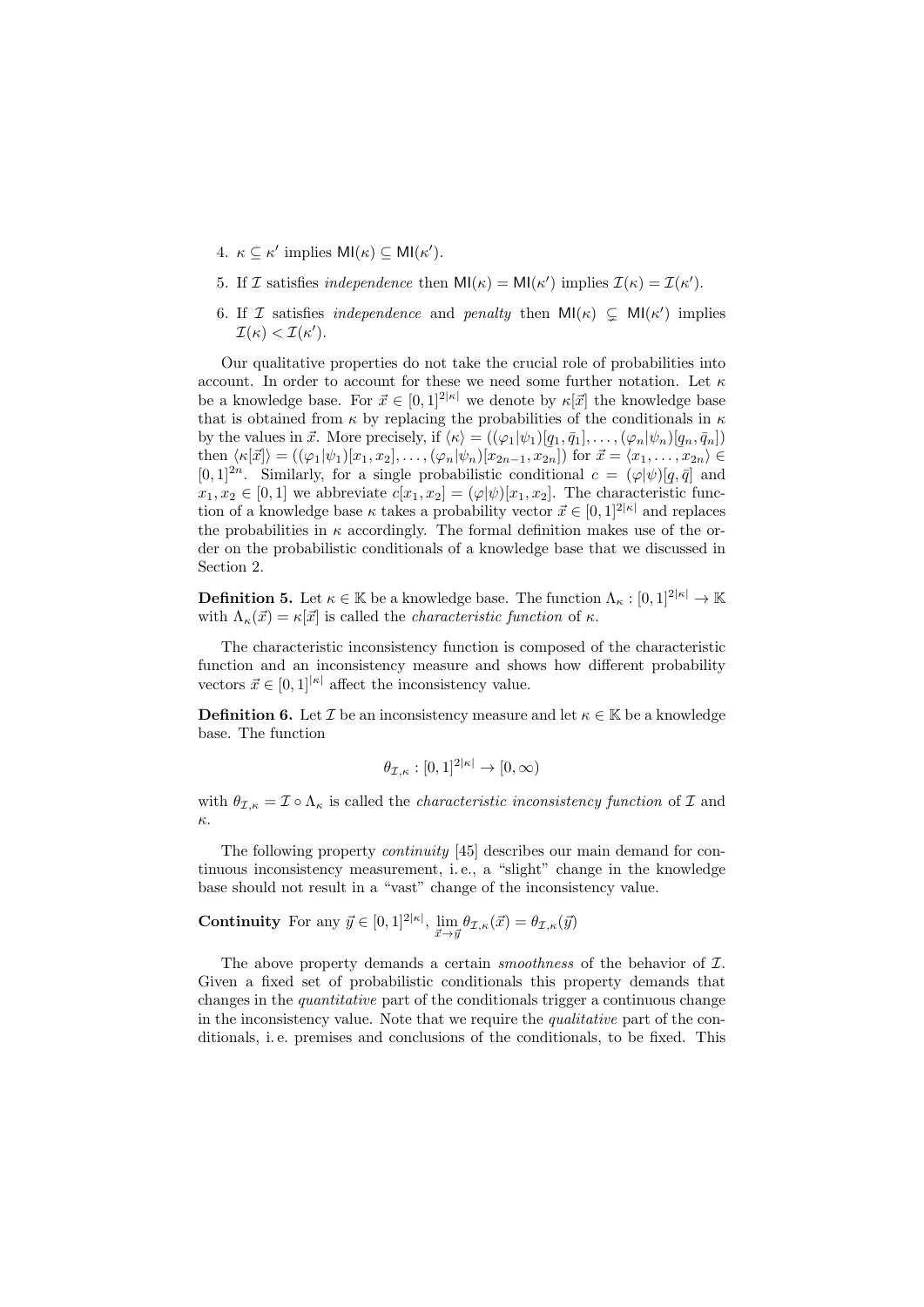makes this property not applicable for the classical setting. In the probabilistic setting satisfaction of this property is helpful for the knowledge engineer in restoring consistency. Observe that for every knowledge base  $\kappa \in \mathbb{K}$  there is always a  $\vec{x} \in [0,1]^{2|\kappa|}$  such that  $\kappa[\vec{x}]$  is consistent, cf. [43].

Even though the property continuity is a natural requirement in the probabilistic setting, it is incompatible with two of our qualitative postulates.

**Proposition 3.** Let  $\mathcal{I}$  be an inconsistency measure and let  $\kappa, \kappa'$  be some knowledge bases.

- 1. There is no  $\mathcal I$  that satisfies *consistency, independence*, and *continuity*.
- 2. There is no  $\mathcal I$  that satisfies *consistency*, *MI-separability*, and *continuity*.

The proof can be found in [9]. These incompatibility results suggest that, in order to drive the rational choice of an inconsistency measure for probabilistic knowledge bases, we must abandon at least one postulate among consistency, independence and continuity (recall that MI-separability entails independence). The property consistency seems to be indisputable since the least one can expect from an inconsistency measure is that it separates inconsistent from consistent cases, or some inconsistency from none. Therefore, we should give up either independence or continuity. A simple solution is to give up independence for its weaker version weak independence that is compatible with consistency and continuity [9].

In fact, there are more compelling reasons for giving up *independence* rather than continuity. The property independence was introduced based on the notion that minimal inconsistent subsets are the purest form of inconsistency [20], capturing all its causes in a knowledge base [19]. This notion can be traced back to the work of Reiter on the diagnosis problem [37] and to the standard AGM framework of belief revision [1], where minimal inconsistent subsets have a central role. Nevertheless, in the probabilistic case, minimal inconsistent subsets may fail to detect all causes of inconsistency, as the next example illustrates.

Example 5. Recall the situation in Example 1, formalized into the knowledge base  $\kappa = \{(s_1 \wedge s_2) [0.6, 1], (s_1 \wedge \neg s_2) [0.5, 1], (s_1) [0, 0.8]\}.$  Suppose we want to schedule a meeting among the 3 different experts responsible for these assignments in order to reconcile them. To save resources, we plan to invite only the physicians whose probabilistic assessments are somehow causing the inconsistency. If minimal inconsistent subsets are supposed to capture such causes, the third physician would not be invited, for  $MI(\kappa)$  =  $\{\{(s_1 \wedge s_2) [0.6, 1], (s_1 \wedge \neg s_2) [0.5, 1]\}\}\$ , and  $(s_1)[0, 0.8]$  is free in  $\kappa$ . Suppose the expert who elicited the first conditional,  $(s_1 \wedge s_2)[0.6, 1]$ , admits that the lower bound is rather high and relaxes it to  $(s_1 \wedge s_2)[0.5, 1]$ , being compatible with  $(s_1 \wedge \neg s_2)[0.5, 1]$ . Nonetheless, the updated knowledge base  $\kappa'$  $\{(s_1 \wedge s_2) [0.5, 1], (s_1 \wedge \neg s_2) [0.5, 1], (s_1) [0, 0.8]\}\$  would still be inconsistent, for the first two conditionals imply  $(s_1)[1]$ , contradicting the third one.  $\Box$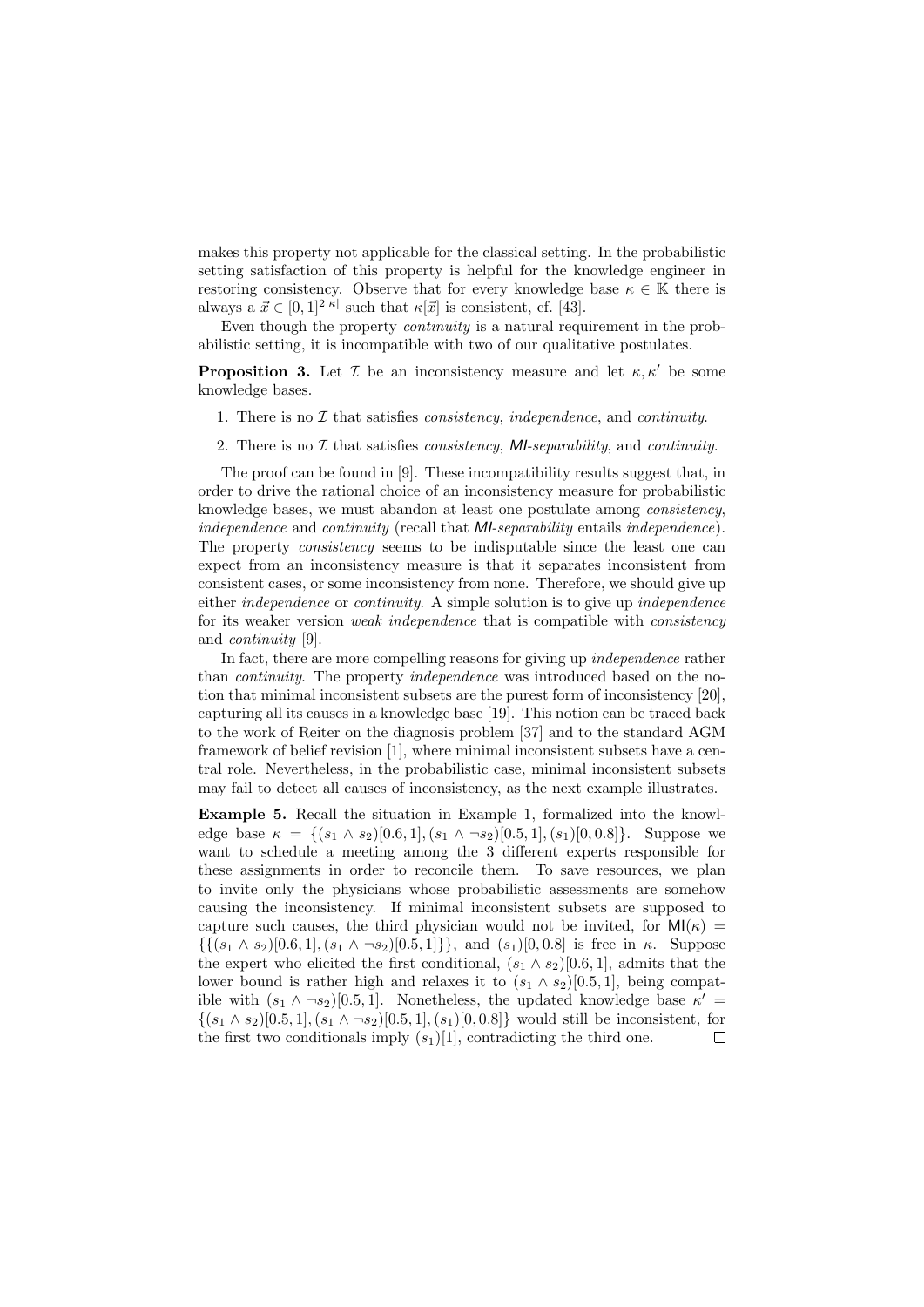The arguments above indicate that we should give up *independence* rather than continuity. In this case, we can still demand weak independence consistently. The formulation of a weak form of continuity that could be consistent with *independence* seems a harder and less natural alternative.

# 4 Approaches

In the following we survey approaches to inconsistency measures for probabilistic logics from the literature.

#### 4.1 Classical approaches

We start with existing approaches to inconsistency measurement for classical logic and adapt those to the probabilistic case, see also [45] where those measures were adapted to probabilistic conditional logic with precise probabilities. In particular, we have a look at the drastic inconsistency measure, the MI inconsistency measure, the  $MI^C$  inconsistency measure, and the  $\eta$ -inconsistency measure, see e. g. [20, 23] for the classical definitions. What these approaches have in common, due to their origin, is that they concentrate on the qualitative part of inconsistency rather than the quantitative part, i. e. the probabilities.

The simplest approach to define an inconsistency measure is by just differentiating whether a knowledge base is consistent or inconsistent.

**Definition 7.** Let  $\mathcal{I}_{\text{drastic}} : \mathbb{K} \to [0, \infty)$  be the function defined as

 $\mathcal{I}_{\text{drastic}}(\kappa) = \begin{cases} 0 & \text{if } \kappa \text{ is consistent} \\ 1 & \text{if } \kappa \text{ is incomplete} \end{cases}$ 1 if  $\kappa$  is inconsistent

for  $\kappa \in \mathbb{K}$ . The function  $\mathcal{I}_{\text{drastic}}$  is called the *drastic inconsistency measure*.

The drastic inconsistency measure allows only for a binary decision on inconsistencies and does not quantify the severity of inconsistencies. One thing to note is that  $\mathcal{I}_{\text{drastic}}$  is the upper bound for any inconsistency measure that satisfies *consistency* and *normalization*, i.e., if  $I$  satisfies *consistency* and *nor*malization then  $\mathcal{I}(\kappa) \leq \mathcal{I}(\kappa)$  for every  $\kappa \in \mathbb{K}$  [44].

The next inconsistency measure quantifies inconsistency by the number of minimal inconsistent subsets of a knowledge base.

**Definition 8.** Let  $\mathcal{I}_{\text{MI}} : \mathbb{K} \to [0, \infty)$  be the function defined as

$$
\mathcal{I}_{\text{MI}}(\kappa) = |\text{MI}(\kappa)|
$$

for  $\kappa \in \mathbb{K}$ . The function  $\mathcal{I}_{\text{MI}}$  is called the MI *inconsistency measure*.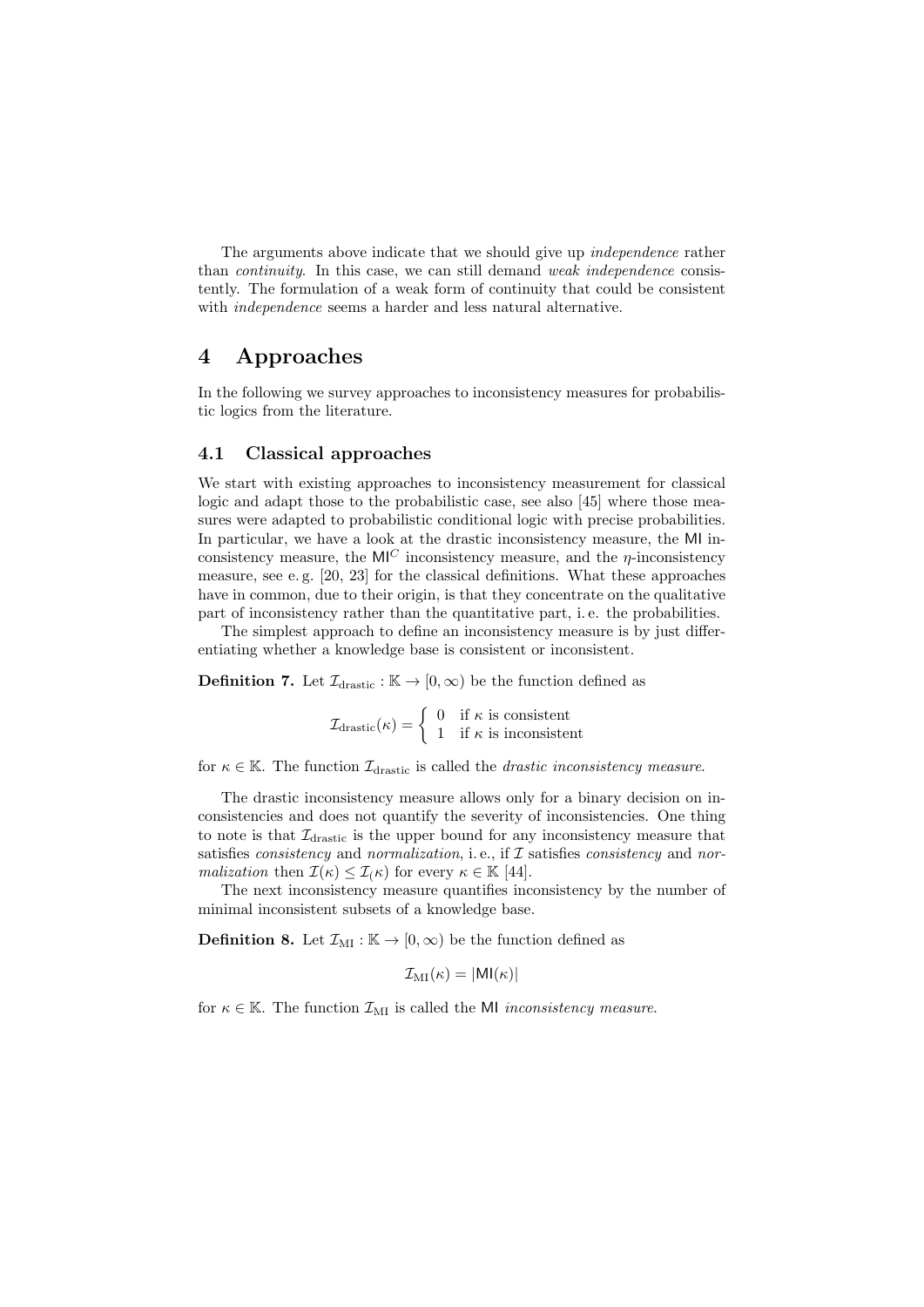The definition of the MI inconsistency measure is motivated by the intuition that the more minimal inconsistent subsets the greater the inconsistency.

Only considering the number of minimal inconsistent subsets may be too simple for assessing inconsistencies in general. Another indicator for the severity of inconsistencies is the size of minimal inconsistent subsets. A large minimal inconsistent subset means that the inconsistency is distributed over a large number of conditionals. The more conditionals involved in an inconsistency the less severe the inconsistency is. Furthermore, a small minimal inconsistent subset means that the participating conditionals strongly represent contradictory information. The following inconsistency measure is from [20] and aims at differentiating between minimal inconsistent sets of different size.

**Definition 9.** Let  $\mathcal{I}_{\text{MI}}^C : \mathbb{K} \to [0, \infty)$  be the function defined as

$$
\mathcal{I}^C_{\mathsf{MI}}(\kappa) = \sum_{\mathcal{M} \in \mathsf{MI}(\kappa)} \frac{1}{|\mathcal{M}|}
$$

for  $\kappa \in \mathbb{K}$ . The function  $\mathcal{I}_{\text{MI}}^C$  is called the MI *inconsistency measure*.

Note that  $\mathcal{I}_{\text{MI}}^C(\kappa) = 0$  if  $\text{MI}(\kappa) = \emptyset$ . The  $\text{MI}^C$  inconsistency measure sums over the reciprocal of the sizes of all minimal inconsistent subsets. In that way, a large minimal inconsistent subset contributes less to the inconsistency value than a small minimal inconsistent subset.

The work [23] employs probability theory itself to measure inconsistency in classical theories by considering probability measures on classical interpretations. Those ideas can be extended for measuring inconsistency in probabilistic logics by considering probabilistic interpretations on probabilistic interpretations. Let  $\hat{\pi} : \mathcal{P}(\mathcal{A}) \to [0, 1]$  be a probabilistic interpretation on  $\mathcal{P}(\mathcal{A})$  such that  $\hat{\pi}(\pi) > 0$  only for finitely many  $\pi \in \mathcal{P}(\mathcal{A})$ . Let  $\mathcal{P}^2(\mathcal{A})$  be the set of those probabilistic interpretations. Then define the probability measure  $P_{\hat{\pi}}$  analogously via

$$
P_{\hat{\pi}}(c) = \sum_{\pi \in \mathcal{P}(\mathcal{A}), \pi \models c} \hat{\pi}(\pi)
$$
 (1)

for a conditional c. This means that the probability (in terms of  $\hat{\pi}$ ) of a conditional is the sum of the probabilities of probabilistic interpretations that satisfy c. Note also that by restricting  $\hat{\pi}$  to assign a non-zero value only to finitely many  $\pi \in \mathcal{P}(\mathcal{A})$ , the sum in (1) is well-defined.

Now consider the following definition of the  $\eta$ -inconsistency measure.

**Definition 10.** Let  $\mathcal{I}_\eta : \mathbb{K} \to [0, \infty)$  be the function defined as

$$
\mathcal{I}_{\eta}(\kappa) = 1 - \max\{\eta \mid \exists \hat{\pi} \in \mathcal{P}^2(\mathcal{A}) : \forall c \in \kappa : \hat{\pi}(c) \ge \eta\}
$$

for  $\kappa \in \mathbb{K}$ . The function  $\mathcal{I}_{\eta}$  is called the *η*-inconsistency measure.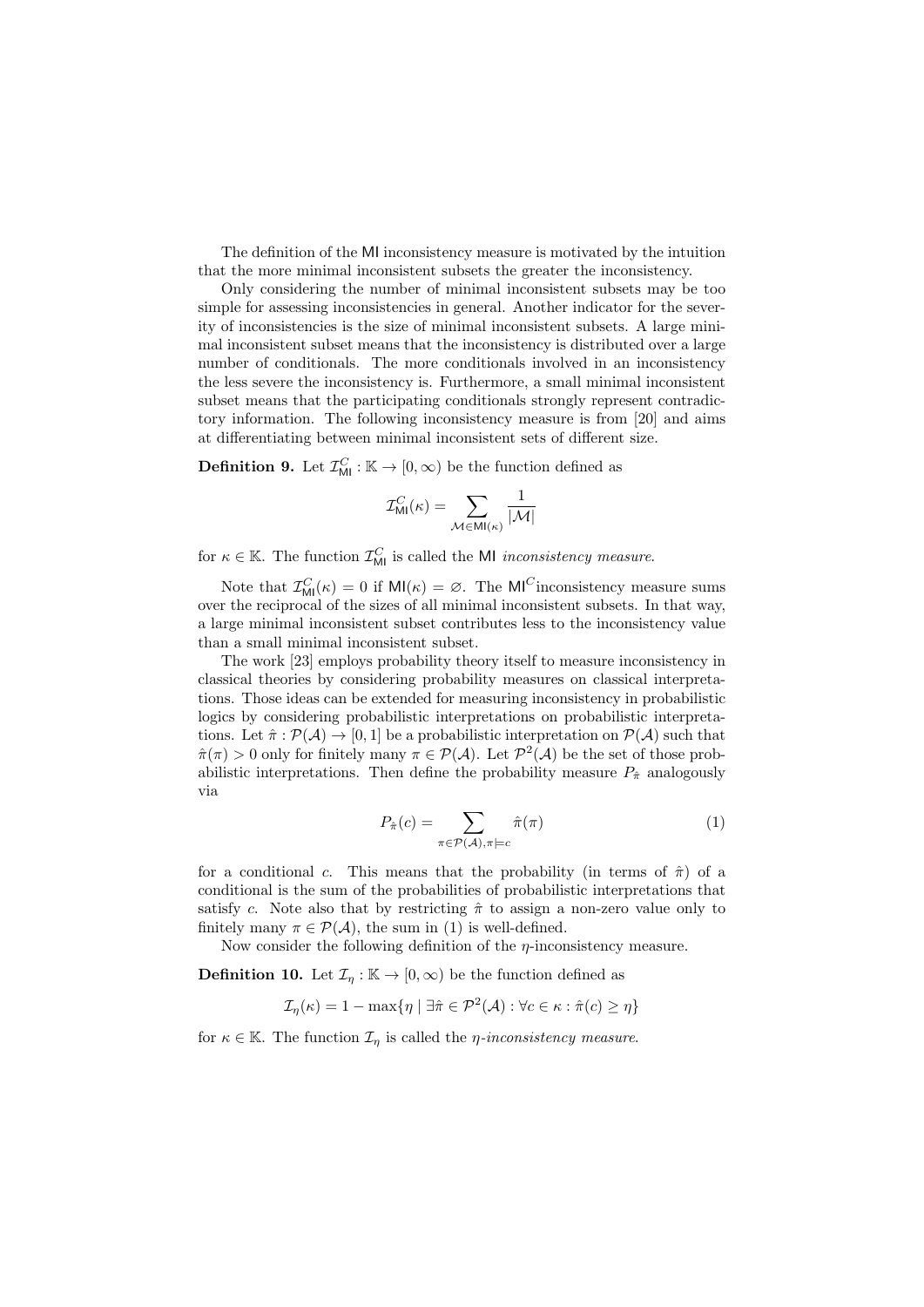The idea of the  $\eta$ -inconsistency measure is that it looks for the largest probability that can be consistently assigned to the conditionals of a knowledge base and defines the inconsistency value inversely proportional to this probability.

Example 6. We continue Example 5 and consider

$$
\kappa = \{ (s_1 \wedge s_2) [0.6, 1], (s_1 \wedge \neg s_2) [0.5, 1], (s_1) [0, 0.8] \}
$$

Recall that  $M1(\kappa) = \{\{(s_1 \wedge s_2) [0.6, 1], (s_1 \wedge \neg s_2) [0.5, 1]\}\}\$ and therefore

$$
\mathcal{I}_{\text{drastic}}(\kappa) = 1
$$

$$
\mathcal{I}_{\text{MI}}(\kappa) = 1
$$

$$
\mathcal{I}_{\text{MI}}^C(\kappa)1/2
$$

Finally, consider  $\hat{\pi} \in \mathcal{P}^2(\mathcal{A})$  such that  $\hat{\pi}(\pi_1) = \hat{\pi}(\pi_2) = 1/2$  for

$$
\pi_1(s_1 \wedge s_2) = 0.8 \quad \pi_1(\neg s_1 \wedge s_2) = 0.2 \quad \pi_1(s_1 \wedge \neg s_2) = 0 \qquad \pi_1(\neg s_1 \wedge \neg s_2) = 0
$$
  

$$
\pi_2(s_1 \wedge s_2) = 0 \qquad \pi_2(\neg s_1 \wedge s_2) = 0 \qquad \pi_2(s_1 \wedge \neg s_2) = 0.8 \qquad \pi_2(\neg s_1 \wedge \neg s_2) = 0
$$

Observe that

$$
\pi_1 \models (s_1 \land s_2)[0.6, 1] \qquad \pi_1 \models (s_1)[0, 0.8]
$$
  

$$
\pi_2 \models (s_1 \land \neg s_2)[0.5, 1] \qquad \pi_2 \models (s_1)[0, 0.8]
$$

and therefore

$$
\hat{\pi}((s_1 \land s_2)[0.6, 1]) = 0.5
$$

$$
\hat{\pi}((s_1 \land \neg s_2)[0.5, 1]) = 0.5
$$

$$
\hat{\pi}((s_1)[0, 0.8]) = 1
$$

and thus  $\hat{\pi}(c) \geq 0.5$  for all  $c \in \kappa$ . It can be easily seen that there cannot be some  $\hat{\pi}'$  with  $\hat{\pi}(c) > 0.5$  for all  $c \in \kappa$  and therefore  $\mathcal{I}_{\eta}(\kappa) = 0.5$ .

The inconsistency measures discussed above were initially developed for inconsistency measurement in classical theories and therefore allow only for a "discrete" measurement. Hence, all of the above discussed inconsistency measures do not satisfy continuity. In particular, we have the following results [45].

Proposition 4.  $\mathcal{I}_{\text{drastic}}$  satisfies consistency, monotonicity, irrelevance of syntax, weak independence, independence, and normalisation.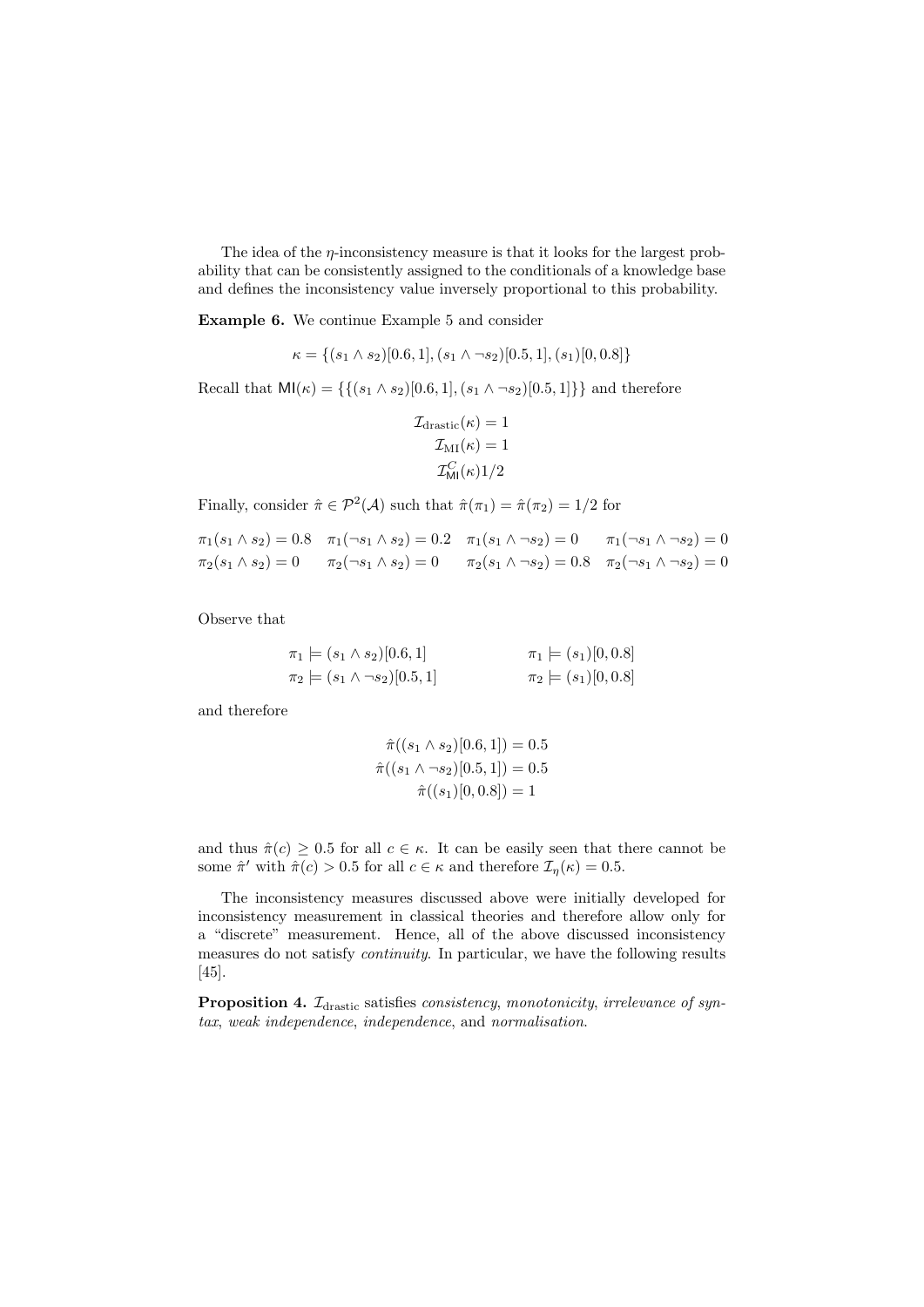**Proposition 5.**  $\mathcal{I}_{MI}$  satisfies *consistency, monotonicity, super-additivity, ir*relevance of syntax, weak independence, independence, MI-separability, and penalty.

**Proposition 6.**  $\mathcal{I}_{\mathsf{MI}}^C$  satisfies consistency, monotonicity, super-additivity, irrelevance of syntax, weak independence, independence, MI-separability, and penalty.

**Proposition 7.**  $\mathcal{I}_n$  satisfies *consistency, monotonicity, irrelevance of syntax,* weak independence, independence, and normalisation.

However, satisfaction of continuity is crucial for an inconsistency measure in probabilistic logics in order to assess inconsistencies in a meaningful manner [45]. In the following, we continue with a survey of inconsistency measures that take the probabilities of conditionals into account and therefore address the postulate continuity.

#### 4.2 Distance-based approaches

The measures presented in [45] rely on distance measures defined as follows.

**Definition 11** (Distance measure). A function  $d : \mathbb{R}^n \times \mathbb{R}^n \to [0, \infty)$  (with  $n \in \mathbb{N}^+$ ) is called a *distance measure* if it satisfies the following properties (for all  $\vec{x}, \vec{y}, \vec{z} \in \mathbb{R}^n$ :

- 1.  $d(\vec{x}, \vec{y}) = 0$  if and only if  $\vec{x} = \vec{y}$  (reflexivity)
- 2.  $d(\vec{x}, \vec{y}) = d(\vec{y}, \vec{x})$  (symmetry)
- 3.  $d(\vec{x}, \vec{y}) \leq d(\vec{x}, \vec{z}) + d(\vec{z}, \vec{y})$  (triangle inequality)

The simplest form of a distance measure is the *drastic distance measure*  $d_0$ defined as  $d_0(\vec{x}, \vec{y}) = 0$  for  $\vec{x} = \vec{y}$  and  $d_0(\vec{x}, \vec{y}) = 1$  for  $\vec{x} \neq \vec{y}$  (for  $\vec{x}, \vec{y} \in \mathbb{R}^n$  and  $n \in \mathbb{N}^+$ ). A more interesting distance measure is the *p*-norm distance.

**Definition 12.** Let  $n, p \in \mathbb{N}^+$ . The function  $d_p : \mathbb{R}^n \times \mathbb{R}^n \to [0, \infty)$  defined via

$$
d_p(\vec{x}, \vec{y}) = \sqrt[p]{|x_1 - y_1|^p + \ldots + |x_n - y_n|^p}
$$

for  $\vec{x} = (x_1, \ldots, x_n), \vec{y} = (y_1, \ldots, y_n) \in \mathbb{R}^n$  is called the *p*-norm distance.

Special cases of the p-norm distance include the Manhattan distance (for  $p = 1$ ) and the *Euclidean distance* (for  $p = 2$ ).

Now we can define the "severity of inconsistency" in a knowledge base by the minimal distance of the knowledge base to a consistent one. As we are able to identify knowledge bases of the same qualitative structure in a vector space, we can employ distance measures for measuring inconsistency.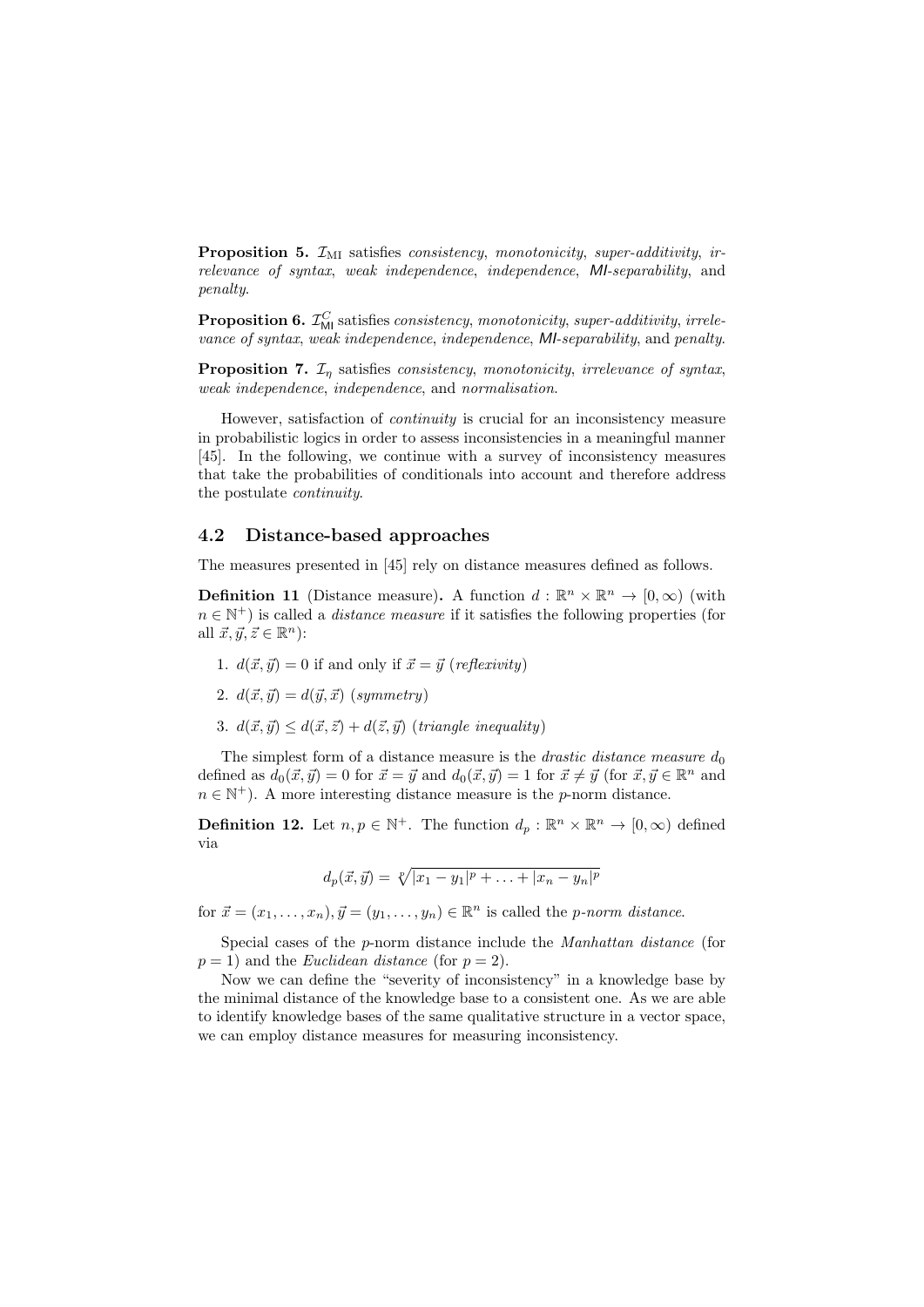**Definition 13.** Let d be a distance measure. Then the function  $\mathcal{I}_d : \mathbb{K} \to$  $[0, \infty)$  defined via

$$
\mathcal{I}_d(\kappa) = \inf \{ d(\vec{x}, \vec{y}) \mid \kappa = \kappa[\vec{x}] \text{ and } \kappa[\vec{y}] \text{ is consistent} \}
$$
 (2)

for  $\kappa \in \mathbb{K}$  is called the *d*-inconsistency measure.

The idea behind the  $d$ -inconsistency measure is that we look for a consistent knowledge base that both 1.) has the same qualitative structure as the input knowledge base and 2.) is as close as possible to the the input knowledge base. That is, if the input knowledge base is  $\kappa[\vec{x}]$  we look at all  $\vec{y} \in [0, 1]^{2|\kappa|}$ such that  $\kappa[\vec{y}]$  is consistent and  $\vec{x}$  and  $\vec{y}$  are as close as possible with respect to the distance measure  $d$ . While using the drastic distance measure gives us drastic inconsistency measure—that is  $\mathcal{I}_{d_0} = \mathcal{I}_{\text{drastic}}$  [45]—using p-norms gives us genuinely novel inconsistency measures.

Example 7. We continue Example 5 and consider

$$
\kappa = \{ (s_1 \wedge s_2) [0.6, 1], (s_1 \wedge \neg s_2) [0.5, 1], (s_1) [0, 0.8] \}
$$

Then we have

$$
\mathcal{I}_{d_1}(\kappa) = 0.3
$$
  

$$
\mathcal{I}_{d_2}(\kappa) \approx 0.55
$$

In order to see  $\mathcal{I}_{d_1}(\kappa) = 0.3$  observe that changing the interval of  $(s_1 \wedge s_2)[0.6, 1]$ to  $[0.5, 1]$  and of  $(s_1)[0, 0.8]$  to  $[0, 1]$  restores consistency. More precisely, the probabilistic interpretation  $\pi$  defined via

$$
\pi(s_1 \wedge s_2) = 0.5
$$
  

$$
\pi(s_1 \wedge \neg s_2) = 0.5
$$
  

$$
\pi(\neg s_1 \wedge s_2) = \pi(\neg s_1 \wedge \neg s_2) = 0
$$

satisfies  $(s_1 \land s_2)$ [0.5, 1],  $(s_1 \land \neg s_2)$ [0.5, 1], and  $(s_1)$ [0, 1]. Note that we changed the probability interval of the first conditional by a value of 0.1 and that of the last interval by 0.2, yielding a sum of 0.3. It can be seen that no smaller modification yields a consistent knowledge base, so we have  $\mathcal{I}_{d_1}(\kappa) = 0.3$ .

In order to see  $\mathcal{I}_{d_2}(\kappa) \approx 0.55$  consider the knowledge base  $\kappa'$  given via

$$
\kappa' = \{ (s_1 \wedge s_2) [0.5, 1], (s_1 \wedge \neg s_2) [0.4, 1], (s_1) [0, 0.9] \}
$$

Observe  $\kappa'$  can be obtained from  $\kappa'$  by changing each probability interval by a value of 0.1, thus the distance between the probability intervals wrt. the a value of 0.1, thus the distance between the probability intervals wrt. the Euclidean distance  $d_2$  is  $\sqrt{0.1^2 + 0.1^2 + 0.1^2} \approx 0.55$ . It can also easily be seen that  $\kappa'$  is consistent and no other knowledge base with smaller Euclidean distance is consistent.

Taking results from [45, 9] into account we obtain the following picture regarding compliance with rationality postulates<sup>2</sup>. For reasons of simplicity,

<sup>&</sup>lt;sup>2</sup>Note that  $[9]$  corrects some false claims from  $[45]$ .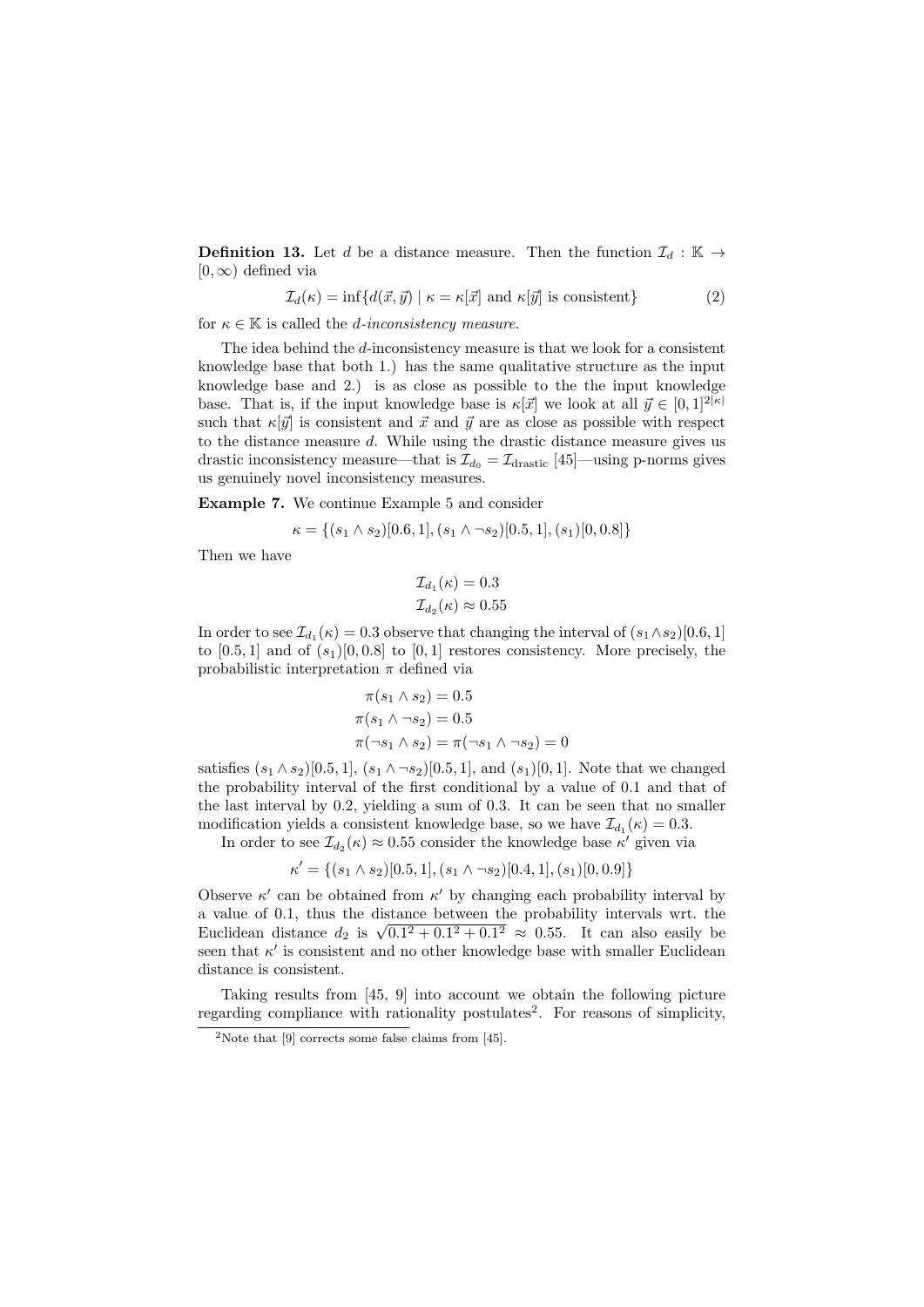we only consider the instantiation of  $\mathcal{I}_d$  with the p-norm distance  $d_p$ , see [45] for a more general treatment.

**Proposition 8.** Let  $p \geq 1$ .  $\mathcal{I}_{d_p}$  satisfies *consistency*, *monotonicity*, *super*additivity (only for  $p = 1$ ), irrelevance of syntax, weak independence, and continuity.

For a variant of the above measure that also works with infinitesimal probabilities we refer to [26].

#### 4.3 Violation-based approaches

The next family of inconsistency measures is based on the idea of measuring the violation of the numerical constraints that define the satisfaction relation for conditionals. For this purpose, it is convenient to represent the conditional satisfaction constraints in matrix notation [28, 21]. We assume an arbitrary but fixed order on  $W_A$  (e.g., lexicographically) so that we can identify each probabilistic interpretation  $\pi$  with the vector  $(\pi(w_1), \ldots, \pi(w_n))'$ ,  $n = |W_{\mathcal{A}}|$ , where the worlds are enumerated according to our order.

Recall that  $\pi \models (\varphi | \psi) [q, \bar{q}]$  iff  $P_{\pi}(\varphi \wedge \psi) \geq q P_{\pi}(\psi)$  and  $P_{\pi}(\varphi \wedge \psi) \leq \bar{q} P_{\pi}(\psi)$ . Subtracting the right-hand-side of the inequalities and putting in the definition of  $P_\pi$ , we notice that these are linear inequalities over  $\pi$ . For instance,  $P_\pi(\varphi \wedge$  $\psi) \geq$  $qP_{\pi}(\psi)$  is true if and only if

$$
0 \le P_{\pi}(\varphi \wedge \psi) - qP_{\pi}(\psi) = P_{\pi}(\varphi \wedge \psi) - q(P_{\pi}(\varphi \wedge \psi) + P_{\pi}(\neg \varphi \wedge \psi))
$$
  
\n
$$
= (1 - q)P_{\pi}(\varphi \wedge \psi) - qP_{\pi}(\neg \varphi \wedge \psi)
$$
  
\n
$$
= (1 - q) \sum_{w_j \models \varphi \wedge \psi} \pi(w_j) - q \sum_{w_j \models \neg \varphi \wedge \psi} \pi(w_j)
$$
  
\n
$$
= \sum_{j=1}^n ((1 - q) \cdot 1_{\{\varphi \wedge \psi\}}(w_j) - q \cdot 1_{\{\neg \varphi \wedge \psi\}}(w_j)) \cdot \pi(w_j)
$$
  
\n
$$
= a \pi,
$$

where the indicator function  $1_{\{F\}} : \mathcal{W}_{\mathcal{A}} \to \{0,1\}$  yields 1 if the argument satisfies the formula  $F \in \mathcal{L}_{\mathcal{A}}$  and 0 otherwise, and a is a n-dimensional row vector whose *i*-th component is  $a_j = (1-q) \cdot 1_{\{\varphi \wedge \psi\}}(w_j) - q \cdot 1_{\{\neg \varphi \wedge \psi\}}(w_j)$ .<br>Note that  $a \pi \geq 0$  is equivalent to  $b \pi \leq 0$  where  $b = -a$ . We can write all Note that  $a \pi \geq 0$  is equivalent to  $b \pi \leq 0$ , where  $b = -a$ . We can write all constraints for our knowledge base in this form. Thus, given some knowledge base  $\kappa$ , we can arrange the vectors corresponding to the constraints in a matrix  $A_{\kappa}$  such that an interpretation  $\pi$  satisfies  $\kappa$  if and only if  $A_{\kappa} \pi \leq 0$ . We call  $A_{\kappa}$  the constraint matrix of  $\kappa$ .

If  $\kappa$  is inconsistent, the system of inequalities  $Ax \leq 0$  cannot be satisfied by a probability vector. However, we can relax the constraint to  $A \pi \leq \epsilon$  for some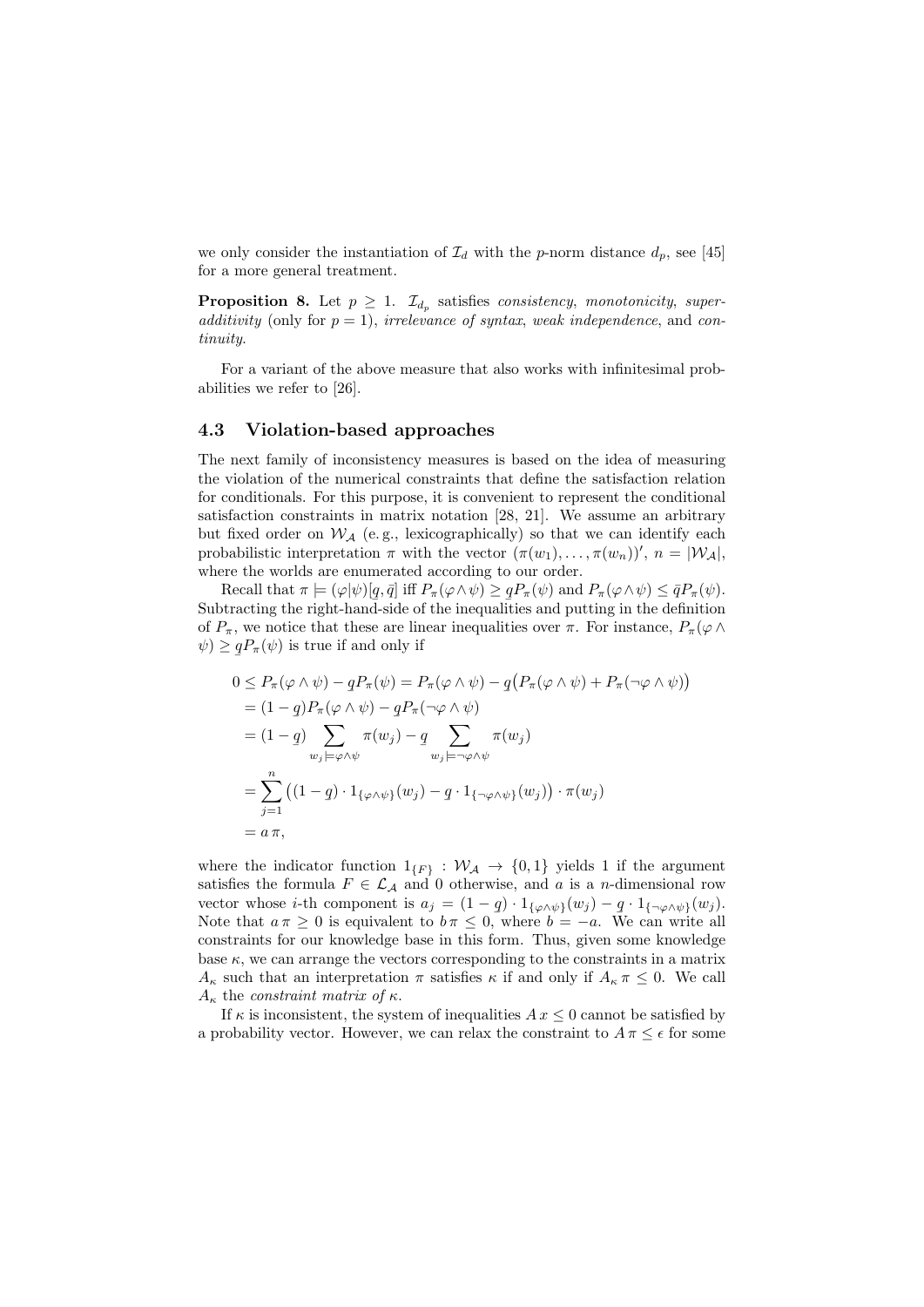non-negative vector  $\epsilon$ . The minimum size of a vector that makes the system satisfiable is the minimum violation value of the knowledge base and can be understood as an inconsistency measure [30, 9].

Formally, the minimal violation value of a knowledge base is defined by an optimization problem. The problem is parameterized by a vector norm that measures the size of  $\epsilon$ .

**Definition 14** (Minimal Violation Value with respect to  $\Vert . \Vert$ ). Let  $\kappa$  be a knowledge base with corresponding constraint matrix  $A_{\kappa}$  (of size  $m \times n$ ). Let ||.|| be some continuous vector norm. The minimal violation value of  $\kappa$  with respect to  $\Vert . \Vert$  is defined by

$$
\min_{\substack{(x,\epsilon)\in\mathbb{R}^{n+m} \\ \text{subject to} \quad A_{\kappa} \, x \, \le \, \epsilon, \\ \sum_{i=1}^{n} x_i = 1, \\ x \ge 0, \\ \epsilon \ge 0.
$$
\n
$$
(3)
$$

We denote the minimal violation value of  $\kappa$  by  $\mathcal{I}_{\parallel \cdot \parallel}(\kappa)$ .

**Proposition 9.**  $\mathcal{I}_{\|\cdot\|}$  is an inconsistency measure and satisfies Consistency, Monotonicity, Weak Independence, Irrelevance of syntax and Continuity.

 $\mathcal{I}_{\|\cdot\|}$  satisfies neither Independence nor MI-Separability.

Proofs for these results can be found in [30, 9]. Measuring inconsistency by measuring the error in the system of inequalities is conceptually less intuitive than measuring the distance to a consistent knowledge base. However, it has some computational advantages as we discuss soon and still measures the degree of inconsistency continuously.

**Example 8.** Let  $\kappa_{\rho} = \{(a)[\rho], (a)[1-\rho]\}$  for  $0 \le \rho \le 0.5$ . For instance,  $\kappa_{0.5} = \{(A) [0.5], (A) [0.5]\}\$ is consistent and  $\kappa_0 = \{(A) [0], (A) [1]\}\$ is inconsistent. Intuitively, the degree of inconsistency of  $\kappa_{\rho}$  should increase as  $\rho$  decreases from 0.5 to 0. We let  $\mathcal{I}_1$ ,  $\mathcal{I}_2$  and  $\mathcal{I}_{\infty}$  denote the minimal violation measure with respect to the Manhattan norm  $||x||_1 = \sum_{i=1}^n |x_i|$ , Euclidean norm  $||.||_2 = \sqrt{\sum_{i=1}^n x_i^2}$  and Maximum norm  $||x||_{\infty} = \max\{|x_1|, \ldots, |x_n|\}$ , respectively. Table 1 shows the corresponding inconsistency values.

Inspecting (3) shows that computing minimal violation values is a convex optimization problem (the objective function is convex and all constraints are linear). This has the principal advantage that we do not have to deal with nonglobal local optima and have polynomial runtime guarantees with respect to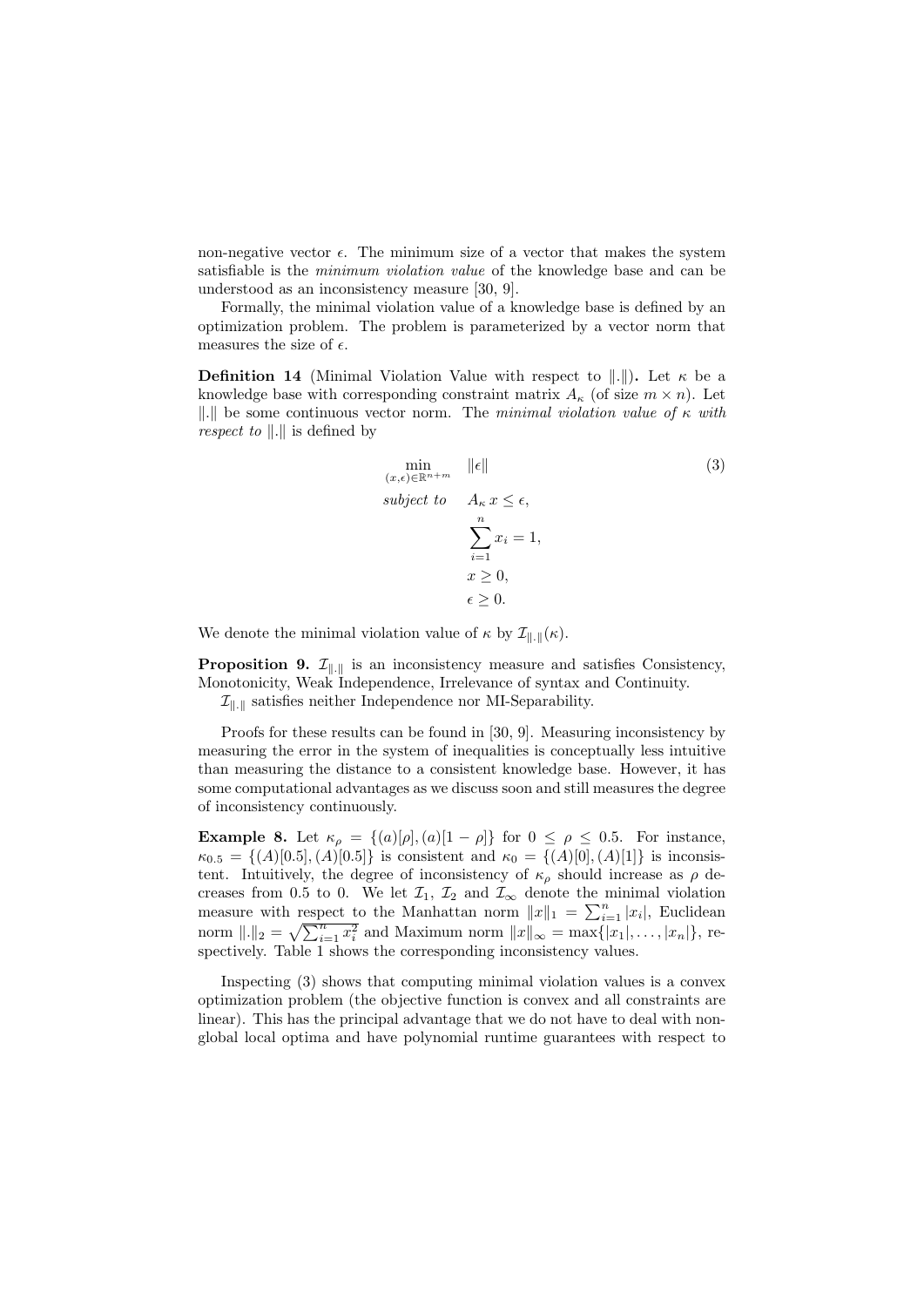|                        |                  | $\kappa_{0.5}$ $\kappa_{0.49}$ | $\kappa_{0,4}$   | $\kappa_{0.2}$                  | $\kappa_0$ |
|------------------------|------------------|--------------------------------|------------------|---------------------------------|------------|
| $\mathcal{I}_1$        | $\left( \right)$ | $0.02 \t 0.2 \t 0.6$           |                  |                                 |            |
| $\mathcal{I}_2$        | $\theta$         |                                |                  | $0.014$ $0.141$ $0.424$ $0.707$ |            |
| $\mathcal{I}_{\infty}$ | $\theta$         | 0.01                           | $0.1 \qquad 0.3$ |                                 | 0.5        |

Table 1: Some minimal violation inconsistency values (Example 8).

the number of optimization variables and constraints. However, the number of optimization variables is still exponential in the number of atomic propositions (recall that each optimization variable corresponds to the probability of an interpretation).

We can do slightly better when using the Euclidean norm, which gives us a quadratic optimization problem. When using the Manhattan or the Maximum norm, the minimal violation value can actually be computed by a linear optimization problem. For the Manhattan norm  $||x||_1 = \sum_{i=1}^n |x_i|$ , we can immediately rewrite (3) as a linear program because the vector  $\epsilon$  is constrained to be non-negative. Therefore, the absolute value function can be ignored.

**Proposition 10.** The minimal violation value  $\mathcal{I}_{\|\cdot\|_1}(\kappa)$  with respect to the Manhattan norm can be computed by solving the following linear program:

$$
\min_{\substack{(x,\epsilon)\in\mathbb{R}^{n+m} \\ \text{subject to} \quad \Delta_{\kappa} x \leq \epsilon, \\ \sum_{i=1}^{n} x_i = 1, \\ x \geq 0, \\ \epsilon \geq 0.
$$
\n
$$
(4)
$$

For the Maximum norm  $||x||_{\infty} = \max\{|x_1|, \ldots, |x_n|\}$ , we can replace the relaxing vector  $\epsilon$  with a scalar because we are only interested in the maximum component. Again, we can ignore the absolute value function due to the nonnegativity of  $\epsilon$ .

**Proposition 11.** The minimal violation value  $\mathcal{I}_{\|\cdot\|_{\infty}}(\kappa)$  with respect to the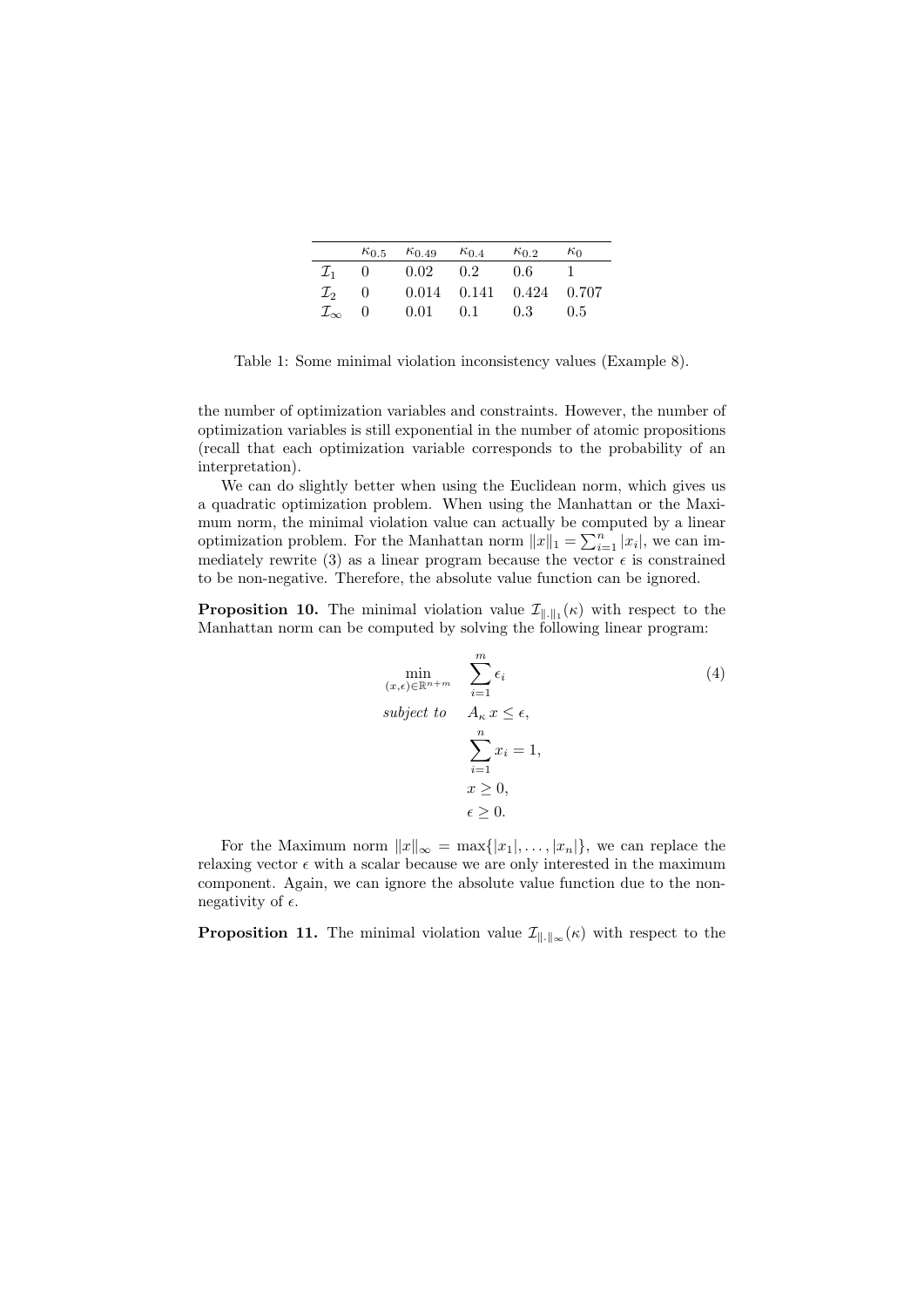Maximum norm can be computed by solving the following linear program:

$$
\min_{(x,\epsilon)\in\mathbb{R}^{n+1}} \epsilon
$$
\n
$$
subject \ to \quad A_{\kappa} x \leq \epsilon \cdot \vec{1},
$$
\n
$$
\sum_{i=1}^{n} x_i = 1,
$$
\n
$$
x \geq 0,
$$
\n
$$
\epsilon \geq 0,
$$

where  $\vec{1} \in \mathbb{R}^m$  denotes the column vector that contains only ones.

Let us relate these linear programs to the probabilistic satisfiability problem [14, 21], that is, to the problem of deciding whether a given knowledge base is consistent. This problem comes down to finding a solution  $x \in \mathbb{R}^n$  of the following system of linear inequalities:

$$
A_{\kappa} x \le 0,
$$
  
\n
$$
\sum_{i=1}^{n} x_i = 1,
$$
  
\n
$$
x \ge 0.
$$

A standard way to solve this system is to apply Phase 1 of the Simplex algorithm. This comes down to solving a linear program like

$$
\min_{(x,s)\in\mathbb{R}^{n+1}} s
$$
\n
$$
subject\ to\ A_{\kappa} x \le 0,
$$
\n
$$
\sum_{i=1}^{n} x_i + s = 1,
$$
\n
$$
x \ge 0,
$$
\n
$$
\epsilon \ge 0,
$$

Note that the vector  $(0,1) \in \mathbb{R}^{n+1}$  is always a feasible vertex from which we can start the Simplex algorithm for this problem.  $\kappa$  is consistent iff the optimal solution  $s^* = 0$ . Notice that the structure of (6) is very similar to the structure of (5). We have the same number of optimization variables and constraints and there is only a minor difference in the first and second constraint. (4) does also have a very similar structure even though it adds a number of optimization variables that is linear in the size of the knowledge base. However, since  $n$  is exponential in the number of atoms of our language, this difference is usually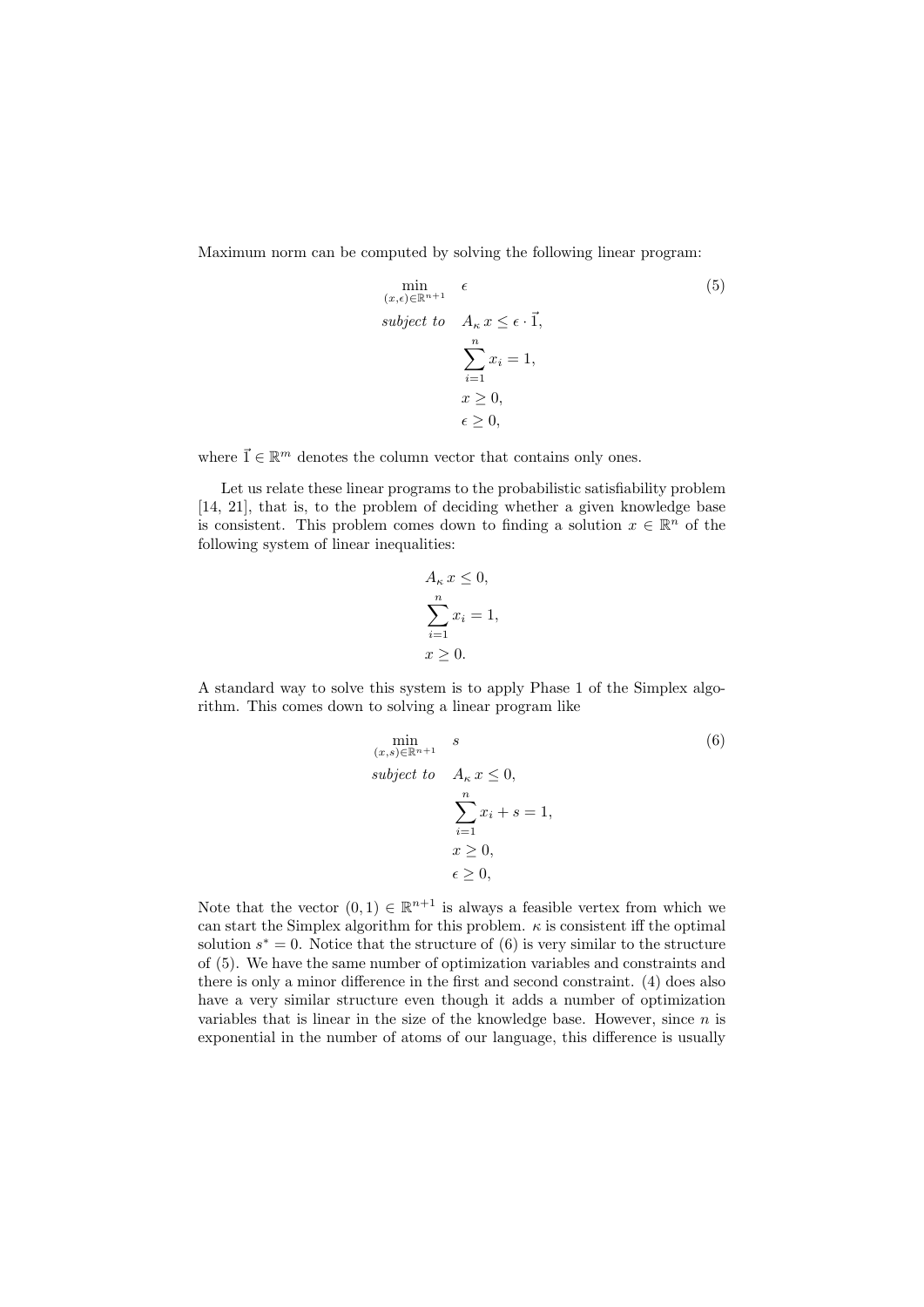negligible. In this sense, computing minimal violation measures for Manhattan and Maximum norm is barely harder than performing a probabilistic satisfiability test. Since inconsistency measures generalize probabilistic satisfiability tests, this is some evidence that these measures belong to the most efficient inconsistency measures. Note also that even though the Simplex algorithm has exponential runtime in the worst-case, it usually takes time linear in the number of optimization variables and quadratic in the number of constraints in practice  $[25]$ . In fact, due to the similarity between  $(6)$ ,  $(5)$  and  $(4)$ , we can speed up computing minimal violation values for the Manhattan and Maximum norm by using similar techniques like for the probabilistic satisfiability problem. In particular, column generation techniques proved useful in this context [14, 18, 11, 7].

#### 4.4 Dutch-book measures

In formal epistemology, there is an interest in measuring the incoherence of an agent whose beliefs are given as probabilities over propositions or previsions (expected values) for random variables — a  $Bayesian$  agent. If we have propositions from classical logic, the formalized problem at hand is exactly the one we are investigating. When the agent's degrees of belief are represented by a knowledge base, to measure the agent's incoherence is to measure the inconsistency of such a knowledge base. Schervish, Kadane and Seidenfeld [40, 41, 39] have proposed ways to measure the incoherence of an agent based on Dutch books.

Dutch books have been proposed by De Finetti as a foundation for probability theory [10]. Dutch book arguments are based on the agent's betting behavior induced by her degrees of belief, typically used to show her irrationality. These arguments rely on an operational interpretation of (imprecise) degrees of belief, in which their lower/upper bounds determines when the agent considers as fair to take part in a gamble, defined as follows:

**Definition 15.** A gamble on  $\varphi | \psi$ , with  $\varphi, \psi \in \mathcal{L}_{\mathcal{A}}$ , is an agreement between an agent and a bettor with two parameters, the stake  $\lambda \in \mathbb{R}$  and the *relative price*  $q \in [0, 1]$ , stating that:

- the agent pays  $\lambda \times q$  to the bettor if  $\psi$  is true and  $\varphi$  is false;
- the bettor pays  $\lambda \times (1-q)$  to the agent if  $\psi$  is true and  $\varphi$  is true;
- the gamble is called off, causing neither profit nor loss to the involved parts, if  $\psi$  is false.

A Dutch book is a set of gambles that will cause the agent a sure loss, no matter which possible world is the case. For instance, suppose an agent is willing to take part in two gambles, on  $\varphi$  and on  $\neg \varphi$ , both with stake 10 and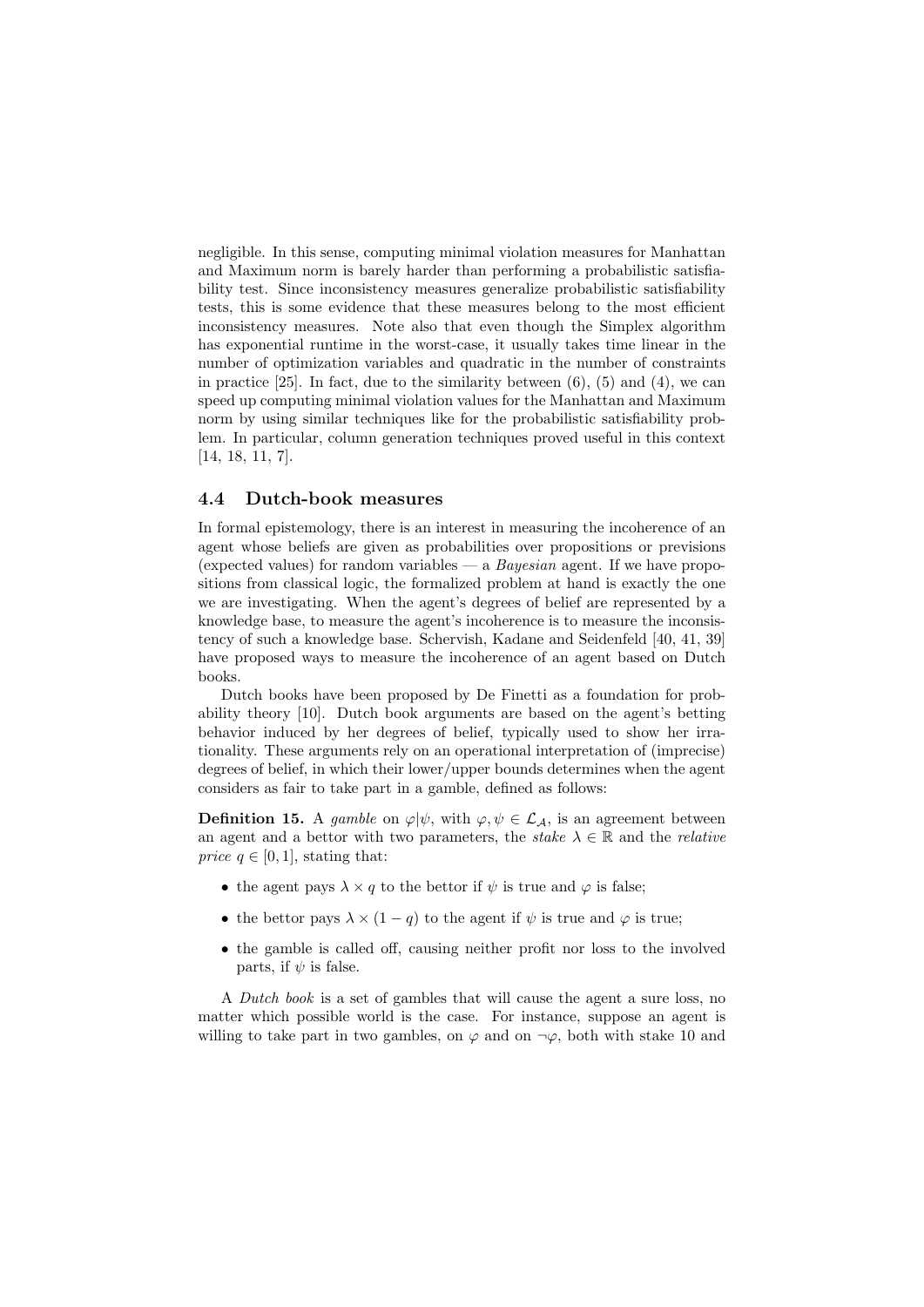relative price 0.6. No matter whether  $\varphi$  or  $\neg \varphi$  is the case, the agent has to pay  $10 \times 0.6 = 6$  to the bettor, while receiving only  $10 \times 0.4 = 4$  back, which causes her a net loss of 2.

A central result of De Finetti's theory of probabilities lies in the fact that if an agent respects the laws of probabilities, no Dutch books are possible. That is, a Dutch book (sure loss) is possible only when the agent gambles are inconsistent with the laws or probability.

To relate the epistemic state of an agent to her vulnerability to Dutch books, we need a willingness-to-gamble assumption: if an agent believes that the probability of a proposition  $\varphi$  being true given that another proposition  $\psi$ is true lies within  $[q, \bar{q}]$ , she finds acceptable (fair) gambles on  $\varphi | \psi$  with stake  $\lambda \geq 0$  and relative price q and gambles with stake  $\lambda \leq 0$  and relative price  $\bar{q}$ . An agent is vulnerable to (or exposed to) a given Dutch book if she sees as fair, under the willingness-to-gamble assumption, each of the gambles in the Dutch book. We assume any set of gambles the agent sees as fair contains exactly two gambles on  $(\varphi_i|\psi_i)$  per each conditional  $(\varphi_i|\psi_i)$   $[q_i, \bar{q}_i] \in \kappa$ , the base formalizing the agent's beliefs: one with stake  $\lambda_i \geq 0$  and relative price  $q_i$ ; and the other with stake  $-\bar{\lambda}_i \leq 0$  and relative price  $\bar{q}_i$ . This is not restrictive, since gambles on the same  $(\varphi_i|\psi_i)$  with the same relative price can be merged by summing the stakes, and the absence of a gamble is equivalent to a stake equal to zero. We can thus denote any set of gambles the agent finds acceptable simply by the absolute value of its stakes  $\overline{\lambda}_1, \overline{\lambda}_1, \ldots, \underline{\lambda}_m, \overline{\overline{\lambda}}_m \geq 0$ , where  $m = |\kappa|$ .

If the set of probabilistic conditionals that represents an agent's epistemic state turns out to be inconsistent, then she is exposed to a Dutch book, and vice-versa [27]. In other words, an agent sees as fair a set of gambles that causes her a guaranteed loss if, and only if, the knowledge base codifying her (conditional) degrees of belief is inconsistent. In this way, Dutch book arguments were introduced to show that a set of degrees of belief must obey the axioms of probability and are a standard proof of incoherence (introductions to Dutch books and their relation to incoherence can be found in [42] and [10]). Hence, a natural approach to measuring an agent's degree of incoherence is through the magnitude of the sure loss she is vulnerable to. The intuition says that, the more incoherent an agent is, the greater the guaranteed loss that can be imposed on her through a Dutch book. Nevertheless, with no bounds on the stakes, such loss would also be unlimited for incoherent agents. To better understand the loss a Dutch book causes to an agent, we formalize it in the following.

Consider the knowledge base  $\kappa = \{(\varphi_i | \psi_i) [q_i, \bar{q}_i] | 1 \leq i \leq m\}$  representing an agent's epistemic state. Let  $\lambda_i, \bar{\lambda}_i \geq 0$  denote gambles on  $(\varphi_i | \psi_i)$  the agent sees as acceptable, the first with relative price  $q_i$  and stake  $\lambda_i \geq 0$ , the second with relative price  $\bar{q}_i$  and stake  $-\bar{\lambda}_i \leq 0$ , for  $1 \leq i \leq m$ . A set of gambles the agent sees as fair can then be represented by the vector  $\mathcal{G} = \langle \lambda_1, \overline{\lambda}_1, \dots, \lambda_m, \overline{\lambda}_m \rangle$ . If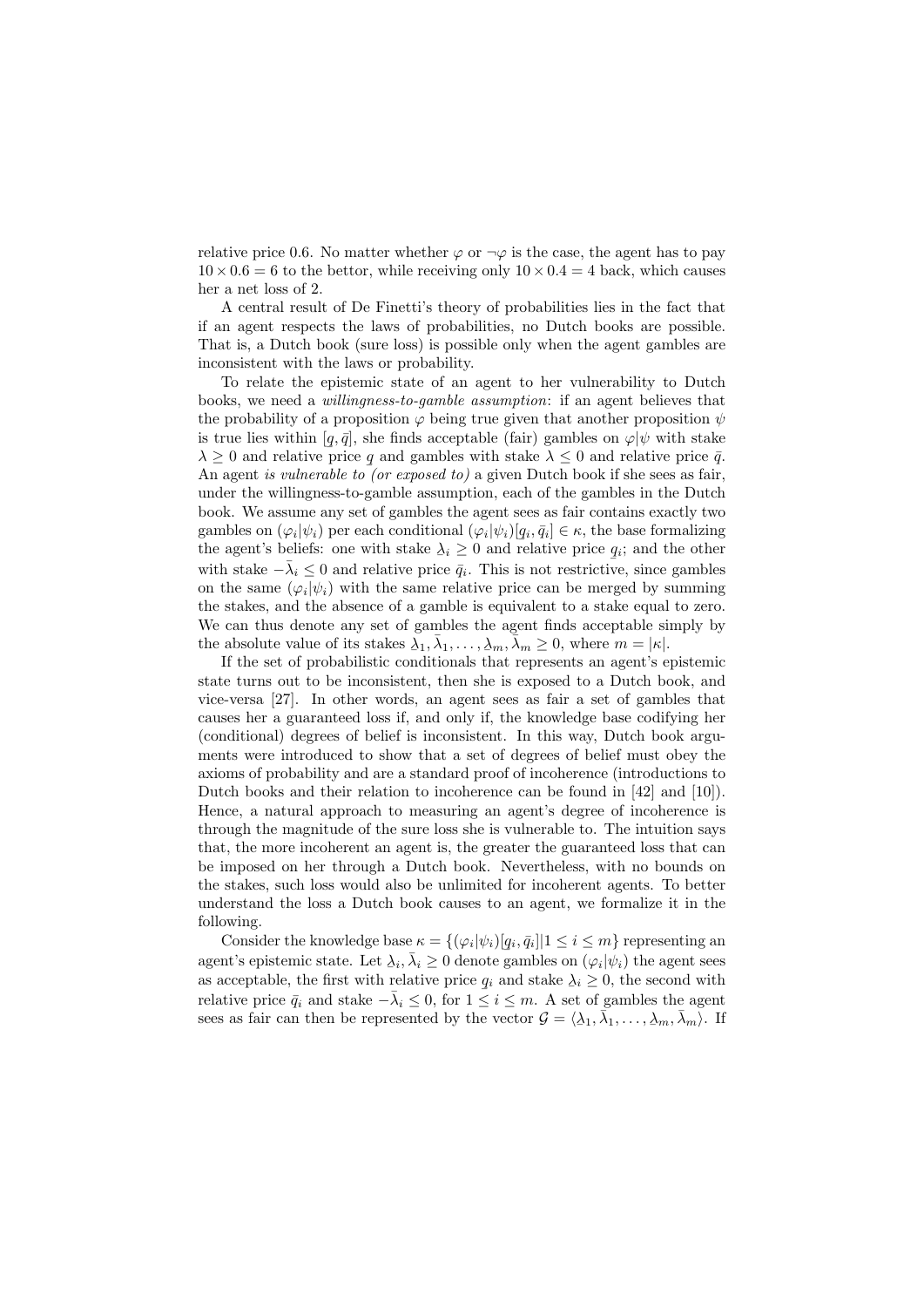a possible world  $w_i$  is the case, the total net loss for the agent is

$$
\ell_{\kappa}(\mathcal{G}, w_j) = \sum_{i=1}^m \bar{\lambda}_i (I_{\varphi_i \wedge \psi_i}(w_j) - \bar{q}_i I_{\psi_i}(w_j)) - \lambda_i (I_{\varphi_i \wedge \psi_i}(w_j) - \underline{q}_i I_{\psi_i}(w_j)).
$$

Given the knowledge base  $\kappa$  representing an agent's epistemic state, the set of gambles G is a Dutch book if  $\ell_{\kappa}(\mathcal{G}, w_j) < 0$  for all  $w_j \in \mathcal{W}_\mathcal{A}$ . When G is a Dutch book, the sure loss is defined as the amount the agent is guaranteed to lose, which is  $\ell_{\kappa}^{sure}(\mathcal{G}) = \min_{w_j \in \mathcal{W}_\mathcal{A}} \ell_{\kappa}(\mathcal{G}, w_j)$ . If  $\mathcal{G}$  is a not a Dutch book, there is a possible world where the agent does not lose (maybe wins), then  $\ell_{\kappa}^{sure}(\mathcal{G}) = 0$ . For an arbitrary set of gambles G that the agent sees as fair, we thus define  $\ell_{\kappa}^{sure}(\mathcal{G}) = \max \{ \min_{w_j \in \mathcal{W}_{\mathcal{A}}} \ell_{\kappa}(\mathcal{G}, w_j), 0 \}.$  The maximum Dutchbook sure loss an agent is vulnerable to is given by  $\max_{\mathcal{G}} \ell_{\kappa}^{sure}(\mathcal{G})$ . To see that this maximization in unbounded, note that if  $\ell_{\kappa}^{sure}(\mathcal{G}) = c > 0$  for some  $\mathcal{G} =$  $\langle \lambda_1, \overline{\lambda}_1, \ldots, \lambda_m, \overline{\lambda}_m \rangle$ , then  $\mathcal{G}' = \lambda \langle \lambda_1, \overline{\lambda}_1, \ldots, \lambda_m, \overline{\lambda}_m \rangle$  implies  $\ell_{sure}(\mathcal{G}) = \lambda c > 0$ for any positive scalar  $\lambda \in \mathbb{R}$ . Consequently, any incoherent agent is vulnerable to an unbounded sure loss, and this quantity is not suitable to measure her incoherence.

Different strategies to measure incoherence as a finite Dutch-book loss are found in the Bayesian Statistics and formal epistemology literature. Schervish et al. propose a flexible formal approach to normalize the maximum sure loss generating a family of incoherence measures for upper and lower previsions on bounded random variables [41], which we adapt to our case. The simplest measures of this family arise when the sure loss is normalized by either the sum of the absolute values of the stakes,  $\|\mathcal{G}\|_1 = \sum_i \lambda_i + \bar{\lambda}_i \leq 1$ , or their maximum,  $||\mathcal{G}||_{\infty} = \max\{\lambda_i, \overline{\lambda}_i \mid 1 \leq i \leq m\}$ . We define the inconsistency measures  $\mathcal{I}_{DB}^{sum}$ : K  $\rightarrow$  [0,  $\infty$ ) and  $\mathcal{I}_{DB}^{max}$ : K  $\rightarrow$  [0,  $\infty$ ) on knowledge bases as these two incoherence measures on the corresponding agents represented by these knowledge bases  $3$ :

$$
\mathcal{I}_{DB}^{sum}(\kappa) = \max_{\mathcal{G}} \frac{\ell_{\kappa}^{sure}(\mathcal{G})}{\|\mathcal{G}\|_1} \text{ and } \mathcal{I}_{DB}^{max}(\kappa) = \max_{\mathcal{G}} \frac{\ell_{\kappa}^{sure}(\mathcal{G})}{\|\mathcal{G}\|_{\infty}}
$$

Even though incoherence measures based, on one hand, on Dutch books proposed by the formal epistemology community and inconsistency measures based, on the other hand, on violations minimization proposed by Artificial Intelligence researchers may seem unrelated at first, they are actually two sides of the same coin. The linear programs that compute the maximum guaranteed loss an agent is exposed to are technically dual to those that minimize violations to measure inconsistency  $[9]$ <sup>4</sup>:

**Theorem 1.** For any  $\kappa \in \mathbb{K}$ ,  $\mathcal{I}_{DB}^{sum}(\kappa) = \mathcal{I}_{\|\cdot\|_{\infty}}(\kappa)$  and  $\mathcal{I}_{DB}^{max}(\kappa) = \mathcal{I}_{\|\cdot\|_{1}}(\kappa)$ .

 ${}^{3}\text{If } ||\mathcal{G}||_1 = ||\mathcal{G}||_{\infty} = 0, \text{ then } \ell_{\kappa}^{sure}(\mathcal{G}) = 0 \text{ and we define } \ell_{\kappa}^{sure}(\mathcal{G})/||\mathcal{G}||_1 =$  $\ell_{\kappa}^{sure}(\mathcal{G})/||\mathcal{G}||_{\infty} = 0.$ <sup>4</sup>Nau [27] has already investigated this matter, mentioning some similar results.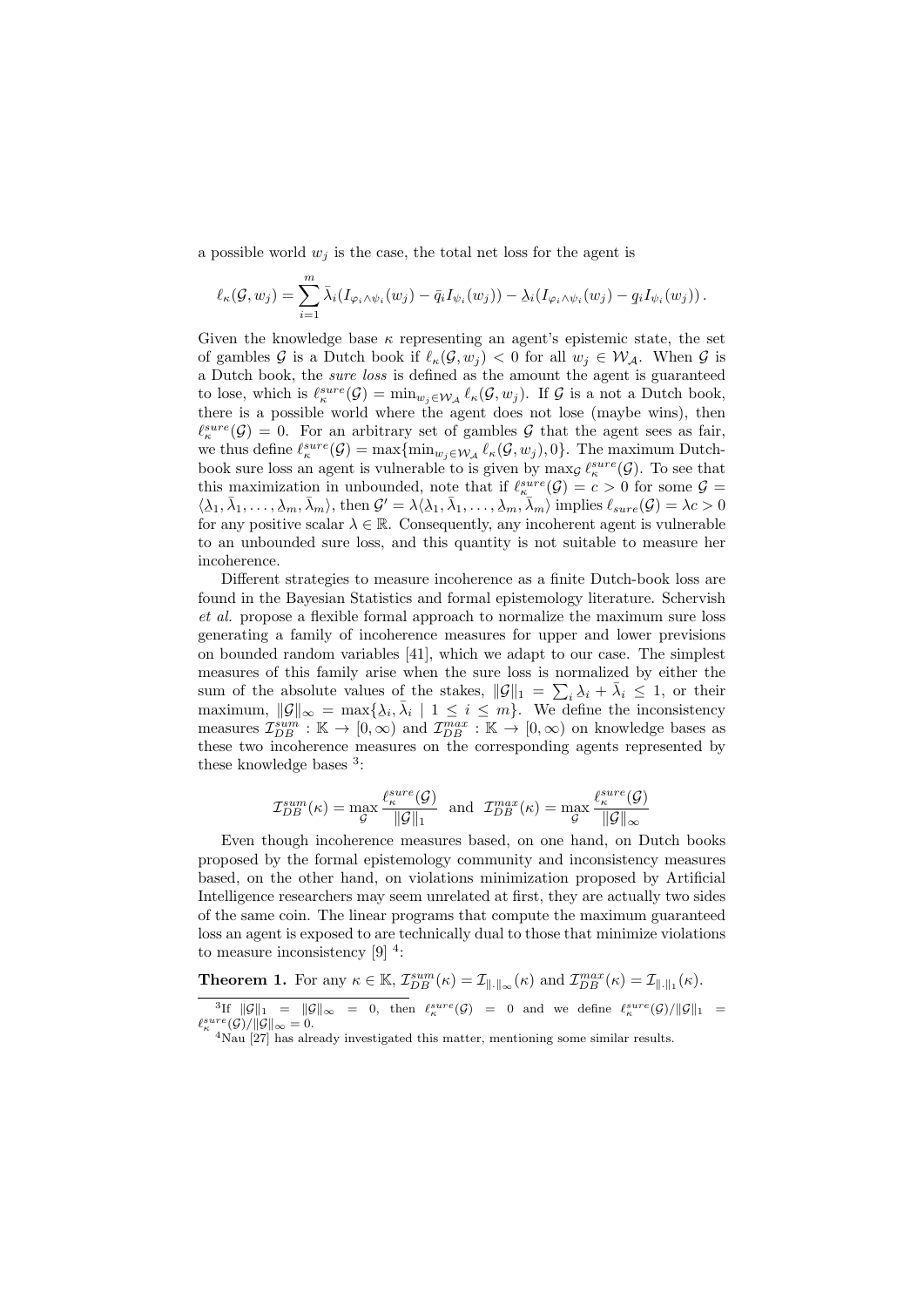Theorem 1 gives an operational interpretation, based on betting behavior, for the inconsistency measures  $\mathcal{I}_{\|\cdot\|_{\infty}}$  and  $\mathcal{I}_{\|\cdot\|_{1}}$ . Naturally, the result also implies that  $\mathcal{I}_{DB}^{sum}$  and  $\mathcal{I}_{DB}^{max}$  hold the same properties as  $\mathcal{I}_{\|\cdot\|_{\infty}}$  and  $\mathcal{I}_{\|\cdot\|_{1}}$ , respectively.

More elaborate measures proposed by Schervish et al. [41] normalize the sure loss by the amount the agent (or bettor) can possibly lose, either per gamble or in total. These quantities are called *escrows*. Let  $q = \langle q_1, \ldots, q_m \rangle$ ,  $\vec{q} = \langle \vec{q}_1, \ldots, \vec{q}_m \rangle$  and  $1_m = \langle 1 \ldots 1 \rangle$  and be tuples with m elements. In a single gamble with stake  $\lambda_i > 0$  and relative price  $q_i$ , the agent's (or the bettor's) escrow is  $e_i^a = \lambda_i \times q_i$  (or  $e_i^b = \lambda_i \times (1 - q_i)$ ). Conversely, in a gamble with stake  $-\bar{\lambda}_i < 0$  and relative price  $\bar{q}_i$ , the agent's (or the bettor's) escrow is  $e_i^a = \bar{\lambda}_i \times (1 - \bar{q}_i)$  (or  $e_i^b = \bar{\lambda}_i \times \bar{q}_i$ ). Hence, if  $\mathcal{G} = \langle \lambda_1, \bar{\lambda}_1, \ldots, \lambda_m, \bar{\lambda}_m \rangle$  is a set of gambles,  $e^a(\mathcal{G}) = \langle e_1^a, e_1^a, \dots, e_m^a, e_{\overline{n}}^a \rangle$  (or  $e^b(\mathcal{G}) = \langle e_1^b, e_1^b, \dots, e_m^b, e_{\overline{n}}^b \rangle$ ) is the vector containing how much the agent (or the bettor) can lose per each gamble. Normalizing the sure loss by the maximum or the sum of this vector's elements yields inconsistency measures defined as:

$$
\mathcal{I}_{DB}^{a,sum}(\kappa) = \max_{\mathcal{G}} \frac{\ell_{\kappa}^{sure}(\mathcal{G})}{\|e^{a}(\mathcal{G})\|_{1}} \quad ; \quad \mathcal{I}_{DB}^{a,max}(\kappa) = \max_{\mathcal{G}} \frac{\ell_{\kappa}^{sure}(\mathcal{G})}{\|e^{a}(\mathcal{G})\|_{\infty}}
$$
\n
$$
\mathcal{I}_{DB}^{b,sum}(\kappa) = \max_{\mathcal{G}} \frac{\ell_{\kappa}^{sure}(\mathcal{G})}{\|e^{b}(\mathcal{G})\|_{1}} \quad ; \quad \mathcal{I}_{DB}^{b,max}(\kappa) = \max_{\mathcal{G}} \frac{\ell_{\kappa}^{sure}(\mathcal{G})}{\|e^{b}(\mathcal{G})\|_{\infty}}
$$

These four inconsistency measures  $(\mathcal{I}_{DB}^{a,sum}, \mathcal{I}_{DB}^{b,sum}, \mathcal{I}_{DB}^{a,max}$  and  $\mathcal{I}_{DB}^{b,max}$ ) satisfy most of the rationality postulates [9]:

**Proposition 12.**  $\mathcal{I}_{DB}^{a, sum}$ ,  $\mathcal{I}_{DB}^{b, sum}$ ,  $\mathcal{I}_{DB}^{a, max}$  and  $\mathcal{I}_{DB}^{b, max}$  are well-defined, satisfy Consistency, Monotonicity and Weak Indepedence and are continuous for probabilities within (0, 1). Furthermore,  $\mathcal{I}_{DB}^{a, max}$  and  $\mathcal{I}_{DB}^{b, max}$  satisfy Super-additivity, and  $\mathcal{I}_{DB}^{a,sum}$  satisfies Normalization.

From their definition, one can see that  $\mathcal{I}_{DB}^{a,sum}$ ,  $\mathcal{I}_{DB}^{b,sum}$ ,  $\mathcal{I}_{DB}^{a,max}$  and  $\mathcal{I}_{DB}^{b,max}$ <br>also satisfy Irrelevance of syntax, since the net loss of a gamble on  $\varphi|\psi$  does not depend on how these formulas are written.

#### 4.5 Fuzzy-logic measure

In [8], another inconsistency measure on probabilistic knowledge bases is proposed that makes use of Fuzzy concepts. The central notion of [8] is the candidacy function. A candidacy function is similar to a fuzzy set [15] as it assigns a degree of membership of a probabilistic interpretation belonging to the models of a knowledge base. More formally, a candidacy function  $\mathfrak C$  is a function  $\mathfrak{C}: \mathcal{P}(\mathcal{A}) \to [0, 1]$ . A uniquely determined candidacy function  $\mathfrak{C}_{\kappa}$  can be assigned to a (consistent or inconsistent) knowledge base  $\kappa$  as follows. For a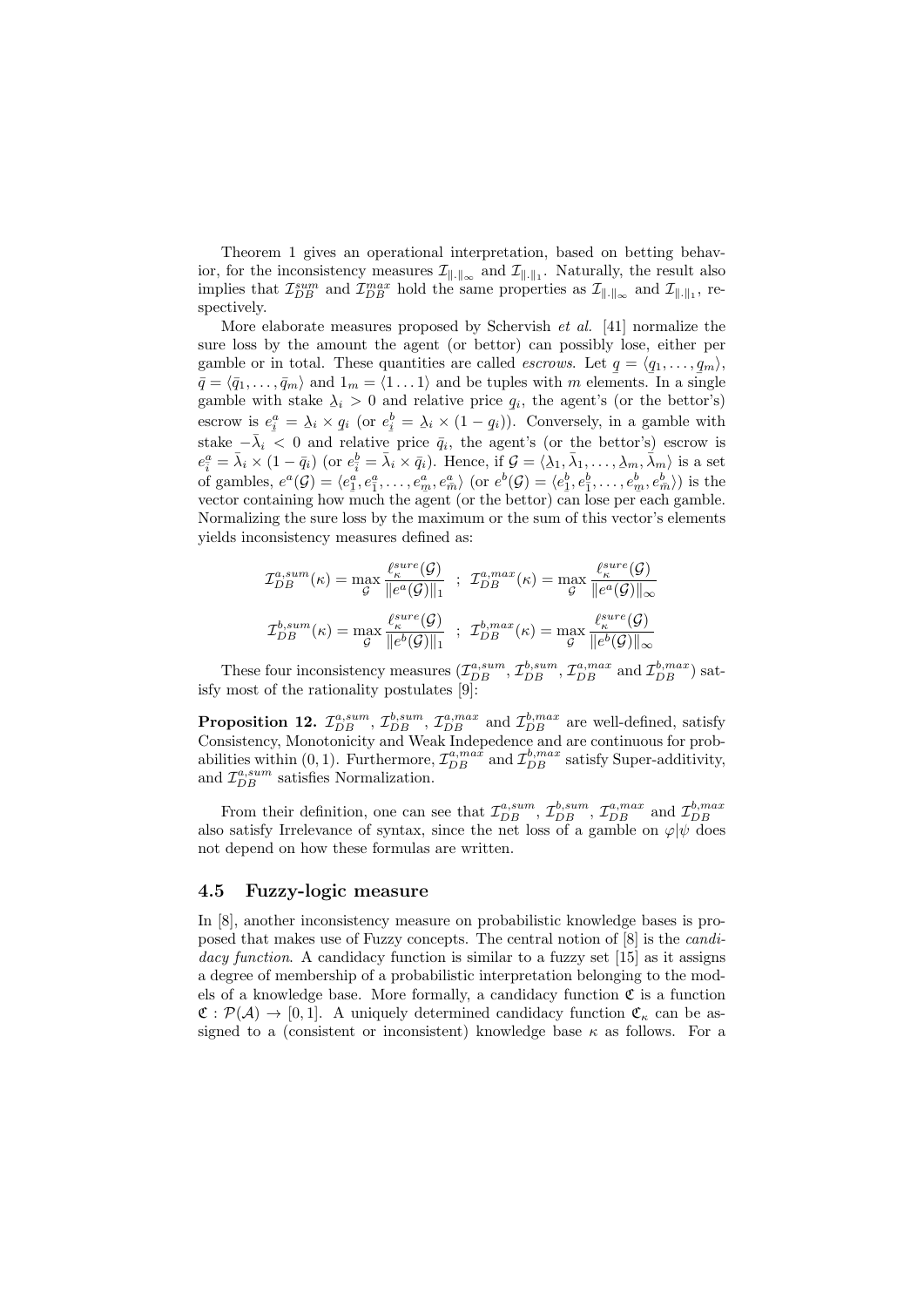probabilistic interpretation  $\pi \in \mathcal{P}(\mathcal{A})$  and a set of probabilistic interpretations  $S \subseteq \mathcal{P}(\mathcal{A})$  let  $d(\pi, S)$  denote the distance of  $\pi$  to S with respect to the Euclidean norm, i.e.,  $d(\pi, S)$  is defined via

$$
d(\pi, S) = \inf \left\{ \sqrt{\sum_{\omega \in \mathcal{W}_{\mathcal{A}}} (\pi(\omega) - \pi'(\omega))^2} \mid \pi' \in S \right\}
$$

Let  $h : \mathbb{R}^+ \to (0,1]$  be a strictly decreasing, positive, and continuous logconcave function with  $h(0) = 1$ . Then the candidacy function  $\mathfrak{C}_{\kappa}^{h}$  for a knowledge base  $\kappa$  is defined as

$$
\mathfrak{C}^h_{\kappa}(\pi) = \prod_{c \in \kappa} h\left(\sqrt{2^{|\mathcal{A}|}}d(\pi,\text{Mod}(\{c\}))\right)
$$

for every  $\pi \in \mathcal{P}(\mathcal{A})$ . Note that the definition of the candidacy function  $\mathfrak{C}_{\kappa}^h$ depends on the size of the signature  $A$ . The intuition behind this definition is that a probabilistic interpretation  $\pi$  that is near to the models of each probabilistic conditional in  $\kappa$  gets a high candidacy degree wrt.  $\mathfrak{C}_{\kappa}^h$ . It is easy to see that it holds that  $\mathfrak{C}_{\kappa}^h(\pi) = 1$  if and only if  $\pi \in \mathsf{Mod}((\kappa))$ . Using the candidacy function  $\mathfrak{C}_\kappa^h$  the inconsistency measure  $\mathcal{I}_\text{cand}^h$  can be defined via

$$
\mathcal{I}_{\text{cand}}^h(\kappa) = 1 - \max_{\pi \in \mathcal{P}(\mathcal{A})} \mathfrak{C}_{\kappa}^h(\pi) \tag{7}
$$

.

for a knowledge base  $\kappa$ . The following results has been shown in [8].

**Proposition 13.**  $\mathcal{I}_{\text{cand}}^h$  satisfies *consistency*, *monotonicity*, *continuity*, and normalization.

The function  $\mathcal{I}_{\text{cand}}^h$  does not satisfy *super-additivity* as shown in [44].

**Example 9.** Let  $A = \{a_1, a_2\}$  be a propositional signature and let  $\kappa_1 =$  $\{(a_1)[1], (a_1)[0]\}$  and  $\kappa_2 = \{(a_2)[1], (a_2)[0]\}$  be knowledge bases and let  $\kappa =$  $\kappa_1 \cup \kappa_2$ . Note that both  $\kappa_1$  and  $\kappa_2$  are inconsistent and  $\kappa_1 \cap \kappa_2 = \emptyset$ . As  $\mathcal{I}_{\text{cand}}^h$ is defined on the semantic level and does not take the names of propositions into account it follows that  $\mathcal{I}_{\text{cand}}^h(\kappa_1) = \mathcal{I}_{\text{cand}}^h(\kappa_2)$ . As the situations in  $\kappa_1$  and  $\kappa_2$  are symmetric and  $\kappa_i$  is symmetric with respect to  $(a_i)$ [1] and  $(a_i)$ [0] there are probabilistic interpretations  $\pi_i$  with  $\mathcal{I}^h_{\text{cand}}(\kappa_i) = 1 - \mathfrak{C}^h_{\kappa_i}(\pi_i)$  for  $i = 1, 2$  and

$$
d(\pi_1, \text{Mod}(\{(a_1)[1]\})) = d(\pi_1, \text{Mod}(\{(a_1)[0]\}))
$$
  
=  $d(\pi_2, \text{Mod}(\{(a_2)[1]\}))$   
=  $d(\pi_2, \text{Mod}(\{(a_2)[0]\}))$ 

Let  $x = d(\pi_1, \text{Mod}(\{(a_1)[1]\}))$  and let  $h^* : \mathbb{R}^+ \to (0, 1]$  be a strictly decreasing, positive, and continuous log-concave function with  $h^*(0) = 1$  and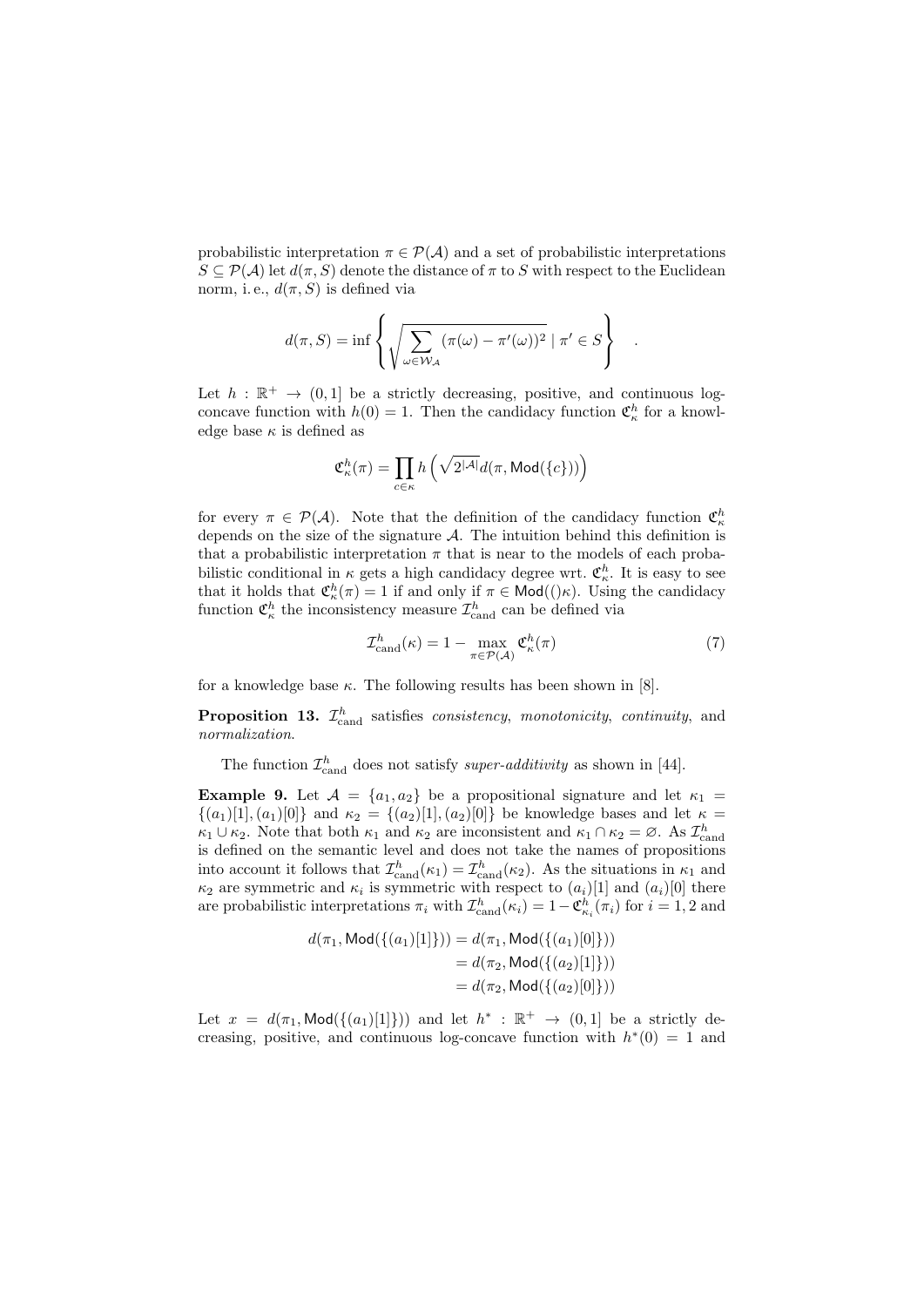$h^*\left(\sqrt{2^{|\mathcal{A}|}}x\right) = 0.5$ . Then it follows  $\mathfrak{C}_{\kappa_1}^{h^*}(\pi_1) = 0.25$  and  $\mathcal{I}_{\text{cand}}^h(\kappa_1) = 0.75$ . In order to satisfy *super-additivity*  $\mathcal{I}^h_{\text{cand}}$  must satisfy

$$
\mathcal{I}^h_{\text{cand}}(\kappa) \ge \mathcal{I}^h_{\text{cand}}(\kappa_1) + \mathcal{I}^h_{\text{cand}}(\kappa_2) = 1.5
$$

which is a contradiction since  $\mathcal{I}^h_{\text{cand}}$  satisfies normalization.

On the other hand,  $\mathcal{I}_{\text{cand}}^h$  complies with our notion of *irrelevance of syntax*<sup>5</sup>

**Proposition 14.**  $\mathcal{I}_{\text{cand}}^h$  satisfies *irrelevance of syntax*.

*Proof.* Let  $\kappa_1$  and  $\kappa_2$  be such that  $\kappa_1 \equiv^s \kappa_2$ . Without loss of generality, assume  $\kappa_1 = \{c_1, \ldots, c_n\}$  and  $\kappa_2 = \{d_1, \ldots, d_n\}$  with  $c_i \equiv d_i$  for  $i = 1, \ldots, n$ . It follows  $\text{Mod}(\{c_i\}) = \text{Mod}(\{d_i\})$  for  $i = 1, ..., n$  and therefore

$$
d(\pi, \mathsf{Mod}(\{c_i\}) = d(\pi, \mathsf{Mod}(\{d_i\})
$$

for every  $\pi$  and  $i = 1, ..., n$ . It follows  $\mathfrak{C}_{\kappa_1}^h = \mathfrak{C}_{\kappa_2}^h$  and therefore the claim.

#### 4.6 Entropy measures

In [38] an inconsistency measure is presented that is based on the notion of generalized divergence which generalizes cross-entropy. Given vectors  $\vec{y}, \vec{z} \in$  $(0, 1]^n$  with  $\vec{y} = (y_1, \ldots, y_n)$  and  $\vec{z} = (z_1, \ldots, z_n)$ , the generalized divergence  $D(\vec{y}, \vec{z})$  from  $\vec{y}$  to  $\vec{z}$  is defined

$$
D(\vec{y}, \vec{z}) = \sum_{i=1}^{n} y_i \log_2 \frac{y_i}{z_i} - y_i + z_i
$$

We abbreviate further

$$
D^{2}(\vec{y}, \vec{z}) = D(\vec{y}, \vec{z}) + D(\vec{z}, \vec{y}) = \sum_{i=1}^{n} y_{i} \log_{2} \frac{y_{i}}{z_{i}} + z_{i} \log_{2} \frac{z_{i}}{y_{i}}
$$

In [38], the measure  $\mathcal{I}_{\text{gd}}$  is only defined for conditionals with point probabilities. So let  $\kappa = \{c_1, \ldots, c_n\}$  and  $c_i = (\psi_i | \varphi_i)[d_i]$  for  $i = 1, \ldots, n$ . Then the inconsistency measure  $\mathcal{I}_{gd}$  is defined via

$$
\mathcal{I}_{\text{gd}}(\kappa) = \min \{ D^2(\vec{y}, \vec{z}) \mid \pi \in \mathcal{P}(\mathcal{A}) \text{ and}
$$
  

$$
y_i = (1 - d_i) P_{\pi}(\psi_i \varphi_i) \text{ and } z_i = d_i P_{\pi}(\neg \psi_i \wedge \varphi_i) \text{ for } i = 1, ..., n \}
$$

<sup>&</sup>lt;sup>5</sup>In [44] it has been shown, however, that  $\mathcal{I}^h_\text{cand}$  violates a slightly different notion of irrelevance of syntax.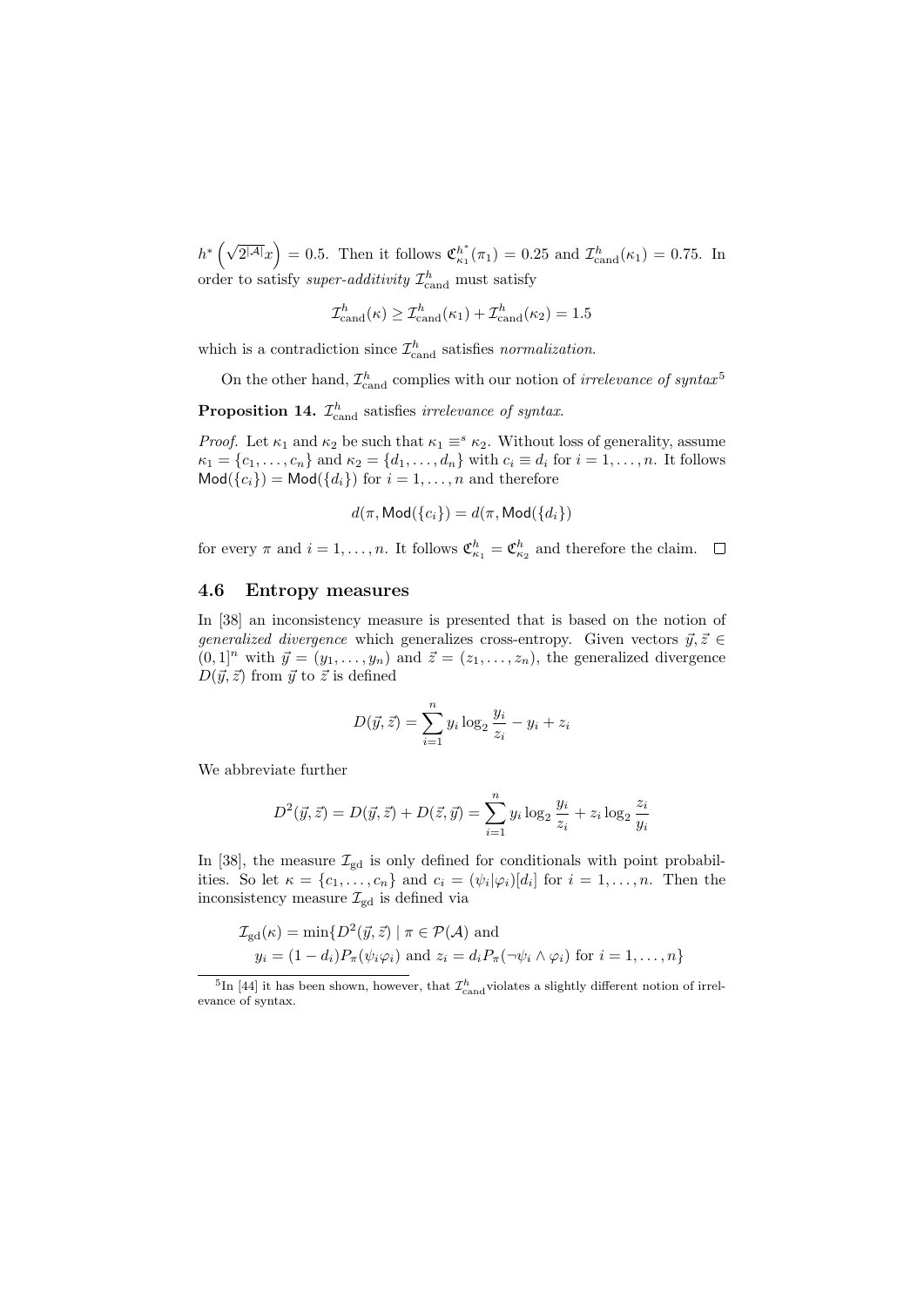Let  $\vec{y}^*, \vec{z}^*, P_{\pi^*}$  be some parameters such that  $D^2(\vec{y}^*, \vec{z}^*)$  is minimal and  $y_i^* =$  $(1-d_i)P_{\pi^*}(\psi_i\varphi_i)$  and  $z_i^* = d_iP_{\pi^*}(\neg\psi_i \wedge \varphi_i)$  are satisfied for  $i = 1, \ldots, n$ . Then it follows that

$$
y_i^* - z_i^* = P_{\pi^*}(\psi_i \wedge \varphi_i) - d_i P_{\pi^*}(\varphi_i)
$$

for  $i = 1, \ldots, n$ . Minimizing  $D^2(\vec{y}, \vec{z})$  amounts to finding a probabilistic interpretation  $\pi^*$  such that  $\vec{y}^*$  and  $\vec{z}^*$  are as close as possible to each other with respect to  $D^2$ . In particular, if there is a  $\pi^*$  such that  $y^* = z^*$  it follows that  $P_{\pi^*}(\psi_i \wedge \varphi_i) - d_i P_{\pi^*}(\varphi_i) = 0$  and therefore  $\pi \in \mathsf{Mod}((\psi_i | \varphi_i) [d_i])$  (for  $i = 1, \ldots, n$ , i.e,  $\kappa$  is consistent. Furthermore, the more  $y_i^*$  differs from  $z_i^*$  the more  $P_{\pi^*}(\psi_i|\varphi_i)$  differs from  $d_i$  (for  $i=1,\ldots,n$ ). The measure  $\mathcal{I}_{gd}$  is similar in spirit to  $\mathcal{I}_d$  as they both minimize the distance of a knowledge base to a consistent one. However, the implementation of those measures is different as they use different distance measures. The following result has been shown in [44].

**Proposition 15.** The function  $\mathcal{I}_{\text{gd}}$  satisfies *consistency, monotonicity, super*additivity, weak independence, and continuity.

Another approach to inconsistency measuring based on entropy can be derived from works on consistency repairing in de Finetti's coherence setting [3, 4, 5]. In order to correct incoherent conditional probabilities, a discrepancy based on Kullback-Leibler divergence is minimized, which can be understood as an inconsistency measure. In the following, we adapt the approach of [3, 4, 5] to our semantics, keeping their focus on sets of conditionals with point probabilities.

Consider the knowledgebase  $\kappa = \{c_1, \ldots, c_n\}$ , with  $c_i = (\psi_i | \varphi_i) [q_i]$  and  $d_i \in$  $(0, 1)$ <sup>6</sup> for  $i = 1, ..., n$ . The approach of [5] is based on the following scoring rule, which can be seen as evaluating the accuracy of a set of probabilistic conditionals in a possible world w:

$$
S_{CRV}(\kappa, w) = \sum_{i=1}^{n} 1_{\{\varphi_i \wedge \psi_i\}}(w) \ln q_i + \sum_{i=1}^{m} 1_{\{\neg \varphi_i \wedge \psi_i\}}(w) \ln(1 - q_i). \tag{8}
$$

Any probabilistic interpretation  $\pi \in \mathcal{P}(\mathcal{A})$ , which is a probability mass over the worlds  $w \in W_{\mathcal{A}}$ , defines an expected value  $E_{\pi}(S_{CRV}(\kappa, w))$ . For a fixed  $\pi$ , the point probabilities  $\vec{q} = \langle q_1, \ldots, q_n \rangle$  that maximizes  $E_\pi(S_{CRV}(\kappa[\vec{q}], w))$  are given by the vector  $\vec{q}^{\pi} = \langle \frac{P_{\pi}(\varphi_1 \wedge \psi_1)}{P_{\pi}(y_1)} \rangle$  $\frac{P_{\pi}(\varphi_1 \wedge \psi_1)}{P_{\pi}(\psi_1)}, \ldots, \frac{P_{\pi}(\varphi_n \wedge \psi_n)}{P_{\pi}(\psi_n)}$  $\langle \frac{\varphi_n \wedge \psi_n}{P_{\pi}(\psi_n)} \rangle \in [0,1]^n$ . The following discrepancy between a knowledge base  $\kappa$  and a probabilistic interpretation  $\pi$ gives the expected gap in accuracy, when measured by  $S_{CRV}$ , between the suboptimal  $\kappa = \kappa |\vec{q}|$  and the maximally accurate  $\kappa |\vec{q}^{\pi}|$ :

 ${}^{6}$ In [5], extreme probabilities (0 or 1) are avoided for technical reasons.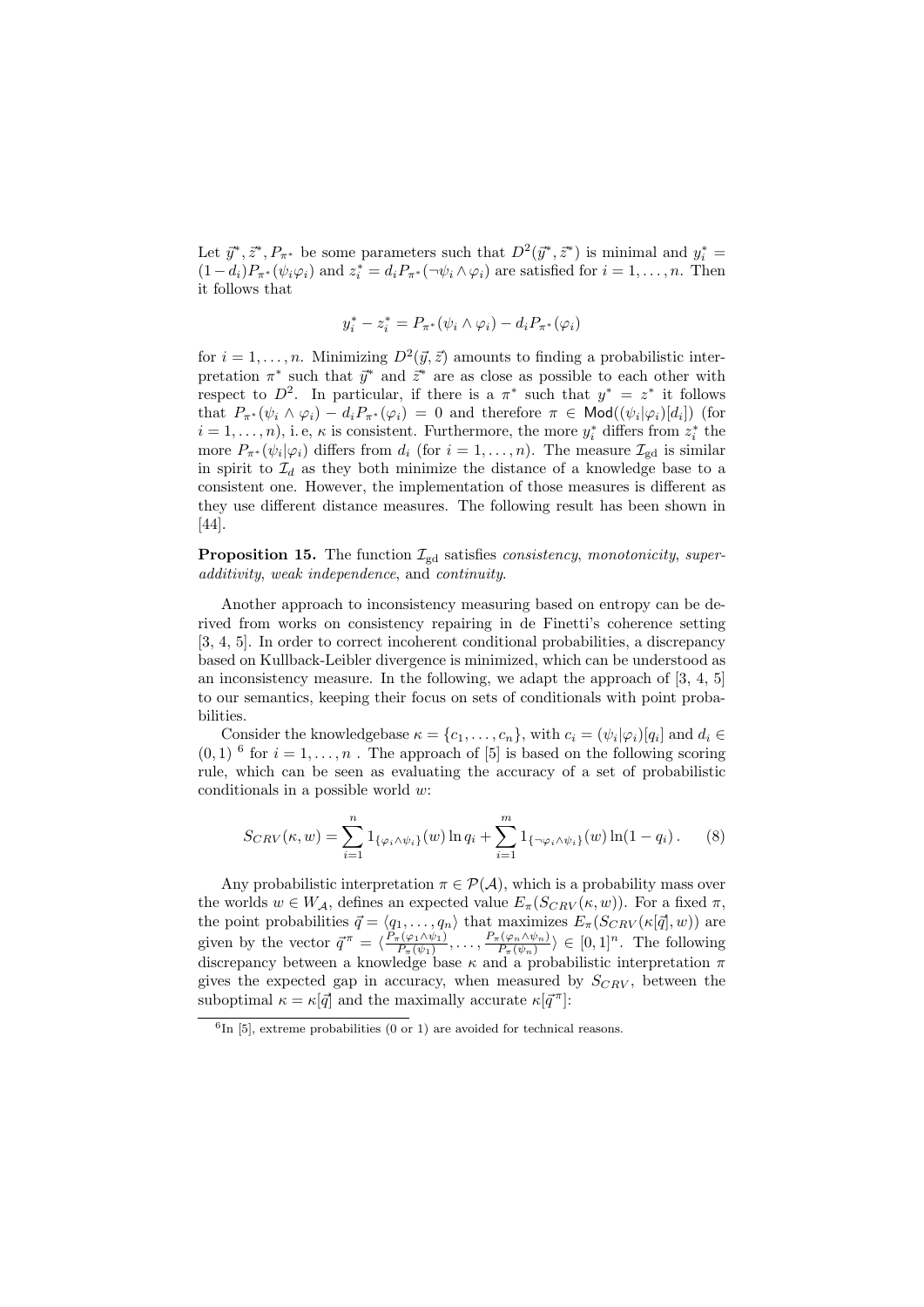$$
d_{CRV}(\kappa, \pi) = E_{\pi} \Big( S_{CRV}(\kappa[\vec{q}^{\pi}], w) - S_{CRV}(\kappa, w) \Big)
$$
  
= 
$$
\sum_{1 \leq i \leq n, P_{\pi}(\psi_i) > 0} P_{\pi}(\psi_i) \Big( q_i^{\pi} \ln \frac{q_i^{\pi}}{q_i} + (1 - q_i^{\pi}) \ln \frac{1 - q_i^{\pi}}{1 - q_i} \Big)
$$

.

This discrepancy directly yields an inconsistency measure for precise probabilistic knowledge bases. In [5],  $\pi$  must be such that  $\pi(\bigvee_i \psi_i) = 1$ , but we drop that restriction due to the semantics we are adopting.

$$
\mathcal{I}_{CRV}(\kappa) = \min \{ d_{CRV}(\kappa, \pi) | \pi \in \mathcal{P}(\mathcal{A}) \}.
$$

**Proposition 16.**  $\mathcal{I}_{CRV}$  satisfies consistency, monotonicity and continuity.

# 5 Applications

The inconsistency measures introduced in the previous section give us a tool to analyze inconsistent knowledge bases. Our final goal is to reason over these knowledge bases in a sensible way. There are at least two ideas that we can consider for this purpose.

- 1. Repair the inconsistent knowledge base and apply classical probabilistic reasoning algorithms.
- 2. Apply paraconsistent reasoning algorithms that can deal with inconsistent knowledge bases.

The distance-based approaches in Section 4.2 are particularly well suited for repairing knowledge bases. In fact, when computing the inconsistency value of the knowledge base, we usually do so by finding a consistent knowledge base that minimizes the selected distance to the original knowledge base. However, there are some obstacles. First of all, if we consider only point probabilities, whether or not a unique closest consistent knowledge base exists depends on the selected norm. For instance, uniqueness is guaranteed for the Euclidean norm, but not for the Manhattan and Maximum norm. As a simple example, consider the knowledge base  $\{(a)[0.2], a[0.6]\}$ . With respect to the Manhattan norm, each repair  $\{(a)[p] : 2\}$  with  $p \in [0.2, 0.6]$  is minimal and the choice would be arbitrary without further assumptions.

Second, even if a unique solution exists, repairing the knowledge base means loss of information. To make this clear, consider the knowledge bases  $\{(a)[0.4], a[0.6]\}$  and  $\{(a)[0.1], a[0.9]\}$ . Both knowledge bases have the unique minimal repair  $\{(a) [0.5] : 2\}$  with respect to the Euclidean norm. The fact that the second knowledge base has a significantly higher variance is lost. If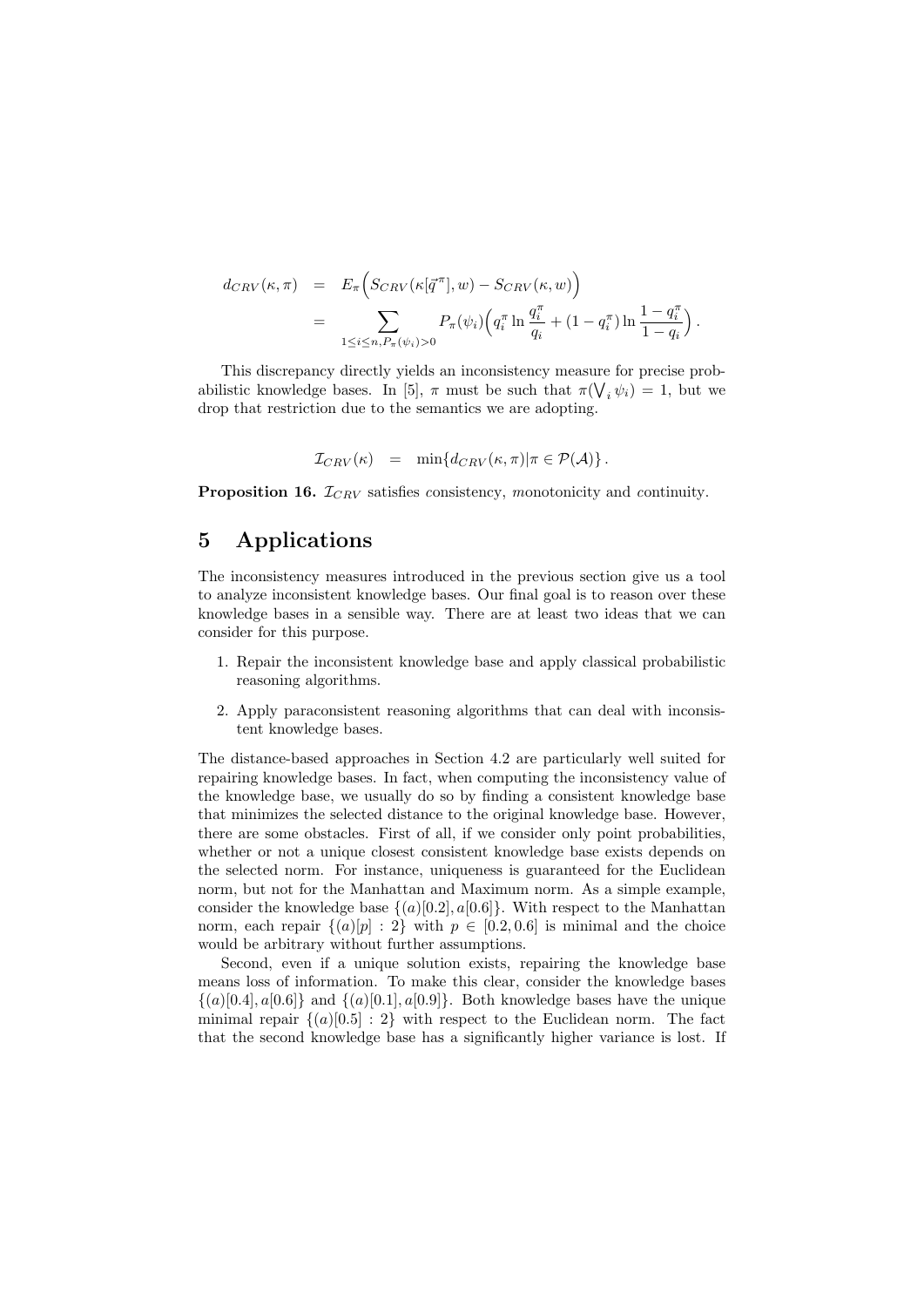we think of the knowledge bases as representing the opinions of two different experts, 0.5 is close to both experts' opinion in the first knowledge base, but not in the second.

In cases like this, where we have to shift a huge amount of probability mass to repair the knowledge base, applying paraconsistent reasoning mechanisms can be a better choice. We can derive such reasoning mechanisms from the fuzzy- and violation-based approaches. The idea is to replace the models of a knowledge base with those probabilistic interpretations that are close enough to being a model. That is, if the knowledge base is consistent, we use the usual models to perform reasoning. If it is inconsistent, we use the probabilistic interpretations that are closest to being a model. For the fuzzy-based measures from Section 4.5, this means that we use those interpretations that maximize the candidacy value with respect to  $\mathfrak{C}_{\kappa}^{h}$  [8]. For the violation-based measures from Section 4.3, we use those interpretations that minimize the violation of the knowledge base [30, 35]. We explain this approach in somewhat more detail for minimum violation measures.

As a first step, we define the *generalized models* of a knowledge base  $\kappa$  as the set of probabilistic interpretations that minimize the violation value (3) in Definition 14. More strictly speaking, we let

 $\mathsf{GMod}(\kappa) = \{ \pi \in \mathcal{P}(|\pi, \epsilon) \text{ minimizes (3) for some } \epsilon \in \mathbb{R} \}.$ 

Intuitively,  $\mathsf{GMod}(\kappa)$  contains those probability distributions that violate the knowledge base minimally. In particular, if  $\kappa$  is consistent, we have  $\text{Mod}(\kappa) =$  $\mathsf{GMod}(\kappa)$ . However, often we have some special conditionals that should not be violated at all. We call these conditionals integrity constraints. We assume that the integrity constraints are consistent. Now given a knowledge base  $\kappa$ and a set of integrity constraints IC, we define the corresponding generalized models as the set of probabilistic interpretations that satisfy IC and minimally violate  $\kappa$ .

**Definition 16.** Let  $\kappa$ , IC be knowledge bases such that IC is consistent. Let ||.|| be some continuous vector norm. The set of *generalized models of*  $\kappa$  with respect to IC and  $\Vert . \Vert$  is defined by

 $\mathsf{GMod}_{IC}^{\Vert \cdot \Vert}(\kappa) = \{ \pi \in \mathsf{Mod}(IC) \mid (\pi, \epsilon) \text{ minimizes (3) for some } \epsilon \in \mathbb{R} \}.$ 

If IC and  $\|.\|$  are clear from the context or not important for the discussion, we will just write  $\mathsf{GMod}(\kappa)$  to keep our notation simple.  $\mathsf{GMod}(\kappa)$  is guaranteed to be non-empty and has some nice technical properties that allow us to reason as efficiently with generalized models as with classical models in many cases.

There are two major approaches to perform reasoning over consistent probabilistic knowledge bases. In both cases, our final goal is to answer conditional probabilistic queries, that is, to compute the conditional probability of a formula  $\varphi$  given another formula  $\psi$ . We denote such queries by  $(\varphi | \psi)$ . The first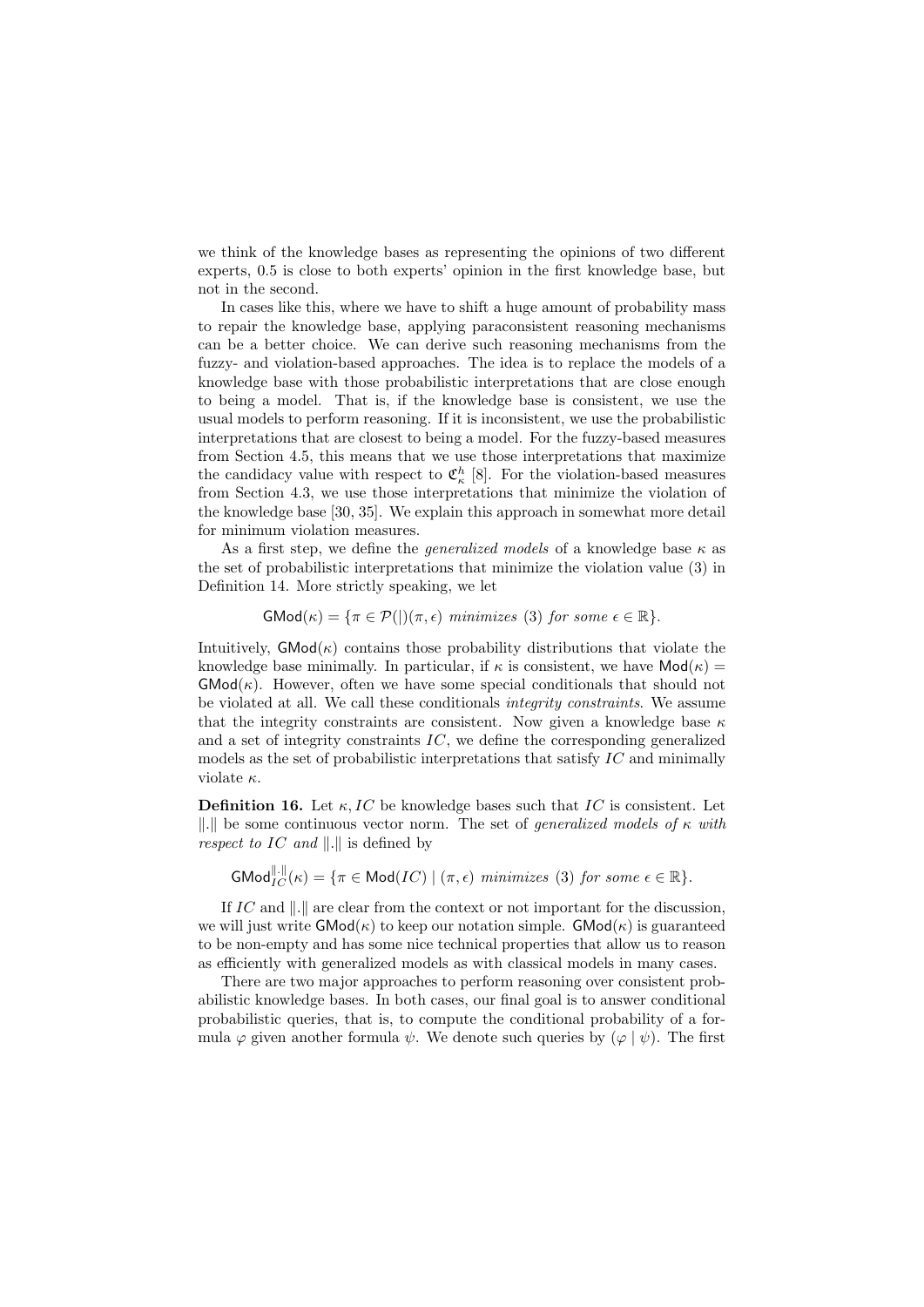| Query        | $\ .\ _1$          | $\ .\ _2$      | $\ .\ _{\infty}$ |
|--------------|--------------------|----------------|------------------|
| (P N)        | [0.1, 0.9]         | [0.376, 0.624] | [0.366, 0.633]   |
| $(P \mid Q)$ | [0.1, 0.9]         | [0.533, 0.679] | [0.536, 0.689]   |
| $(P \mid R)$ | [0.1, 0.9]         | [0.321, 0.467] | [0.314, 0.463]   |
| (N)          | $\left[1,1\right]$ | [0.801, 0.801] | [0.789, 0.789]   |

Table 2: Generalized entailment results (rounded to 3 digits) for Nixon diamond with  $IC = \varnothing$  (Example 10).

approach is to compute upper and lower bounds on the conditional probability of  $\varphi$  given  $\psi$  with respect to all models of  $\kappa$  [28, 17]. This approach is often referred to as the probabilistic entailment problem. The second approach is a two-stage process. We first select a best model that satisfies the knowledge base and then use this model to compute the conditional probability of  $\varphi$  given  $\psi$  [29, 22]. The 'best' model is determined by an evaluation function. For instance, we may be interested in maximizing entropy or minimizing some notion of distance to a prior distribution. We refer to this approach as the model selection problem. Both approaches can be easily generalized to inconsistent knowledge bases by just replacing the probabilistic interpretations that satisfy the knowledge base (the classical models) with those that minimally violate the knowledge base (the generalized models) [34, 35]. A detailed description and discussion of both approaches can be found in [36]. The following example illustrates how our generalization of the probabilistic entailment problem to inconsistent knowledge bases can be applied.

Example 10. Let us consider the Nixon diamond. We believe that quakers  $(Q)$  are usually pacifists  $(P)$  while republicans  $(R)$  are usually not. However, we know that Nixon  $(N)$  was both a quaker and a republican. Let us model our beliefs with the following knowledge base:

 $\kappa = \{ (P \mid Q) [0.9], (P \mid R) [0.1], (N) [1], (Q \wedge R \mid N) [1] \}.$ 

 $\kappa$  is inconsistent. For instance, its minimal violation value with respect to the Euclidean norm is  $\mathcal{I}_{\|\cdot\|_2}(\kappa) \approx 0.42$ . Let us set  $IC = \varnothing$  and ask for the probability that Nixon was a pacifist. Table 2 shows the result and some additional queries that show in which way the knowledge in  $\kappa$  has been relaxed.

We can in particular see that the Manhattan norm yields the most conservative results in the sense that it provides very large answer intervals. However, the answer is still bounded away from the trivial bounds 0 and 1. For the Euclidean and the Maximum norm, we maintain the knowledge that quakers are probably pacifists and that republicans are probably not (the probabilities are bounded away from 0.5). We also notice in Table 2 that the probability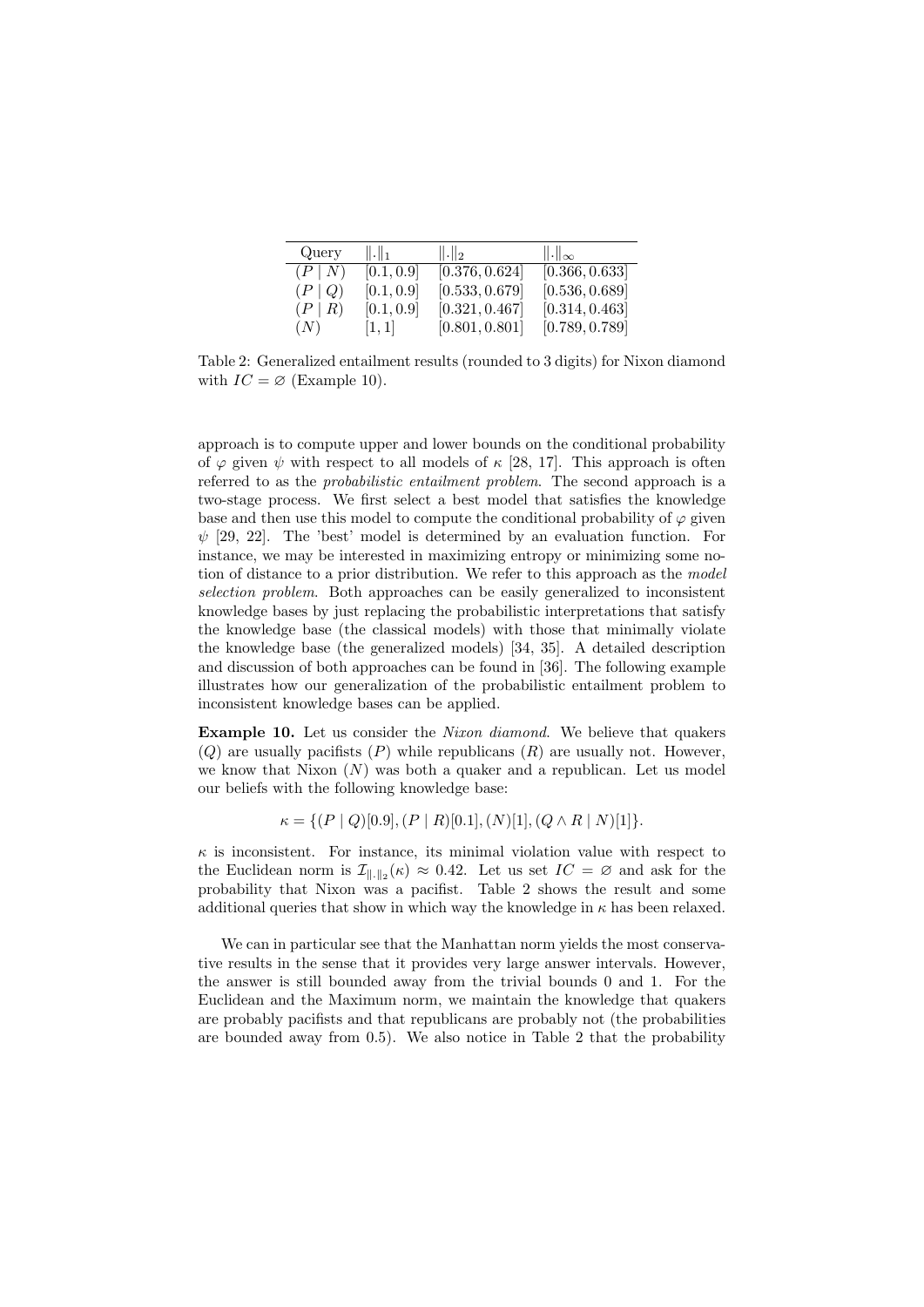| Query        | $\ .\ _1$  | $\ .\ _2$             | $\ .\ _{\infty}$ |
|--------------|------------|-----------------------|------------------|
| (P N)        | [0.1, 0.9] | [0.384, 0.615]        | [0.376, 0.624]   |
| $(P \mid Q)$ | [0.1, 0.9] | [0.517, 0.615]        | [0.520, 0.624]   |
| $(P \mid R)$ | [0.1, 0.9] | [0.384, 0.482]        | [0.376, 0.481]   |
| (N)          | [1, 1]     | $\lfloor 1,1 \rfloor$ | [1,1]            |

Table 3: Generalized entailment results (rounded to 3 digits) for Nixon diamond with  $IC = \{(N)[1]\}$  (Example 10).

that the person under consideration is Nixon  $(N)$  has also been subject to change. However, since we have no doubts about Nixon's existence, we let  $(N)[1]$  become an integrity constraint. That is, we now let  $IC = \{(N)[1]\}$  and

$$
\kappa = \{ (P \mid Q) [0.9], (P \mid R) [0.1], (QR \mid N) [1] \}
$$

Table 3 shows the new generalized entailment results.

The generalizations of both the probabilistic entailment problem and the model selection problem satisfy some interesting properties. Intuitively, these properties can be described as follows:

- **Consistency** If  $\kappa \cup IC$  is consistent, the generalized reasoning results coincide with the classical reasoning results.
- **Independence** If some subset of  $\kappa \cup IC$  is consistent, then generalized reasoning results that depend only on this subset coincide with the classical reasoning results.
- **Continuity** If  $\kappa \cup IC$  is topologically close to a consistent knowledge base, then the generalized reasoning results will be close to the classical reasoning results.

A thorough discussion of these properties and their exact preconditions can be found in [32, 36].

In several applications, we want to override general rules by more specific rules. This can be modeled by a knowledge base that is partitioned into subsets with different priorities. If we assume that each subset of the partition is consistent with given integrity constraints, we can consider another form of generalized probabilistic reasoning. Similar as before, we start with the models of the integrity constraints  $\mathcal{M}_0$ . We then select from  $\mathcal{M}_0$  those models that minimally violate the conditionals with highest priority yielding a subset  $\mathcal{M}_1$  of  $\mathcal{M}_0$ . We continue in this way, constructing  $\mathcal{M}_{i+1}$  by selecting from  $\mathcal{M}_i$  those models that minimally violate the conditionals with the next highest priority. A detailed description of this approach and its properties can be found in [31].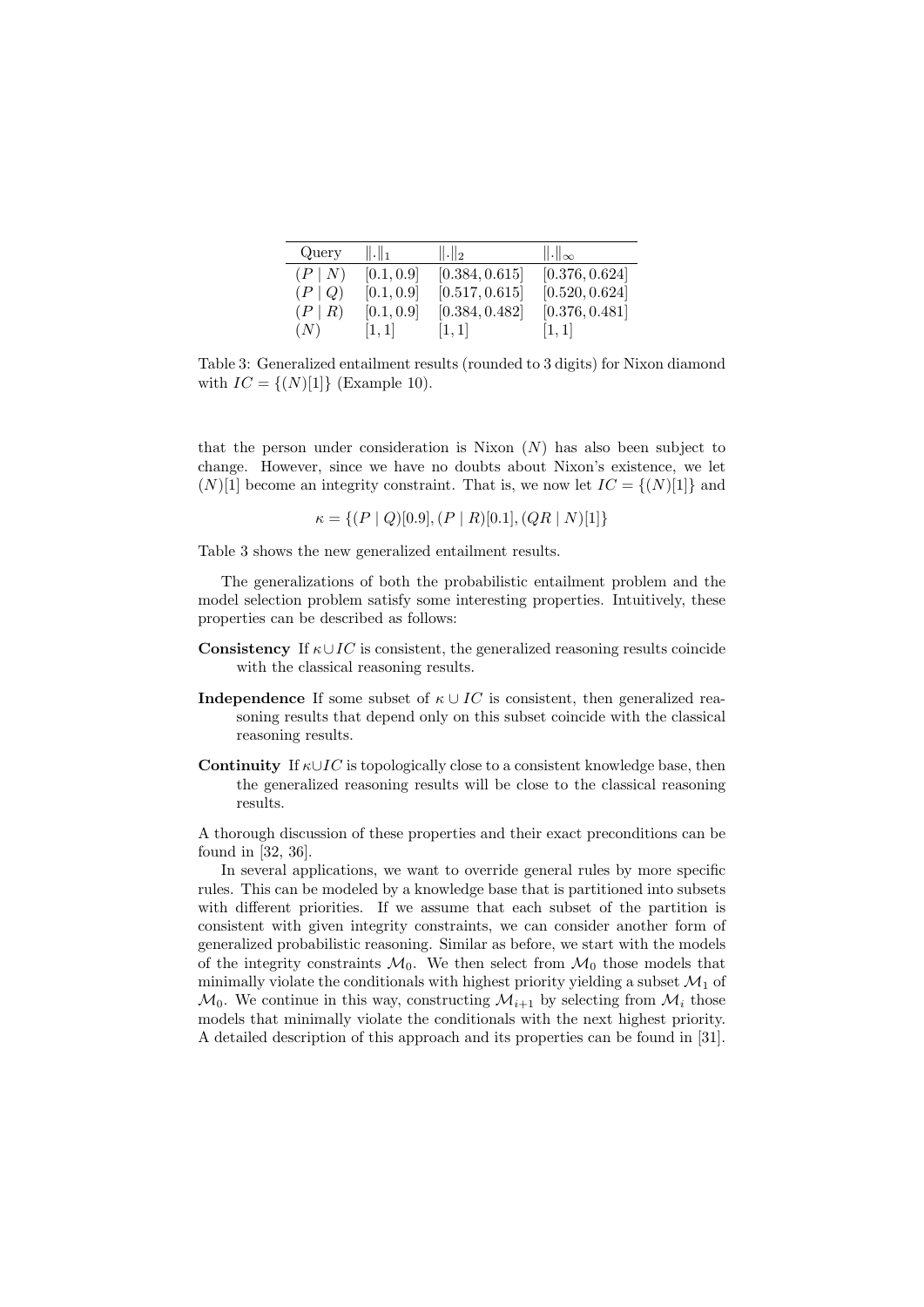The following example illustrates how this approach can be used to generalize the probabilistic entailment problem to knowledge bases with priorities.

Example 11. We consider a probabilistic version of an access control policy scenario from [2]. Suppose we have different files and different users and want to automatically deduce the probability that a user has access to a file. If the probability is 1, we might grant access immediately, otherwise we might send a confirmation request to the system administrator. If the probability is very low, say smaller than 0.1, we might want to send a warning in addition.

We model this problem using a relational probabilistic language similar to [24, 12]. We build up formulas over a finite set of typed predicate symbols, a finite set of typed individuals and an infinite set of (typed) variables. We allow the usual logical connectives, but do not allow quantifiers.

We use the types User and File and the predicates grantAccess (User, File).  $employee(User)$ ,  $exec(User)$ ,  $blacklisted(User)$ ,  $confidential(File)$ , where  $exec$ abbreviates executive manager. Let alice and bob be individuals of type User and let file1, file2 be individuals of type File.

Our priority knowledge base has the form  $\kappa = (\kappa_1, \kappa_2, \kappa_3, \kappa_4, \kappa_5, IC)$ , where a higher index means higher priority. That is,  $\kappa_1$  has the lowest and  $\kappa_5$  has the highest priority (disregarding the integrity constraints IC that cannot be violated at all). The subsets of the knowledge base are defined as follows:

 $\kappa_1 = \{(\text{grantAccess}(U, F))[0], (\text{blacklisted}(U))[0.05]\}$  $\kappa_2 = \{(\text{grantAccess}(U, F) \mid \text{employee}(U))[0.5],\}$  $(blacklisted(U) | employee(U))[0.01]$  $\kappa_3 = \{(\text{grantAccess}(U, F) \mid \text{confidential}(F))[0]\}$  $\kappa_4 = \{(\text{grantAccess}(U, F) \mid \text{exec}(U)) | 0.7\},\$  $(blacklisted(U) | exec(U)$ [0.001]}  $\kappa_5 = \{(\text{exec}(alice))[1], (\text{employee}(bob))[1], (\text{confidential}(\text{file1}))[1]\}$ 

 $IC = \{ (employee(U) | exec(U))[1], (grant Access(U, F) | blacklisted(U)(F))[0] \}$ 

On the first level, we define generic knowledge. If no knowledge is available, we do not want to grant access to anybody. Also, we make the assumption that it is rather unlikely that a user is blacklisted. On the second level, we increase the access probability and decrease the blacklist probability for employees. On level 3, we make an exception for confidential files. Afterwards, we further increase access probability and decrease blacklist probability for executive managers on level 4. The last level contains domain knowledge. We know that alice is an executive manager, bob is an employee and file1 is confidential. Our integrity constraints state that executive managers are employees and that we do not grant access to blacklisted users.

We have the following rounded reasoning results when using the Euclidean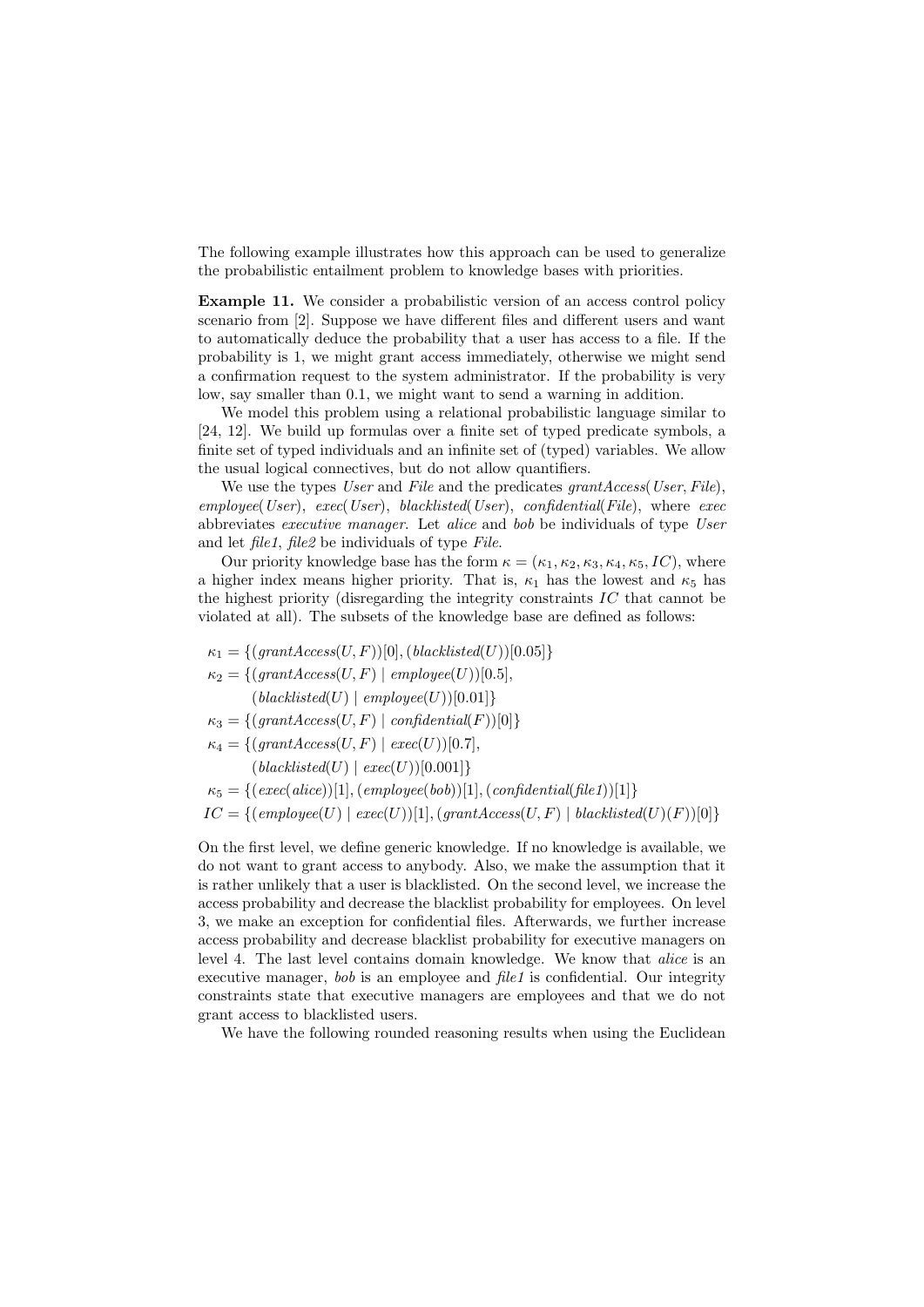norm to determine our strict priority models:

| grant Access(alice, file1)[0.7] | grantAccess(bob, file1)[0]   |
|---------------------------------|------------------------------|
| grant Access(alice, file2)[0.7] | grantAccess(bob, file2)[0.5] |
| black listed (alice) [0.0001]   | black listed (bob) [0.01].   |

The results make intuitively sense. For instance, the first query shows that for the executive manager alice, the access rule  $(grantAccess(U, F) \mid exec(U))$ [0.7] with priority 4 has been applied, while  $(grantAccess(U, F) | confidential(F))[0]$ with priority 3 and  $(grantAccess(U, F))[0]$  with priority 1 have been ignored. Similarly, we can see that for the employee bob the rule  $(grantAccess(U, F))$ confidential(F))[0] with priority 3 applies because file1 is confidential and bob is not an executive manager.

Generalized reasoning approaches can also be applied in multi-agent systems. For instance, in [33], multi-agent decision problems have been investigated where each agent has individual beliefs and utilities. Generalized Probabilistic Entailment can be used to derive group beliefs from the individual beliefs. Then expected utilities for the group can be computed from these group beliefs. Since this approach yields utility intervals rather than point utilities, one can define different preference relations. These approaches satisfy independence and continuity properties similar to the ones that we discussed after Example 10 and also satisfy some desirable social choice properties [33].

# 6 Summary

In this chapter, we gave an overview of approaches to measuring inconsistency in probabilistic logics. The most important property that distinguishes measures for probabilistic logics from measures for classical logics is Continuity. Continuity guarantees that minor changes of probabilities cannot result in major changes in the inconsistency value. This property seems highly desirable for analyzing inconsistencies in probabilistic logics because conflicts can be resolved by carefully adjusting probabilities in the knowledge base. However, as explained in Section 3, Continuity is actually in conflict with Independence and MI-Separability that have been considered for classical measures. As argued in Section 3, our position is that these properties should be given up for probabilistic knowledge bases in favor of Continuity.

In Section 4, we discussed different approaches for measuring inconsistency in probabilistic logics. The first class of measures was directly adapted from inconsistency measures for classical logics. While these measures are able to measure inconsistencies qualitatively, they do not take probabilities into account. Distance-based measures attempt to minimize the distance in probabilities from the original knowledge base to a consistent repair. They measure inconsistency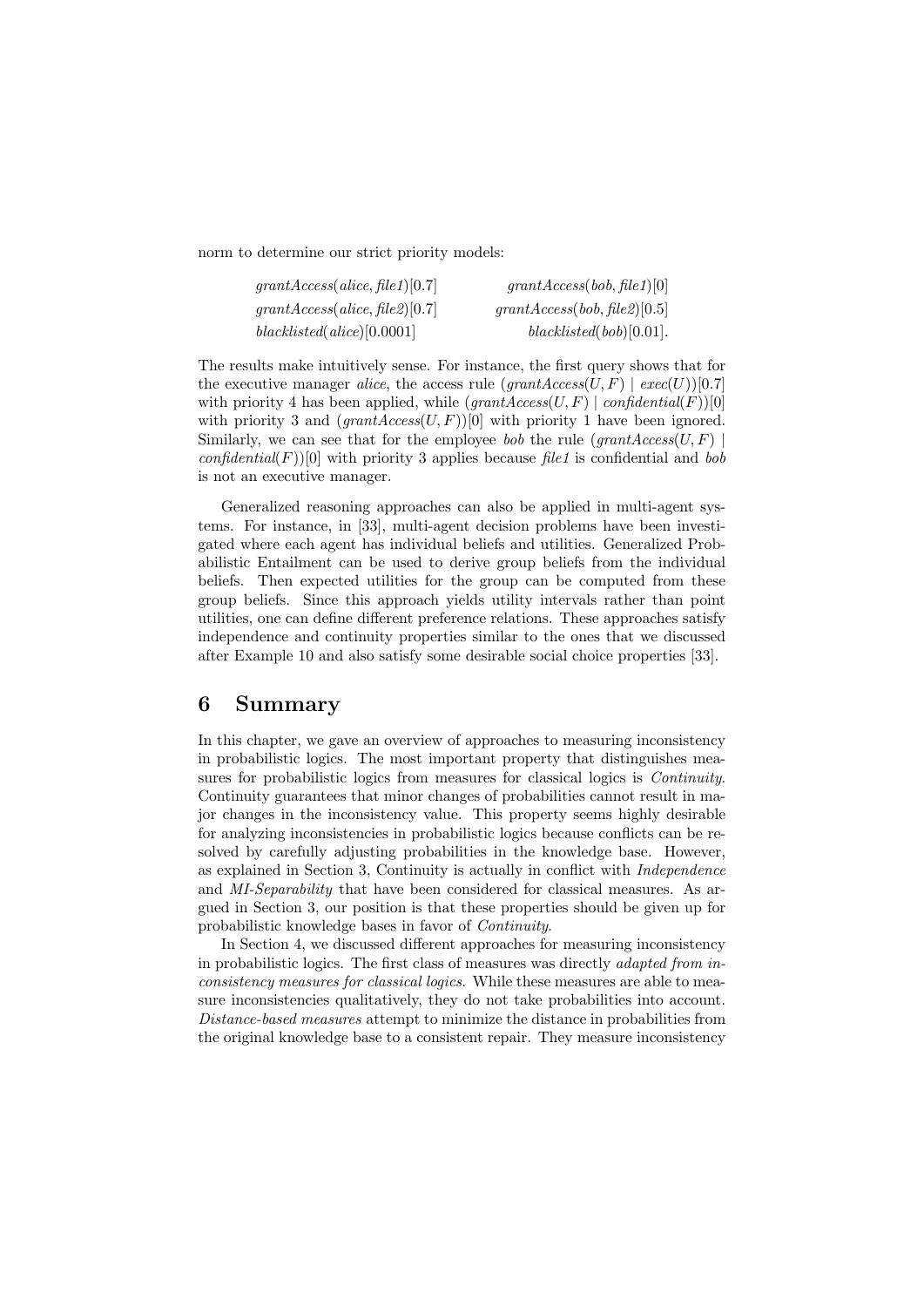continuously and usually yield a repair as a byproduct. However, they can be difficult to compute due to their non-convex nature. Violation-based measures attempt to find a better tradeoff between computational and analytic properties. To do so, they do not minimize the distance in probabilities directly, but try to minimize the error in the numerical constraints that correspond to the knowledge base. While this approach is less intuitive than minimizing the distance directly, it still measures inconsistency continuously and can be solved by convex programming techniques in general, and even via linear programming for two specific measures. These two measures are equivalent to some measures based on Dutch books, from the Bayesian philosophy/statistics community, which were then presented. Afterwards, we discussed a measure based on fuzzy logic that relies on assigning degrees of membership of probabilistic interpretation belonging to models of a knowledge base. Finally, we discussed measures that rely on the notion of entropy.

In Section 5, we sketched some applications of inconsistency measures for probabilistic logics in repairing and reasoning with inconsistent knowledge bases. Distance-based measures are well suited for repairing knowledge bases. Adapting the probabilities in the knowledge base in a minimal way seems to be the most intuitive way to repair inconsistent probabilistic knowledge bases. However, by replacing the inconsistent knowledge base with a repair, we may lose information about the variance in the information. So instead, we may want to infer probabilities directly from the inconsistent knowledge base. Violation-based measures are well suited for this purpose. By replacing the models of a knowledge base with those probability distributions that minimally violate the knowledge base, we can transfer reasoning approaches for consistent knowledge bases to inconsistent ones. As we discussed, these generalizations guarantee that classical reasoning results on the consistent part of the knowledge base remain unaffected (Independence) and that reasoning results over knowledge bases that are close to consistent knowledge bases are not too far from the classical reasoning results (Continuity).

### References

- [1] C.E. Alchourrón, P. Gärdenfors, and D. Makinson. On the logic of theory change: Partial meet contraction and revision functions. The Journal of Symbolic Logic, 50(02):510–530, 1985.
- [2] Piero A Bonatti, Marco Faella, and Luigi Sauro. Adding default attributes to el++. In AAAI, 2011.
- [3] A. Capotorti and G. Regoli. Coherent correction of inconsistent conditional probability assessments. In Proceedings of IPMU'08, pages 891–898, 2008.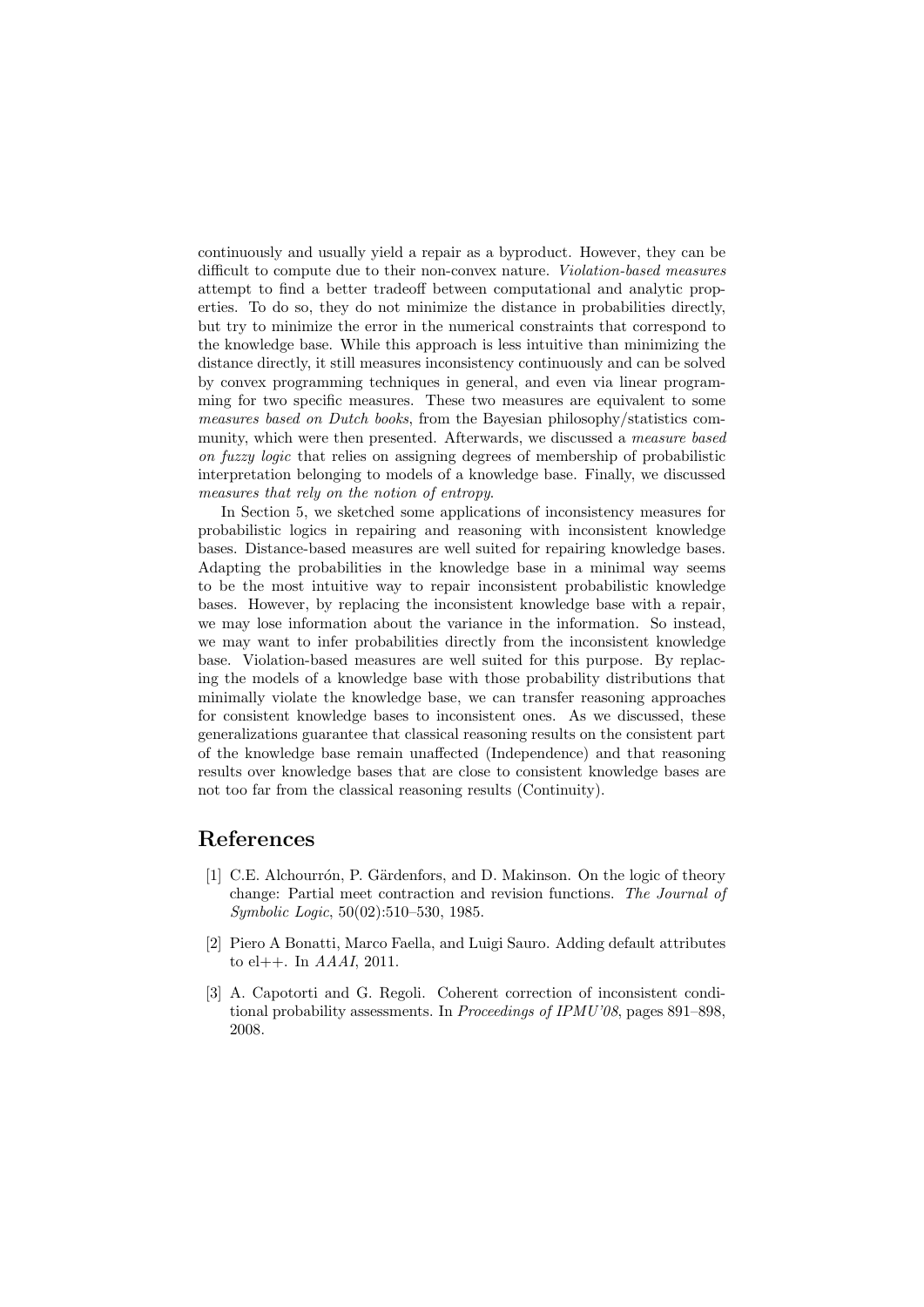- [4] A. Capotorti, G. Regoli, and F. Vattari. On the use of a new discrepancy measure to correct incoherent assessments and to aggregate conflicting opinions based on imprecise conditional probabilities. In Proceedings of the Sixth International Symposium on Imprecise Probability: Theories and Applications, ISIPTA, 2009.
- [5] A. Capotorti, G. Regoli, and F. Vattari. Correction of incoherent conditional probability assessments. International Journal of Approximate Reasoning, 51(6):718–727, 2010.
- [6] G. Coletti and R. Scozzafava. Probabilistic Logic in a Coherent Setting. Trends in Logic, Vol. 15: Studia Logica Library. Kluwer Academic Publishers, 2002.
- [7] Fabio Gagliardi Cozman and Lucas Fargoni Ianni. Probabilistic satisfiability and coherence checking through integer programming. In L. C. van der Gaag, editor, Proc. Symbolic and Quantitative Approaches to Reasoning with Uncertainty, ECSQARU 2013, volume 7958 of Lecture Notes in Computer Science, pages 145–156. Springer Berlin Heidelberg, 2013.
- [8] Lionel Daniel. Paraconsistent Probabilistic Reasoning. PhD thesis, L'Ecole ´ Nationale Supérieure des Mines de Paris, December 2009.
- [9] Glauber De Bona and Marcelo Finger. Measuring inconsistency in probabilistic logic: Rationality postulates and dutch book interpretation. Artificial Intelligence, 227:140–164, 2015.
- [10] B. de Finetti. Theory of Probability, 1974.
- [11] Marcelo Finger and Glauber De Bona. Probabilistic satisfiability: Logicbased algorithms and phase transition. In IJCAI, pages 528–533, 2011.
- [12] Jens Fisseler. First-order probabilistic conditional logic and maximum entropy. Logic Journal of IGPL, 20(5):796–830, 2012.
- [13] Alan M. Frisch and Peter Haddawy. Anytime Deduction for Probabilistic Logic. Artificial Intelligence, 69(1–2):93–122, 1994.
- [14] George F. Georgakopoulos, Dimitris J. Kavvadias, and Christos H. Papadimitriou. Probabilistic satisfiability. Journal of Complexity,  $4(1):1-11$ , 1988.
- [15] Giangiacomo Gerla. Fuzzy Logic: Mathematical Tools for Approximate Reasoning. Trends in Logic. Springer-Verlag, 2001.
- [16] Joseph Y. Halpern. An Analysis of First-Order Logics of Probability. Artificial Intelligence, 46:311–350, 1990.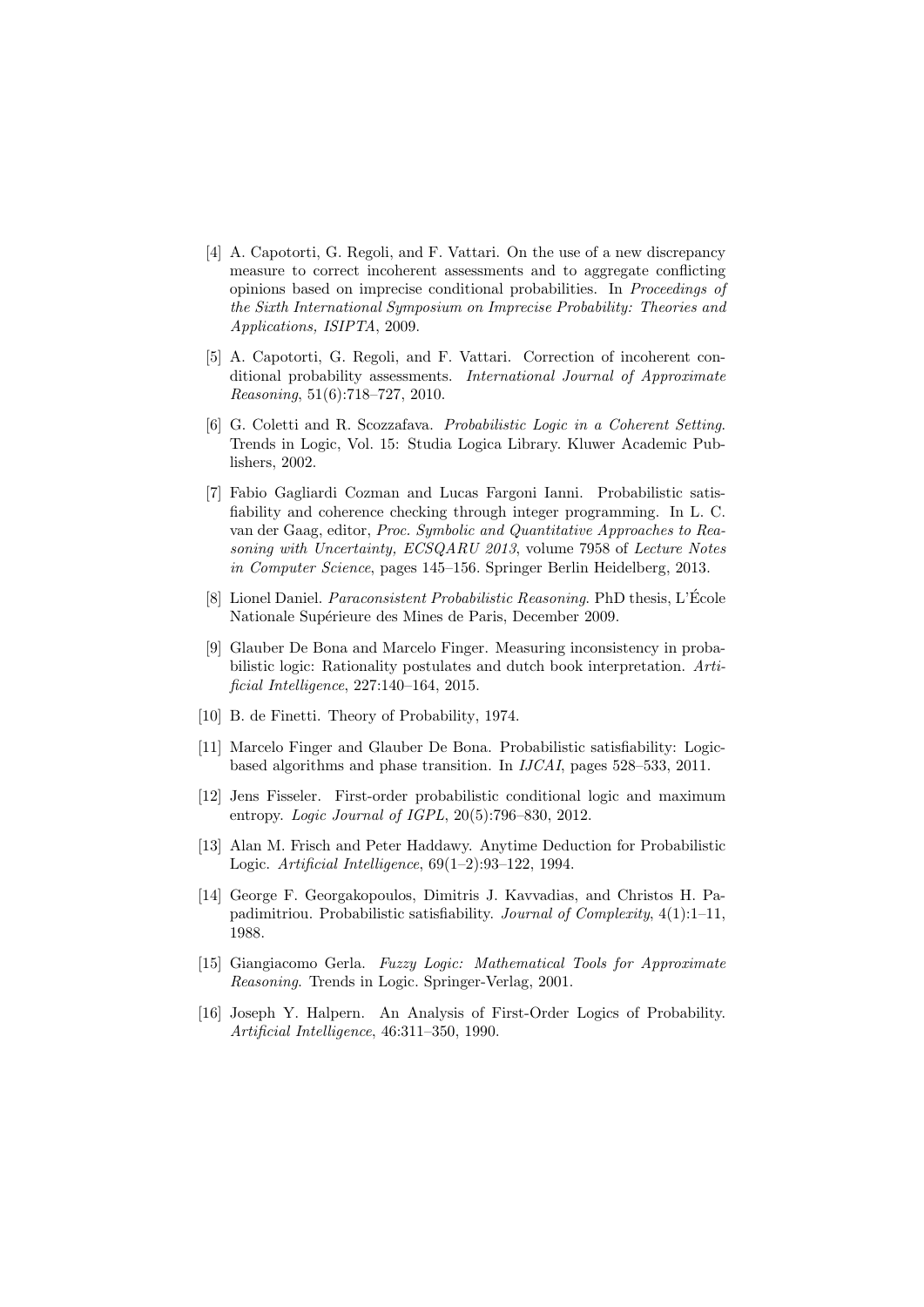- [17] Pierre Hansen and Brigitte Jaumard. Probabilistic satisfiability. In Jrg Kohlas and Serafn Moral, editors, Handbook of Defeasible Reasoning and Uncertainty Management Systems, volume 5 of Handbook of Defeasible Reasoning and Uncertainty Management Systems, pages 321–367. Springer Netherlands, 2000.
- [18] Pierre Hansen and Sylvain Perron. Merging the local and global approaches to probabilistic satisfiability. International Journal of Approximate Reasoning, 47(2):125 – 140, 2008.
- [19] A. Hunter and S. Konieczny. Shapley inconsistency values. In 10th International Conference on Principles of Knowledge Representation and Reasoning (KR), pages 249–259, 2006.
- [20] Anthony Hunter and Sébastien Konieczny. Measuring inconsistency through minimal inconsistent sets. In Gerhard Brewka and Jérôme Lang, editors, Proceedings of the Eleventh International Conference on Principles of Knowledge Representation and Reasoning (KR'2008), pages 358–366, Sydney, Australia, September 2008. AAAI Press, Menlo Park, California.
- [21] B. Jaumard, P. Hansen, and Marcus Poggi. Column generation methods for probabilistic logic. ORSA - Journal on Computing, 3(2):135–148, 1991.
- [22] G. Kern-Isberner. Conditionals in Nonmonotonic Reasoning and Belief Revision. Springer, 2001.
- [23] K. M. Knight. Measuring inconsistency. Journal of Philosophical Logic, 31:77–98, 2001.
- [24] Thomas Lukasiewicz. Probabilistic deduction with conditional constraints over basic events. J. Artif. Int. Res., 10(1):199–241, April 1999.
- [25] J. Matousek and B. Gärtner. Understanding and Using Linear Programming. Universitext (1979). Springer, 2007.
- [26] David Picado Muiño. Measuring and Repairing Inconsistency in Probabilistic Knowledge Bases. International Journal of Approximate Reasoning, 52(6):828–840, September 2011.
- [27] R.F. Nau. Coherent assessment of subjective probability. Technical report, DTIC Document, 1981.
- [28] Nils J. Nilsson. Probabilistic logic. Artificial Intelligence, 28:71–88, February 1986.
- [29] J. B. Paris. The Uncertain Reasoner's Companion A Mathematical Perspective. Cambridge University Press, 1994.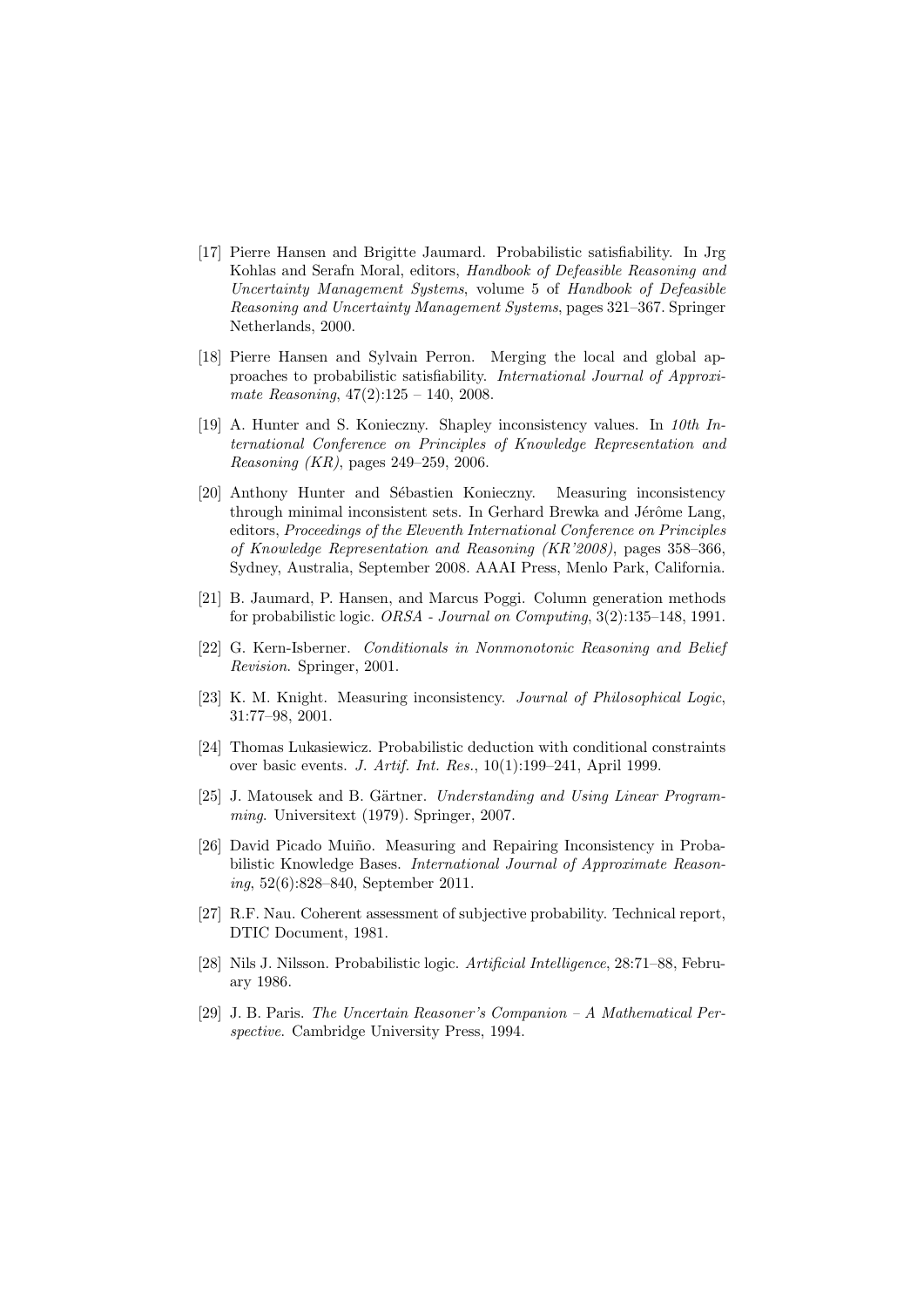- [30] Nico Potyka. Linear programs for measuring inconsistency in probabilistic logics. In Proceedings of the 14th International Conference on Principles of Knowledge Representation and Reasoning (KR'14), 2014.
- [31] Nico Potyka. Reasoning over linear probabilistic knowledge bases with priorities. In The 9th International Conference on Scalable Uncertainty Management (SUM'15), 2015.
- [32] Nico Potyka. Solving Reasoning Problems for Probabilistic Conditional Logics with Consistent and Inconsistent Information. PhD thesis, FernUniversität in Hagen, Hagen, 2015.
- [33] Nico Potyka, Erman Acar, Matthias Thimm, and Heiner Stuckenschmidt. Group decision making via probabilistic belief merging. In Proceedings of the 25th International Joint Conference on Artificial Intelligence (IJ-CAI'16), July 2016.
- [34] Nico Potyka and Matthias Thimm. Consolidation of probabilistic knowledge bases by inconsistency minimization. In Proceedings of the 21st European Conference on Artificial Intelligence (ECAI'14), pages 729–734, August 2014.
- [35] Nico Potyka and Matthias Thimm. Probabilistic reasoning with inconsistent beliefs using inconsistency measures. In Proceedings of the 24th International Joint Conference on Artificial Intelligence (IJCAI'15), July 2015.
- [36] Nico Potyka and Matthias Thimm. Inconsistency-tolerant reasoning over linear probabilistic knowledge bases. International Journal of Approximate Reasoning, 2017 (to appear).
- [37] R. Reiter. A theory of diagnosis from first principles. Artificial intelligence, 32(1):57–95, 1987.
- [38] Wilhelm Rödder and Longgui Xu. Elimination of Inconsistent Knowledge in the Probabilistic Expert-System-Shell SPIRIT (in German). In B. Fleischmann, R. Lasch, K. Derigs, W. Domschke, and K. Riedler, editors, Operations Research Proceedings: Selected Papers of the Symposium on Operations Research 2000, pages 260–265. Springer-Verlag, 2001.
- [39] M.J. Schervish, J.B. Kadane, and T. Seidenfeld. Measures of incoherence: How not to gamble if you must. In Bayesian Statistics 7: Proceedings of the 7th Valencia Conference on Bayesian Statistics, pages 385–402, 2003.
- [40] M.J. Schervish, T. Seidenfeld, and J.B. Kadane. Two measures of incoherence: How not to gamble if you must. Technical report, Department of Statistics, Carnegie Mellon University, 1998.